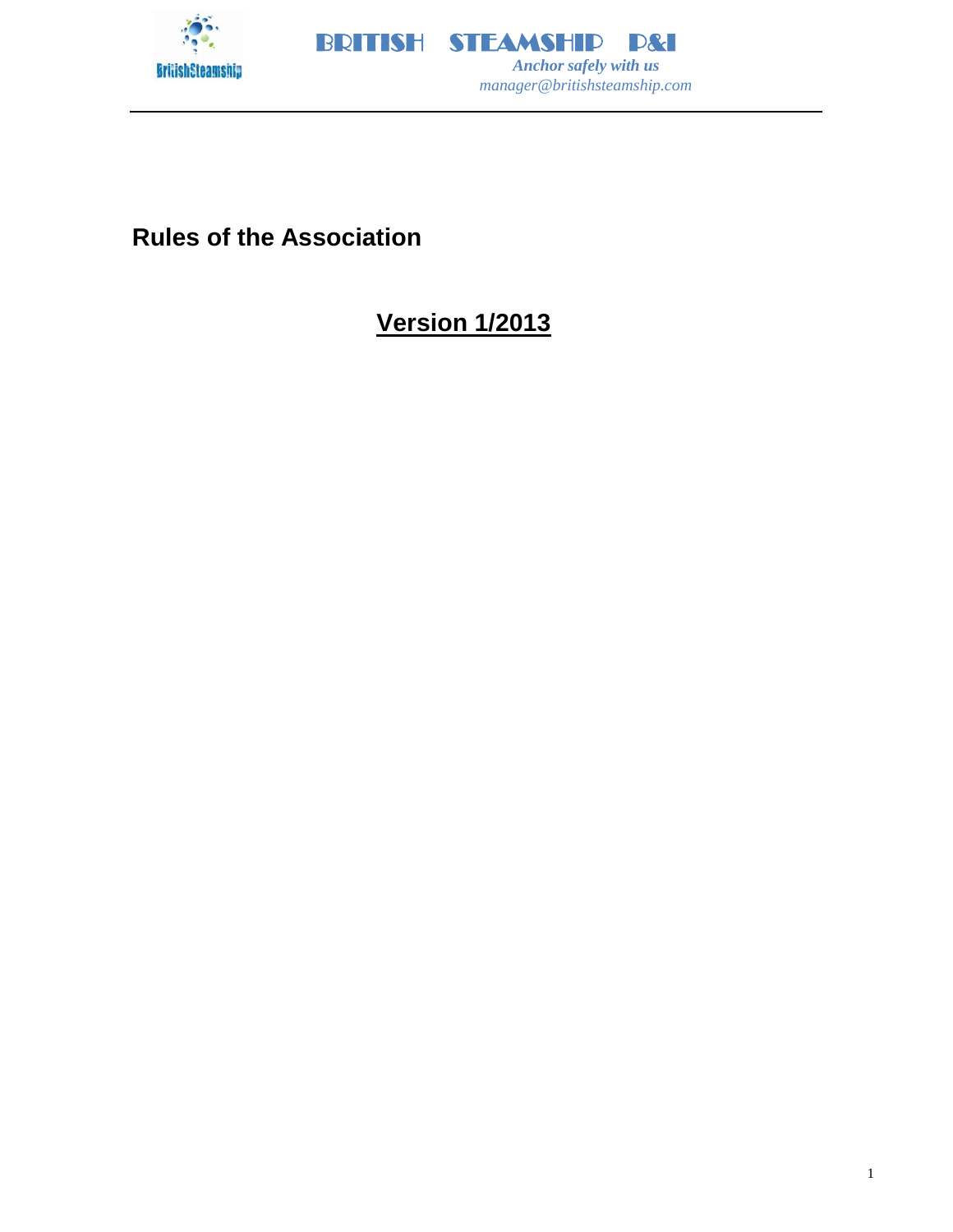



## **RULES OF THE ASSOCIATION 1/2013**

| <b>Table of contents</b> |                                                                                |      |
|--------------------------|--------------------------------------------------------------------------------|------|
| <b>Number</b>            | <b>Contents</b>                                                                | Page |
| PART <sub>1</sub>        | <b>PROTECTION &amp; INDEMNITY (CLASS 1) - RISKS COVERED</b>                    | 5    |
| <b>Section 1</b>         | Illness, Injury and Loss of Life - Seamen                                      | 5    |
| <b>Section 2</b>         | Repatriation                                                                   | 5    |
| <b>Section 3</b>         | Substitutes and Crew Unemployment                                              | 5    |
| <b>Section 4</b>         | <b>Personal Effects</b>                                                        | 5    |
| <b>Section 5</b>         | <b>Diversion Expenses</b>                                                      | 6    |
| Section 6                | Illness, Injury and Loss of Life - Persons other than Seamen and<br>Passengers | 6    |
| <b>Section 7</b>         | Stowaways, refugees or persons rescued at sea                                  | 6    |
| <b>Section 8</b>         | Contracts and indemnities                                                      | 6    |
| <b>Section 9</b>         | Cargo Liabilities                                                              | 7    |
| Section 10               | Collision with other ships and non-contact damage                              | 8    |
| <b>Section 11</b>        | Damage to Property (including Fixed and/or Floating Objects)                   | 9    |
| <b>Section 12</b>        | <b>Wreck Removal</b>                                                           | 9    |
| Section 13               | <b>Quarantine Expenses</b>                                                     | 10   |
| <b>Section 14</b>        | Towage                                                                         | 10   |
| Section 15               | <b>Pollution Risks</b>                                                         | 10   |
| <b>Section 16</b>        | Special Compensation for Salvors                                               | 11   |
| <b>Section 17</b>        | General Average                                                                | 11   |
| <b>Section 18</b>        | Sue & Labour and Legal Costs                                                   | 11   |
| Section 19               | Fines                                                                          | 12   |
| <b>Section 20</b>        | <b>Enquiry Expenses</b>                                                        | 12   |
| <b>Section 21</b>        | Life Salvage                                                                   | 13   |
| <b>Section 22</b>        | Risks Incidental to Shipowning                                                 | 13   |
| PART <sub>2</sub>        | DEFENCE COVER FOR LEGAL COSTS (CLASS 2) - RISKS COVERED                        | 14   |
| <b>Section 23</b>        | <b>Risks Covered</b>                                                           | 14   |
| <b>Section 24</b>        | <b>Exclusions and Limitations</b>                                              | 15   |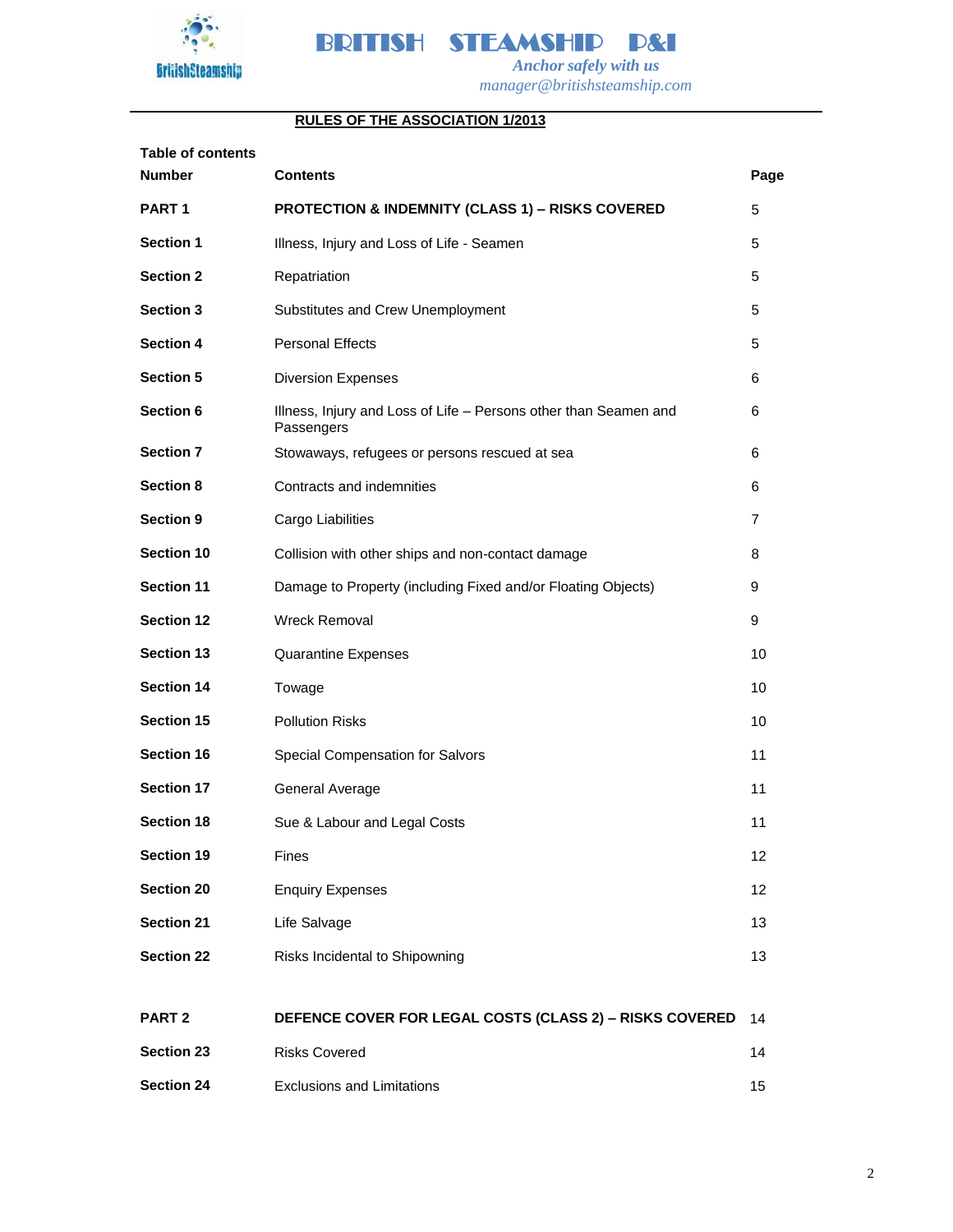



 *Anchor safely with us manager@britishsteamship.com* 

| PART <sub>3</sub> | <b>GENERAL TERMS AND CONDITIONS</b>                          | 17 |
|-------------------|--------------------------------------------------------------|----|
| <b>Section 25</b> | Application of Terms                                         | 17 |
| <b>Section 26</b> | <b>Application for Entry</b>                                 | 17 |
| <b>Section 27</b> | Certificate of Entry                                         | 17 |
| <b>Section 28</b> | Disclosure and Alteration of Risk                            | 17 |
| <b>Section 29</b> | <b>Exclusions and Limitations</b>                            | 18 |
| <b>Section 30</b> | Other Insurance                                              | 19 |
| <b>Section 31</b> | Sanctions                                                    | 20 |
| <b>Section 32</b> | <b>Premiums and Calls</b>                                    | 20 |
| <b>Section 33</b> | <b>Supplementary Calls</b>                                   | 21 |
| <b>Section 34</b> | <b>Release Calls</b>                                         | 21 |
| <b>Section 35</b> | Payment to the Association                                   | 21 |
| <b>Section 36</b> | Premium Payment Warranty                                     | 21 |
| <b>Section 37</b> | Payment by the Association                                   | 22 |
| <b>Section 38</b> | Security                                                     | 22 |
| Section 39        | Liens                                                        | 22 |
| <b>Section 40</b> | Closing of Policy Years                                      | 22 |
| <b>Section 41</b> | Termination and Cesser of Entry                              | 23 |
| <b>Section 42</b> | Effect of Cesser and Termination other than under Section 43 | 24 |
| <b>Section 43</b> | Cancellation for Non-payment                                 | 25 |
| <b>Section 44</b> | <b>Fleet Entry</b>                                           | 25 |
| Section 45        | Claims                                                       | 25 |
| <b>Section 46</b> | Burden of proof                                              | 27 |
| <b>Section 47</b> | Maximum Amount Insured                                       | 27 |
| <b>Section 48</b> | Deductibles                                                  | 27 |
| <b>Section 49</b> | Joint Members and Co-Assureds                                | 28 |
| Section 50        | Dispute between Members                                      | 29 |
| Section 51        | Interest and Set off                                         | 29 |
| <b>Section 52</b> | Documentation                                                | 29 |
| <b>Section 53</b> | Flag State & Statutory Regulations                           | 29 |
| Section 54        | Classification                                               | 30 |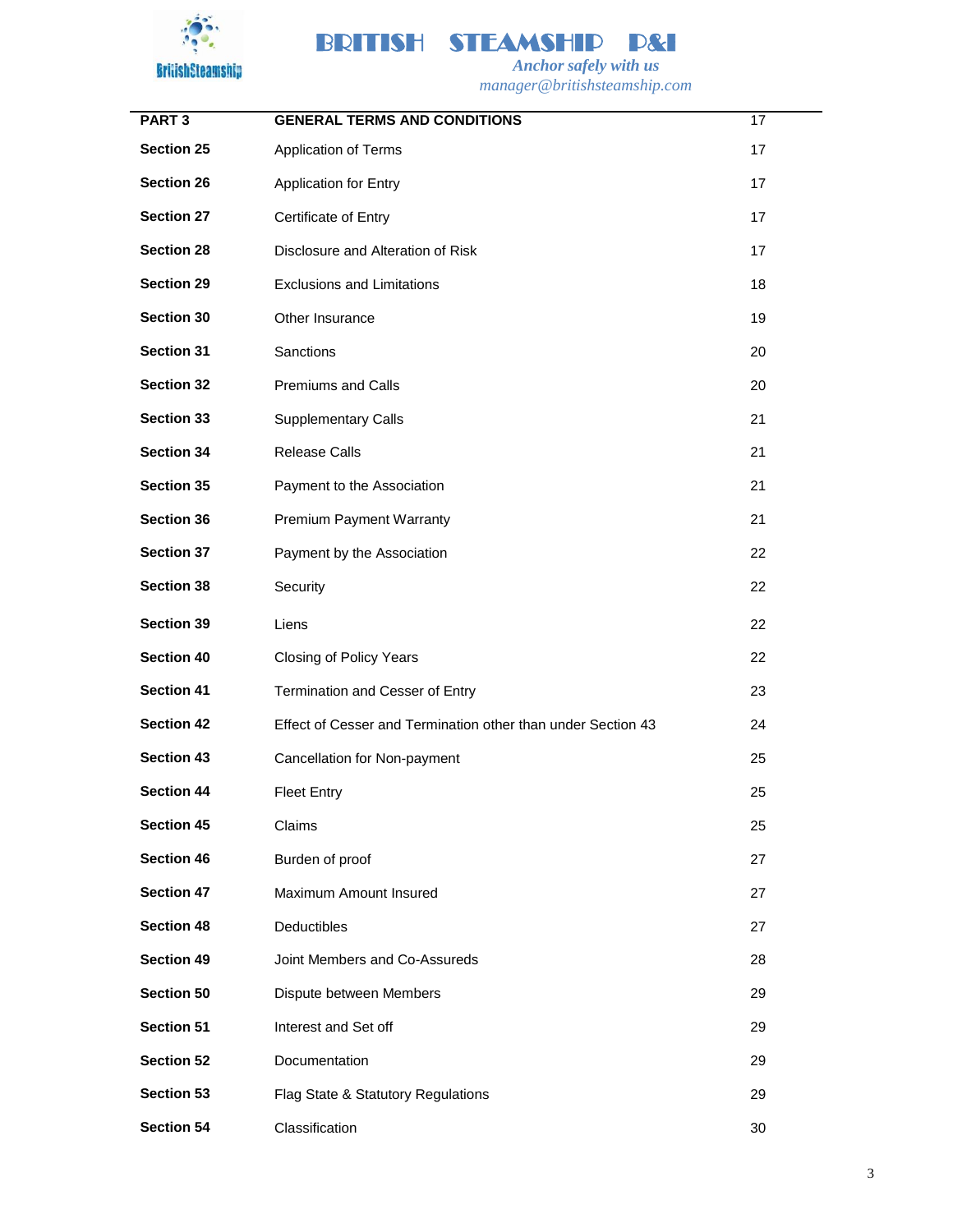



**Section 55** Condition, other Surveys and Inspections 30 **Section 56** Subrogation 31 **Section 57** Assignment 32 **Section 58 Forbearance and Waiver 32 Section 58 52 52 532 Section 59** Admission and Settlement **32** Admission and Settlement **32 Section 60** Notification and Time Limit **32 Section 60** 32 **Section 61** Currency of Payment 32 **Section 62** Total Asbestos Exclusion 33 **Section 63** Amendment of the Rules **33** Amendment of the Rules **33 Section 64** Law and Jurisdiction **33** Law and Section **33 Section 65** Marine Insurance Act 33 **PART 4 EXTENSIONS OF COVER 1 EXTENSIONS 24 PART 5 MEMORANDUM AND ARTICLES OF ASSOCIATION** 38 **PART 6 DEFINITIONS** 38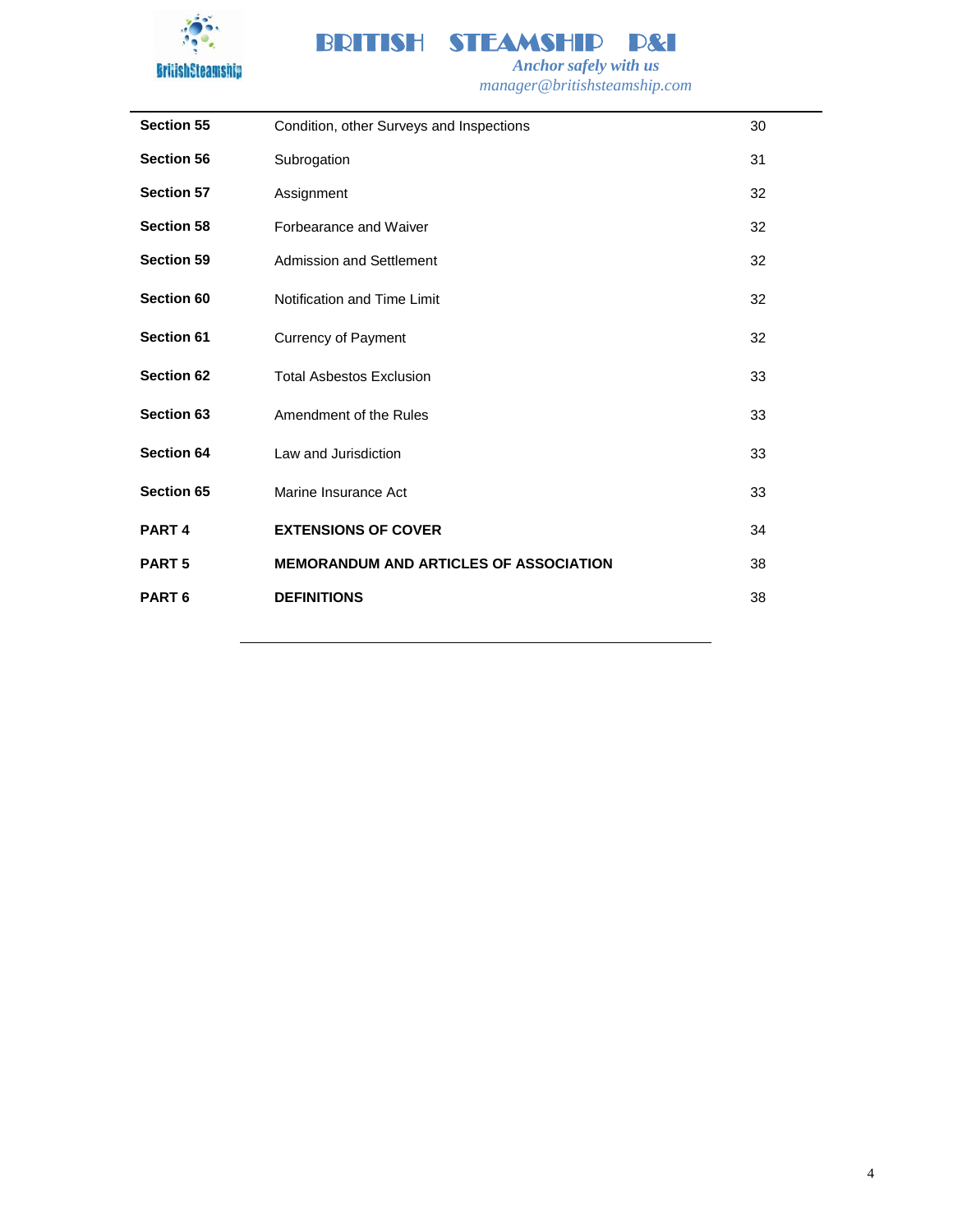

| <b>PART1</b>     |     |       | <b>PROTECTION &amp; INDEMNITY (CLASS 1) - RISKS COVERED</b>                                                                                                                                                                                                                                                                                                                                                                                                                    |
|------------------|-----|-------|--------------------------------------------------------------------------------------------------------------------------------------------------------------------------------------------------------------------------------------------------------------------------------------------------------------------------------------------------------------------------------------------------------------------------------------------------------------------------------|
|                  |     |       | <b>Protection &amp; Indemnity</b>                                                                                                                                                                                                                                                                                                                                                                                                                                              |
|                  |     |       | The Association shall indemnify the Member against the legal liabilities,<br>costs and expenses under this Class, which are incurred in respect of and<br>only in connection with the operation of the Entered Vessel, arising from<br>events occurring during the period of entry, as set out in Sections 1 to 22<br>below.                                                                                                                                                   |
| <b>Section 1</b> |     |       | Illness, Injury and Loss of Life - Seamen                                                                                                                                                                                                                                                                                                                                                                                                                                      |
|                  | 1.1 |       | Liability to pay damages or compensation for injury, illness or death, as<br>well as resulting hospital and medical expenses when such liability arises<br>during employment on the Entered Vessel. Cover shall extend to the<br>Member's liability for funeral expenses, including costs for sending home<br>of the coffin or ashes, and Personal effects of a deceased crewmember.                                                                                           |
|                  | 1.2 |       | <b>Exclusions and Limitations</b>                                                                                                                                                                                                                                                                                                                                                                                                                                              |
|                  |     | 1.2.1 | Where the liability arises pursuant to the terms of a contract of<br>employment and this contract is not approved in writing by the<br>Association, cover under this section is to be limited to the following<br>maximums:                                                                                                                                                                                                                                                    |
|                  |     |       | - 42 days in respect of sick wages each crewmember; or<br>- USD 80,000.- in respect of death/disability payments each crewmember;<br>or                                                                                                                                                                                                                                                                                                                                        |
|                  |     |       | - USD 25,000 .- in respect of medical expenses payment each<br>crewmember.                                                                                                                                                                                                                                                                                                                                                                                                     |
| <b>Section 2</b> |     |       | <b>Repatriation</b>                                                                                                                                                                                                                                                                                                                                                                                                                                                            |
|                  | 2.1 |       | Liability to pay repatriation expenses incurred under statutory obligation or<br>contract of service or employment in respect of a crewmember.                                                                                                                                                                                                                                                                                                                                 |
|                  | 2.2 |       | <b>Exclusions and Limitations</b>                                                                                                                                                                                                                                                                                                                                                                                                                                              |
|                  |     |       | There shall be no recovery when the expenses result from termination of a<br>contract of service or employment, any breach by the Member of any<br>contract, agreement or statute or the sale or laying-up of the Entered<br>Vessel.                                                                                                                                                                                                                                           |
| <b>Section 3</b> |     |       | <b>Substitutes and Crew Unemployment</b>                                                                                                                                                                                                                                                                                                                                                                                                                                       |
|                  | 3.1 |       | Liability to pay expenses necessarily incurred in sending a substitute or in<br>securing or engaging and subsequently repatriating a substitute to replace<br>crewmember who shall have died or been left behind in consequence of<br>illness, injury, desertion where such expenses could not be reasonably<br>avoided. Wages shall only be recoverable as part of the said expenses<br>when payable to a substitute engaged abroad while awaiting or during<br>repatriation. |
|                  | 3.2 |       | Liability to pay wages to a crewmember during unemployment in<br>consequence of the wreck or total loss of the Entered Vessel, not<br>exceeding 30 days. This cover will include a contribution by the Association<br>to the accommodation and any other subsistence or expenses whatsoever<br>of a crewmember, for this same period.                                                                                                                                          |
|                  |     | 3.2.1 | Cover under this sub-Section 3.2 is limited solely to a crewmember<br>identified in the crew list of the Entered Vessel at the time of the wreck or<br>total loss and to no other person.                                                                                                                                                                                                                                                                                      |
| <b>Section 4</b> |     |       | <b>Personal Effects</b>                                                                                                                                                                                                                                                                                                                                                                                                                                                        |
|                  |     |       | Liability to pay the loss of or damage to personal effects belonging to                                                                                                                                                                                                                                                                                                                                                                                                        |

crewmember on board of the Entered Vessel during its operation.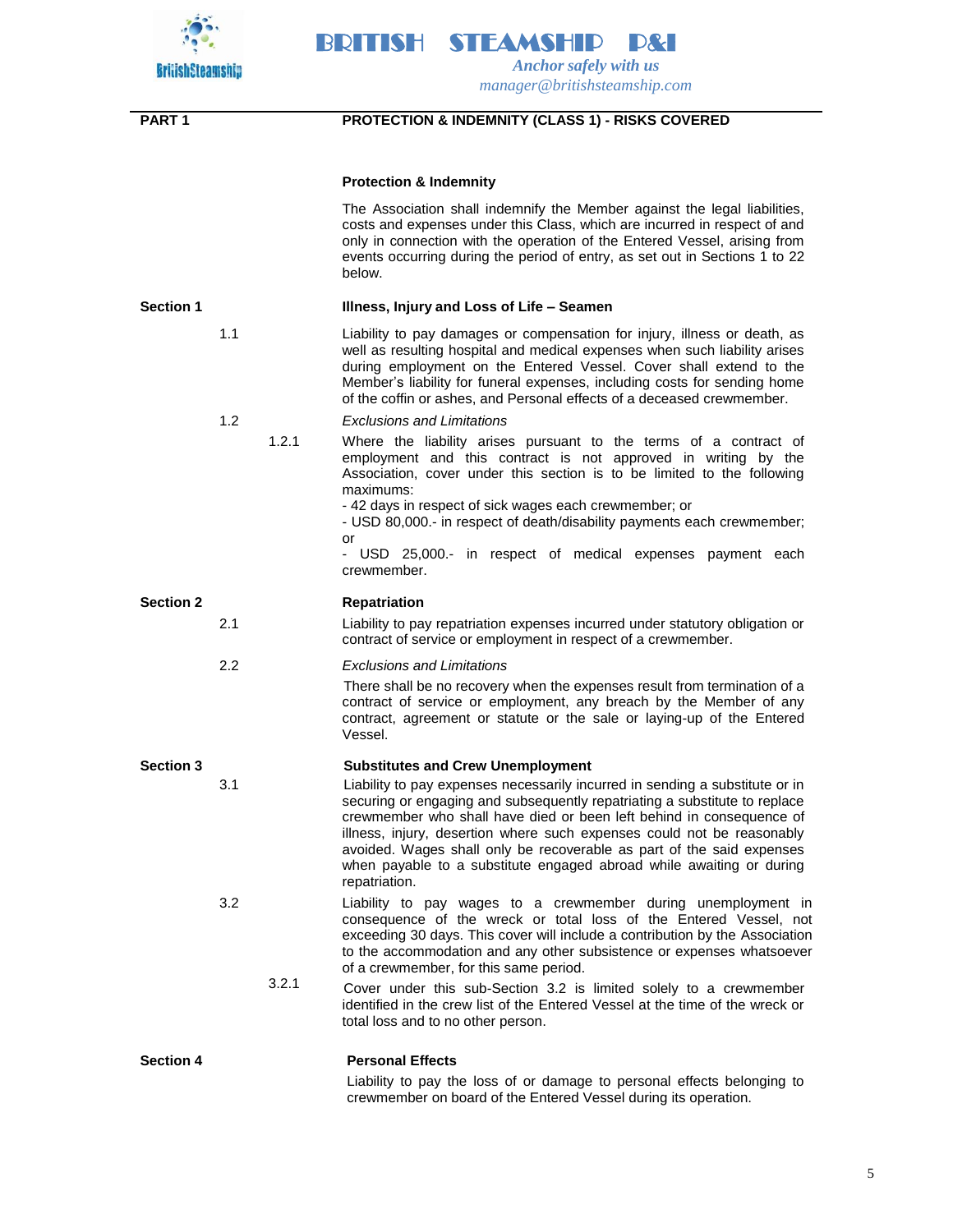

*Exclusions and Limitations* 4.1 No payment shall be made for theft or pilferage of crew's personal effects and there shall be no recovery in respect of cash, cheques, precious or rare metals or stones, diamonds, artworks, antiques, valuables or objects of a rare or precious nature. 4.2 Any item with a value in excess of US\$ 2,500.-, unless agreed by the Association in writing. **Section 5 Diversion Expenses** 5.1 Liability to pay the costs of port charges, bunkers, insurance, stores, provisions and crew wages, but excluding loss of profit, hire, freight or otherwise incurred by the Member in deviating the Entered Vessel to land or to obtain medical attention for a sick or injured crewmember; 5.2 Any claim for costs and expenses in respect of bunkers, stores, crew wages, insurance and port charges shall be limited to the Member's net loss. **Section 6 Illness, Injury and Loss of Life - Persons other than Seamen and Passengers** 6.1 Liability to pay damages or compensation for illness, personal injury or death of any person, other than crewmember and/or other than a passenger, including hospital, medical or funeral expenses incurred in relation to such illness, injury or death where such liability arises on board the Entered Vessel or during its operation. 6.2 *Exclusions and Limitations* 6.2.1 Cover under this Section is limited to liabilities arising out of a negligent act or omission on board or in relation to the Entered Vessel; 6.2.2 Liability to persons engaged with the handling of cargo shall be limited from the time of receipt of that cargo at the port of shipment till delivery of that cargo at the port of discharge; 6.2.3 No claim shall be recoverable under this Section where the liability arises under the terms of any contract or indemnity and would not have arisen but for those terms, unless those terms were previously approved by the Managers in writing in accordance with Section 8 (Contracts and Indemnities). **Section 7 Stowaways, refugees or persons rescued at sea** 7.1 Costs and expenses other than the costs of diversion of the Entered Vessel, necessarily incurred by the Member in meeting its legal obligations in respect of stowaways, persons rescued at sea, or refugees, including the costs of maintaining, landing and where necessary repatriating such persons, but only to the extent as such sums are not recoverable under the Hull Policies of the Entered Vessel or from cargo owners or their insurers. 7.2 Any claim for costs and expenses in respect of bunkers, stores, crew wages, insurance and port charges shall be limited to the Member's net loss. **Section 8 Contracts and indemnities** Liability for loss of life, illness or personal injury, or for loss of or damage to property under the terms of any contract or indemnity made or given by the Member in respect of facilities or services rendered or to be rendered to the Entered Vessel during its operation, but only if and to the extent that the terms have been agreed and cover for the liability has been agreed in writing between the Member and the Managers.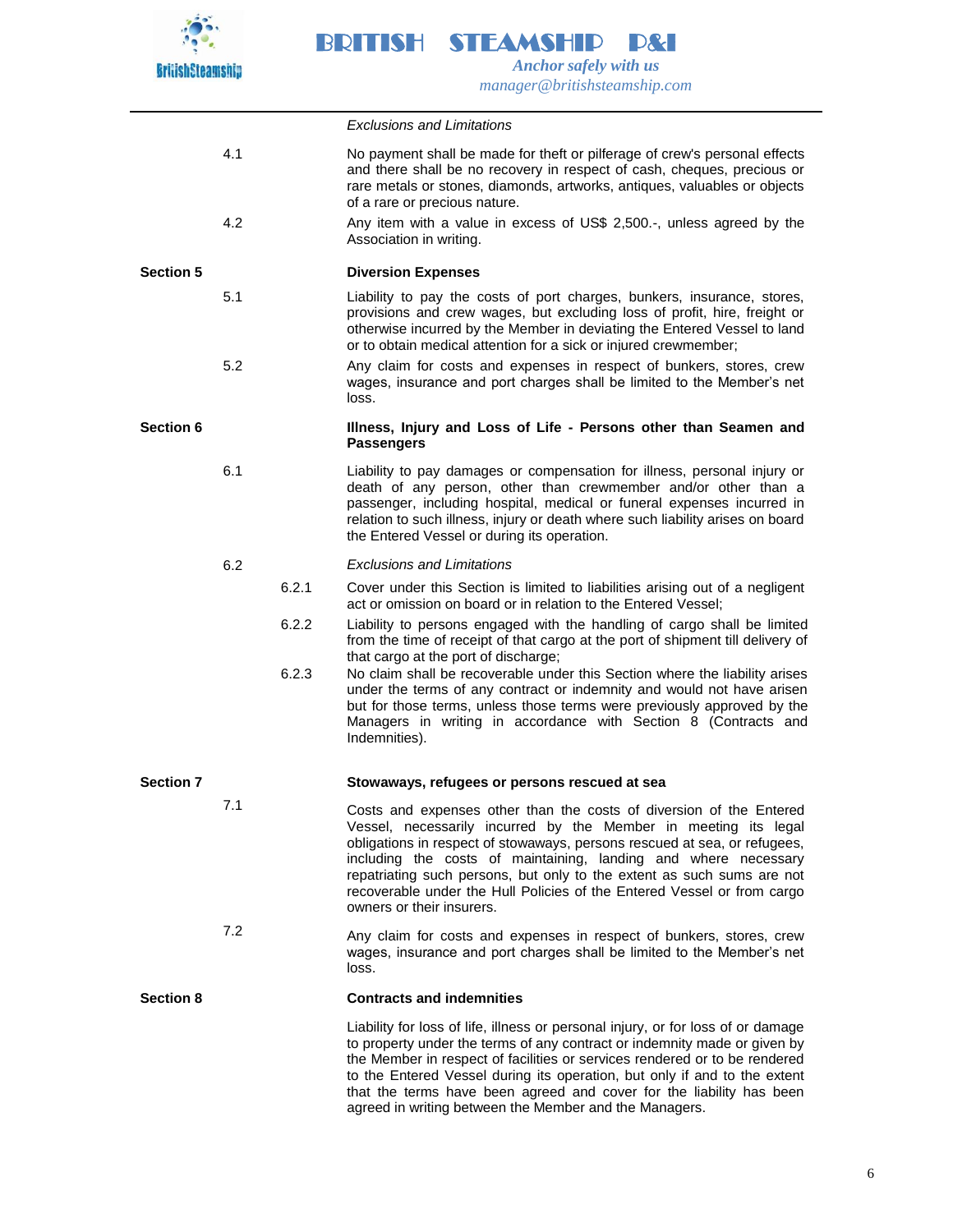

| <b>Section 9</b> |     |          | <b>Cargo Liabilities</b>                                                                                                                                                                                                                                                                                                                                                                                                                                                                                                                                          |
|------------------|-----|----------|-------------------------------------------------------------------------------------------------------------------------------------------------------------------------------------------------------------------------------------------------------------------------------------------------------------------------------------------------------------------------------------------------------------------------------------------------------------------------------------------------------------------------------------------------------------------|
|                  | 9.1 |          | The liabilities, costs and expenses set out in paragraphs 9.1.1 to 9.1.3<br>when and to the extent that they relate to cargo intended to be or being or<br>having been carried in the Entered Vessel:                                                                                                                                                                                                                                                                                                                                                             |
|                  |     | 9.1.1    | Loss, shortage, damage or other responsibility<br>Liability for loss, shortage, damage or other responsibility arising out of<br>any breach by the Member, or by any person for whose acts, neglect or<br>default he may be legally liable, of his obligation properly to load, handle,<br>stow, carry, keep, care for, discharge or deliver the cargo or out of<br>unseaworthiness or unfitness of the Entered Vessel.                                                                                                                                           |
|                  |     | 9.1.2    | Disposing of damaged cargo<br>The additional costs and expenses over and above those which would<br>have been incurred by the Member in any event under the contract of<br>carriage, which have been incurred by the Member in discharging or<br>disposing of damaged or worthless cargo, but only if and to the extent<br>that the Member is unable to recover those costs from any other party.                                                                                                                                                                 |
|                  |     | 9.1.3    | Failure of consignee to remove cargo<br>The liabilities and additional costs incurred by the Member, over and<br>above the costs which would have been incurred by him if the cargo had<br>been collected or removed, solely by reason of the total failure of a<br>consignee to collect or remove cargo at the port of discharge or place of<br>delivery, but only if and to the extent that such liabilities or costs exceed<br>the proceeds of sale of the cargo and the Member has no recourse to<br>recover those liabilities or costs from any other party. |
|                  | 9.2 |          | <b>Exclusions and Limitations</b>                                                                                                                                                                                                                                                                                                                                                                                                                                                                                                                                 |
|                  |     | 9.2.1    | There shall be no recovery from the Association under this Section in<br>respect of liabilities, costs or expenses arising from:                                                                                                                                                                                                                                                                                                                                                                                                                                  |
|                  |     | а.       | a bill of lading, way bill or other document containing or evidencing the<br>contract of carriage, issued with the knowledge of the Member, or his<br>agent with an incorrect description of the cargo or its quantity or its<br>condition;                                                                                                                                                                                                                                                                                                                       |
|                  |     | b        | the issue of a bill of lading or other document containing or evidencing the<br>contract of carriage which contains any fraudulent misrepresentation,<br>including but not limited to the issue of an ante-dated or post-dated bill of<br>lading;                                                                                                                                                                                                                                                                                                                 |
|                  |     | C        | delivery of cargo carried under a negotiable bill of lading or similar<br>document of title without production of that bill of lading or document by<br>the person to whom delivery is made;                                                                                                                                                                                                                                                                                                                                                                      |
|                  |     | d        | delivery of cargo carried under a waybill or similar non-negotiable<br>document to a party other than the party nominated by the shipper as the<br>person to whom delivery should be made;                                                                                                                                                                                                                                                                                                                                                                        |
|                  |     | e        | discharge of cargo at a port or place other than in accordance with the<br>contract of carriage;                                                                                                                                                                                                                                                                                                                                                                                                                                                                  |
|                  |     | f.,<br>g | late arrival or non-arrival of the Entered Vessel at a port or place of<br>loading, or failure to load any particular cargo, unless the late arrival or<br>failure to load is caused beyond the Member's control;<br>loss of market.                                                                                                                                                                                                                                                                                                                              |
|                  |     | 9.2.2    | Standard terms of carriage<br>There shall be no recovery from the Association in respect of liabilities,<br>costs and expenses, which would not have been incurred by the Member<br>if the cargo had been carried on terms no less favourable to the Member<br>than those laid down on the Association 's recommended standard terms<br>of carriage which shall be the Hague-Visby Rules. In particular, there<br>shall be no recovery from the Association in respect of liabilities arising                                                                     |

under the Hamburg Rules, unless the Hamburg Rules are compulsorily

applicable to the contract of carriage by operation of law.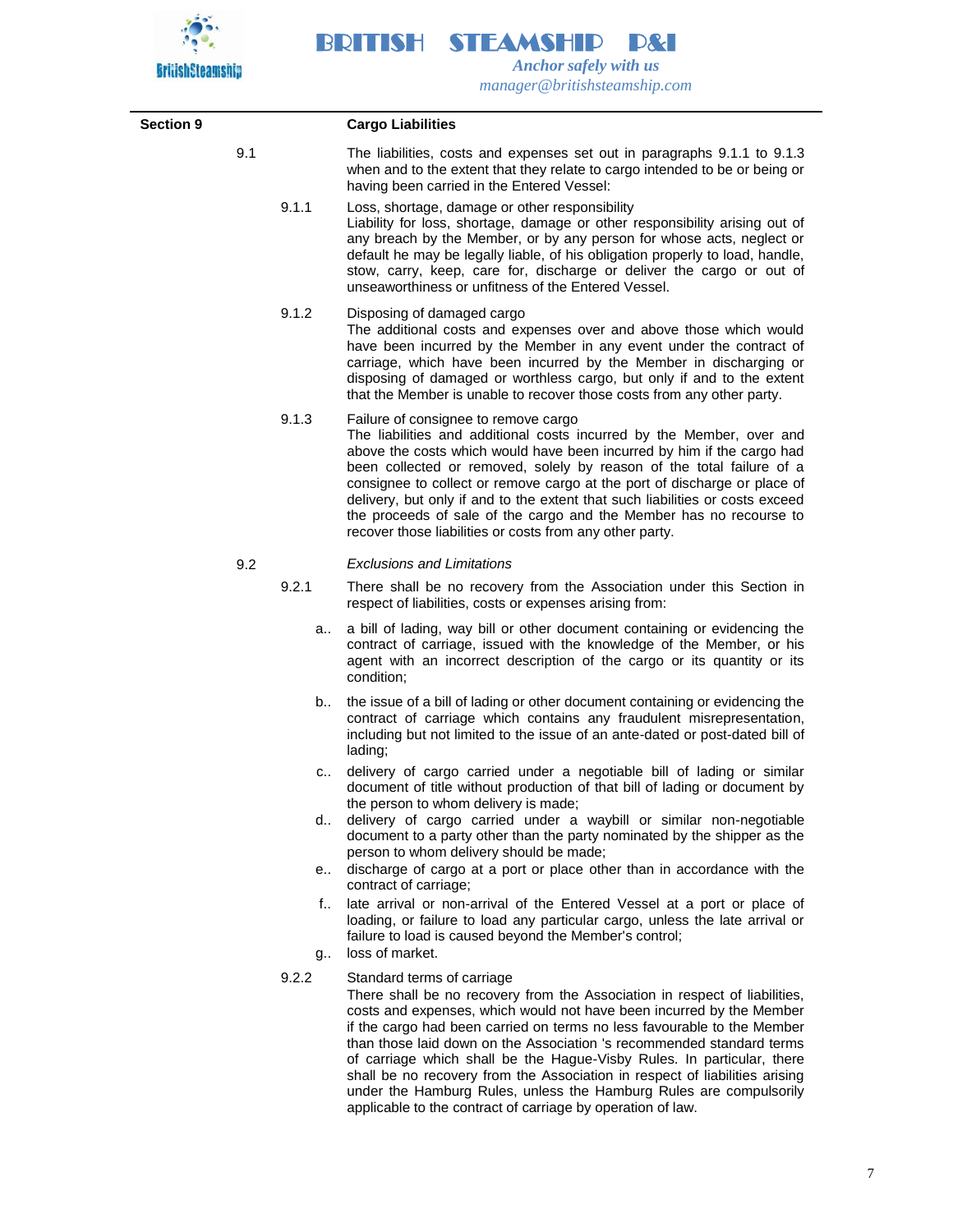

 $\overline{\phantom{0}}$ 

|                   | 9.2.3 | Rare or precious cargo<br>There shall be no recovery from the Association in respect of bullion,<br>precious, semi-precious or rare metals or stones, plate, jewellery or other<br>objects of a rare or precious nature, bank notes or other forms of<br>currency, bonds or other negotiable instruments or specie, unless the<br>Managers have approved the carriage in writing.                                                                                                                                                                                                          |
|-------------------|-------|--------------------------------------------------------------------------------------------------------------------------------------------------------------------------------------------------------------------------------------------------------------------------------------------------------------------------------------------------------------------------------------------------------------------------------------------------------------------------------------------------------------------------------------------------------------------------------------------|
|                   | 9.2.4 | Ad valorem bills of lading<br>Where the value of any cargo is declared upon the bill of lading at a figure<br>in excess of US\$ 2,500.- (or the equivalent in the currency in which the<br>declared value is expressed) per unit, piece or package, the liability of the<br>Association under this Section shall not exceed US\$ 2,500.- per unit,<br>piece or package, unless the Managers have agreed in writing to provide<br>cover at a higher value.                                                                                                                                  |
|                   | 9.2.5 | Property of the Member<br>If any cargo lost or damaged on board of the Entered Vessel shall be the<br>property of the Member, he shall be entitled to recover from the<br>Association the same amounts as would have been recoverable if the<br>cargo had belonged to a third party and that third party had concluded a<br>contract of carriage with the Member on the terms of the Association's<br>standard terms of carriage stated above in 9.2.2 "Standard terms of<br>carriage".                                                                                                    |
|                   | 9.2.6 | Deviation<br>There shall be no recovery from the Association under this Section and<br>no claims shall be admissible if the liability, costs or expenses arise as a<br>result of or arise following a deviation from the contractually agreed<br>voyage and if as a result of such a deviation the Member is not entitled to<br>rely on any defences or rights of limitation which would otherwise have<br>been available to him to reduce or eliminate his liability. The Association<br>may agree special cover at terms to be agreed, if the deviation is<br>reported before it occurs. |
|                   | 9.2.7 | Deck cargo<br>There shall be no recovery from the Association for liability, costs or<br>expenses in respect of cargo carried on deck, except for containers<br>where the Entered Vessel is designed and/or fitted for the carriage of<br>containers on deck and the Entered Vessel has a written approval from<br>the Classification Society for the carriage of containers on deck.                                                                                                                                                                                                      |
|                   | 9.2.8 | Refrigerated containers<br>There shall be no recovery from the Association for liability, costs or<br>expenses in respect of refrigerated containers.                                                                                                                                                                                                                                                                                                                                                                                                                                      |
|                   | 9.2.9 | Livestock<br>There shall be no recovery from the Association for liability, costs or<br>expenses arising out of the carriage of live animals.                                                                                                                                                                                                                                                                                                                                                                                                                                              |
| <b>Section 10</b> |       | Collision with other ships and non-contact damage                                                                                                                                                                                                                                                                                                                                                                                                                                                                                                                                          |
| 10.1              |       | Liability to pay costs and damages to any other person arising out of the<br>collision of the Entered Vessel and another vessel, but only to the extent<br>that such liabilities are not recoverable under the collision liability clause<br>contained in the Hull Policies of the Entered Vessel and provided that it<br>has been agreed in writing between the Association and the Member<br>prior to inception what proportion of the Entered Vessel's collision liability<br>is covered under this Section.                                                                            |
| 10.2              |       | If a claim arises under this Section in respect of a collision involving two<br>vessels belonging wholly or partly to the same owner, the Member shall<br>be entitled to recover from the Association, and the Association shall<br>have the same rights, as if the vessels had belonged to different owners.                                                                                                                                                                                                                                                                              |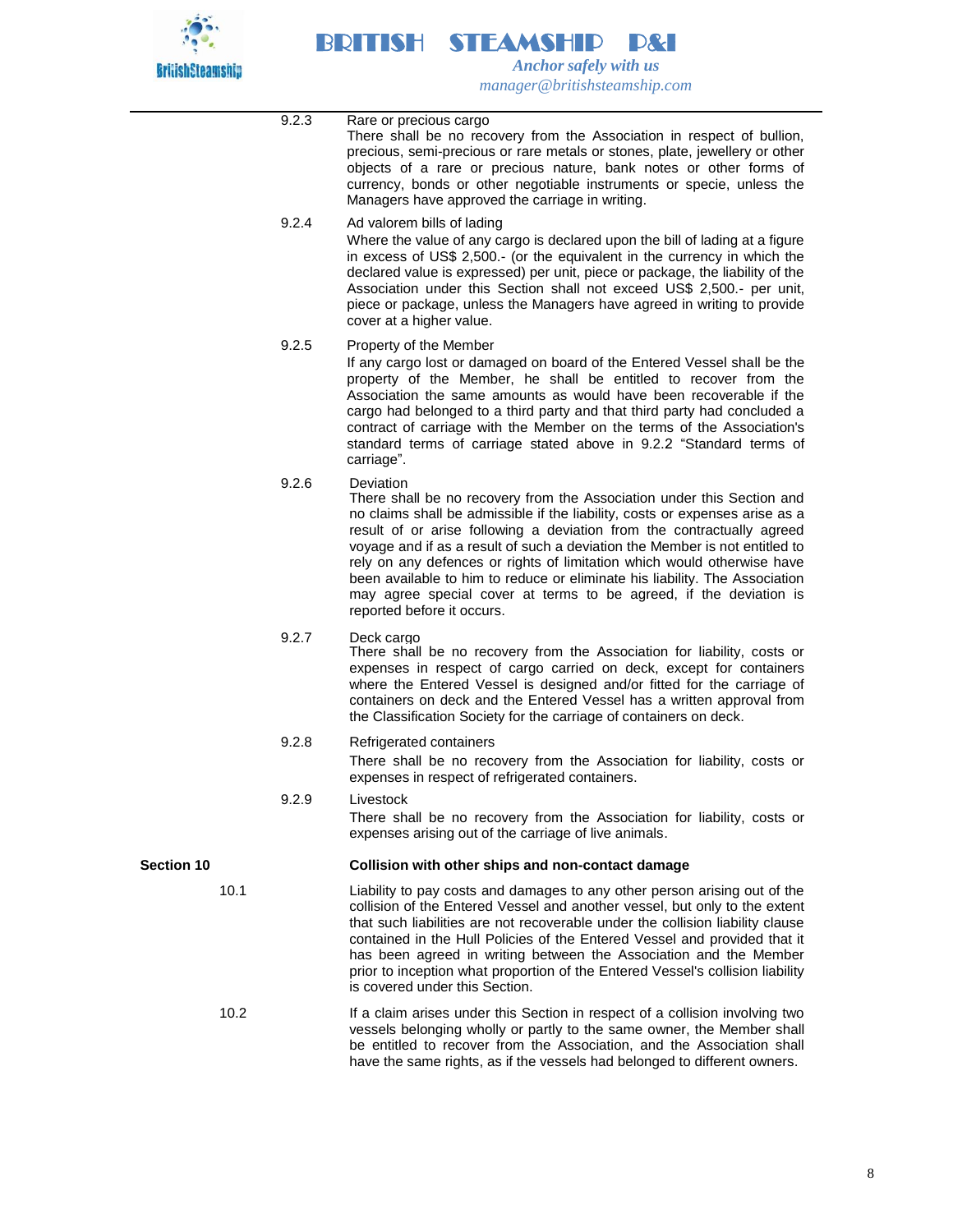

|                   | 10.3 |        | In any instance in which both vessels involved in a collision are to blame<br>and the liability of either or both vessels becomes limited by law, any<br>recovery of the Member from the Association will be settled on the<br>principle of single liability. In all other instances, a claim for recovery by<br>the Member from the Association under this Section shall be settled on<br>the principle of cross liabilities, as if the owner of each vessel had been<br>compelled to pay the other owner such proportion of the latter's damages<br>or as may have been properly allowed in ascertaining the balance<br>payable by or to the former. |
|-------------------|------|--------|--------------------------------------------------------------------------------------------------------------------------------------------------------------------------------------------------------------------------------------------------------------------------------------------------------------------------------------------------------------------------------------------------------------------------------------------------------------------------------------------------------------------------------------------------------------------------------------------------------------------------------------------------------|
|                   | 10.4 |        | Liability to pay for loss of or physical damage to any other ship or cargo<br>or other property therein caused by the wash of the Entered Vessel.                                                                                                                                                                                                                                                                                                                                                                                                                                                                                                      |
|                   | 10.5 |        | <b>Exclusions and Limitations</b>                                                                                                                                                                                                                                                                                                                                                                                                                                                                                                                                                                                                                      |
|                   |      | 10.5.1 | There shall be no recovery from the Association of any deductible<br>applicable under the Hull Policies of the Entered Vessel.                                                                                                                                                                                                                                                                                                                                                                                                                                                                                                                         |
|                   |      | 10.5.2 | Recovery from the Association under this Section shall be limited to the<br>excess, if any, of the amount which, in the opinion of the Association,<br>would have been recoverable under the Hull Policies of the Entered<br>Vessel had the Entered Vessel been properly insured for its uncommitted<br>value on standard terms, without deductible or franchise, with the proper<br>insured value to be determined by the Managers in their absolute<br>discretion.                                                                                                                                                                                   |
| <b>Section 11</b> |      |        | Damage to Property (including Fixed and/or Floating Objects)                                                                                                                                                                                                                                                                                                                                                                                                                                                                                                                                                                                           |
|                   | 11.1 |        | Liability to pay damages or compensation for any loss of or damage to<br>any property (including infringement of rights in connection with that<br>property) whether on land or water and whether fixed or moveable, not<br>being another ship or cargo and incurred during the operation of the<br>Entered Vessel.                                                                                                                                                                                                                                                                                                                                    |
|                   | 11.2 |        | <b>Exclusions and Limitations</b>                                                                                                                                                                                                                                                                                                                                                                                                                                                                                                                                                                                                                      |
|                   |      | 11.2.1 | No claim shall be recoverable under this Section where the liability arises<br>under the terms of any contract or indemnity and would not have arisen<br>but for those terms, unless those terms were previously approved by the<br>Managers in writing.                                                                                                                                                                                                                                                                                                                                                                                               |
|                   |      | 11.2.2 | No claim shall be recoverable under this Section in respect of loss of or<br>damage to property that is owned, leased or otherwise within the<br>possession, custody or control of the Member.                                                                                                                                                                                                                                                                                                                                                                                                                                                         |
| <b>Section 12</b> |      |        | <b>Wreck Removal</b>                                                                                                                                                                                                                                                                                                                                                                                                                                                                                                                                                                                                                                   |
|                   | 12.1 |        | Liability for the costs and expenses of raising, removing, destroying,<br>lighting or marking the wreck of an Entered Vessel or of any cargo,<br>equipment or property which is or was carried onboard such vessel, but<br>always provided that the Member is obliged by law to perform such<br>operations or bear such expenses.                                                                                                                                                                                                                                                                                                                      |
|                   | 12.2 |        | <b>Exclusions and Limitations</b>                                                                                                                                                                                                                                                                                                                                                                                                                                                                                                                                                                                                                      |
|                   |      | 12.2.1 | In respect of a recovery from the Association under this Section the value<br>of the wreck and anything else salved shall be deducted and set off<br>against the recoverable costs and expenses;                                                                                                                                                                                                                                                                                                                                                                                                                                                       |
|                   |      | 12.2.2 | The Member shall not have transferred its interest in the wreck prior to<br>the raising, removal, destruction, lighting or marking of the wreck or prior<br>to the incident giving rise to liability, save by abandonment with the<br>Managers' approval in writing;                                                                                                                                                                                                                                                                                                                                                                                   |
|                   |      | 12.2.3 | The occurrence or event giving rise to the wreck of the Entered Vessel<br>arose during the period of entry of the Entered Vessel.                                                                                                                                                                                                                                                                                                                                                                                                                                                                                                                      |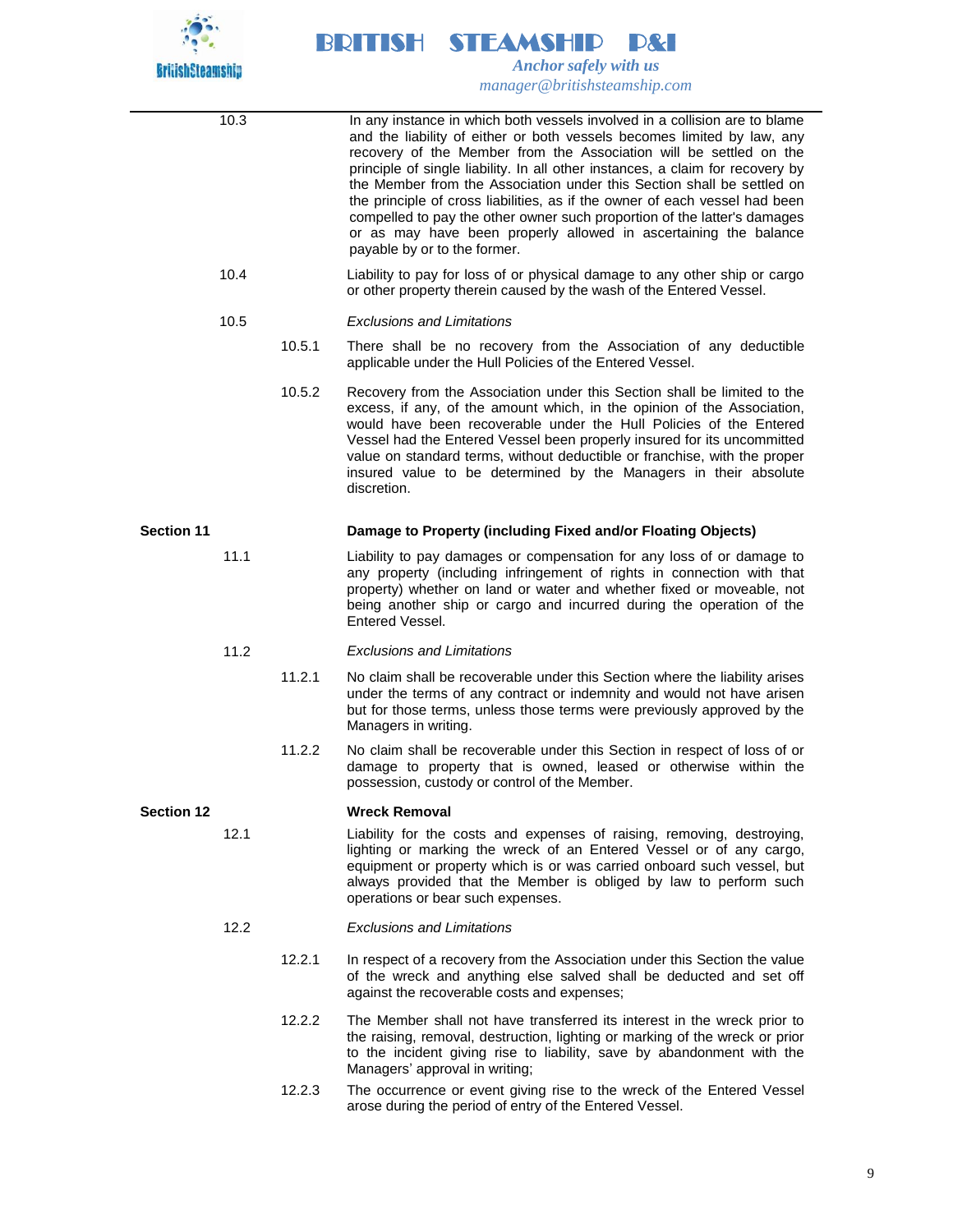

| <b>Section 13</b> |      |        | <b>Quarantine Expenses</b>                                                                                                                                                                                                                                                                                                                                                                                                                             |
|-------------------|------|--------|--------------------------------------------------------------------------------------------------------------------------------------------------------------------------------------------------------------------------------------------------------------------------------------------------------------------------------------------------------------------------------------------------------------------------------------------------------|
|                   |      |        | Liability to pay damages or compensation and/or additional expenses<br>incurred by the Member as a direct consequence of an outbreak of a<br>contagious or infectious disease on the Entered Vessel during its<br>operation, including quarantine and disinfection expenses and the net<br>loss to the Member in respect of bunkers, insurance, wages, stores,<br>provisions and port charges.                                                         |
| <b>Section 14</b> |      |        | <b>Towage</b>                                                                                                                                                                                                                                                                                                                                                                                                                                          |
|                   | 14.1 | 14.1.1 | Towage of the Entered Vessel<br>Liability under the terms of a contract for the customary towage of the<br>Entered Vessel for the purpose of entering or leaving a port or<br>maneuvering within the port during the ordinary course of trading;                                                                                                                                                                                                       |
|                   |      | 14.1.2 | Liability in the ordinary course of trading if the Entered Vessel is                                                                                                                                                                                                                                                                                                                                                                                   |
|                   |      | 14.1.3 | habitually towed from port to port or from place to place;<br>Liability under the terms of a contract for towage of an Entered Vessel<br>other than customary towage, but only if and to the extent that cover for<br>such liability has been agreed by the Managers in writing.                                                                                                                                                                       |
|                   | 14.2 |        | Towage by the Entered Vessel<br>Liability arising from the towage of another ship or object is only<br>recoverable from the Association if agreed by the Managers in writing.                                                                                                                                                                                                                                                                          |
| Section 15        |      |        | <b>Pollution Risks</b>                                                                                                                                                                                                                                                                                                                                                                                                                                 |
|                   | 15.1 |        | The liabilities, losses, damages, costs and expenses set out below under<br>15.1.1 to 15.1.4 when and to the extent that they are caused by or<br>incurred in consequence of the accidental or threatened accidental<br>discharge or escape from the Entered Vessel, of oil or any other<br>substance incurred during its operation:                                                                                                                   |
|                   |      | 15.1.1 | Liability for loss, damage or contamination.                                                                                                                                                                                                                                                                                                                                                                                                           |
|                   |      | 15.1.2 | The costs of any measures reasonably taken for the purpose of avoiding<br>or minimizing pollution or any resulting loss or damage together with any<br>liability for loss of or damage to property caused by measures so taken.                                                                                                                                                                                                                        |
|                   |      | 15.1.3 | The costs of any measures reasonably taken to prevent an imminent<br>danger of the accidental discharge or escape from the Entered Vessel of<br>oil or any hazardous substance which may cause pollution.                                                                                                                                                                                                                                              |
|                   |      | 15.1.4 | The costs or liabilities incurred as a result of compliance with any order or<br>direction given by any government or authority for the purpose of<br>preventing or reducing pollution or the risk of pollution, provided always<br>that such costs or liabilities are not recoverable under any other<br>insurance.                                                                                                                                   |
|                   | 15.2 |        | <b>Exclusions and Limitations</b>                                                                                                                                                                                                                                                                                                                                                                                                                      |
|                   |      | 15.2.1 | No claim shall be recoverable under this Section where the Member is<br>solely held liable as owner of the cargo.                                                                                                                                                                                                                                                                                                                                      |
|                   |      | 15.2.2 | Any Certificate of Entry or confirmation of cover pursuant to these Rules<br>shall not be deemed to be evidence of financial responsibility under the<br>Oil Pollution Act of 1990 or any similar federal or state law and may not<br>be shown or tendered to the United States Coast Guard or any federal or<br>state agency as evidence of financial responsibility or evidence of<br>insurance. The Association does not consent to be a guarantor. |
|                   |      | 15.2.3 | In respect of recovery from the Association under this Section the value<br>of any property that is or may be deemed to be a hazardous substance<br>which may cause pollution and in respect of which the Member has<br>obtained any proceeds of sale or other financial recovery whatsoever<br>shall be deducted from and set off against the Association's liability to<br>pay.                                                                      |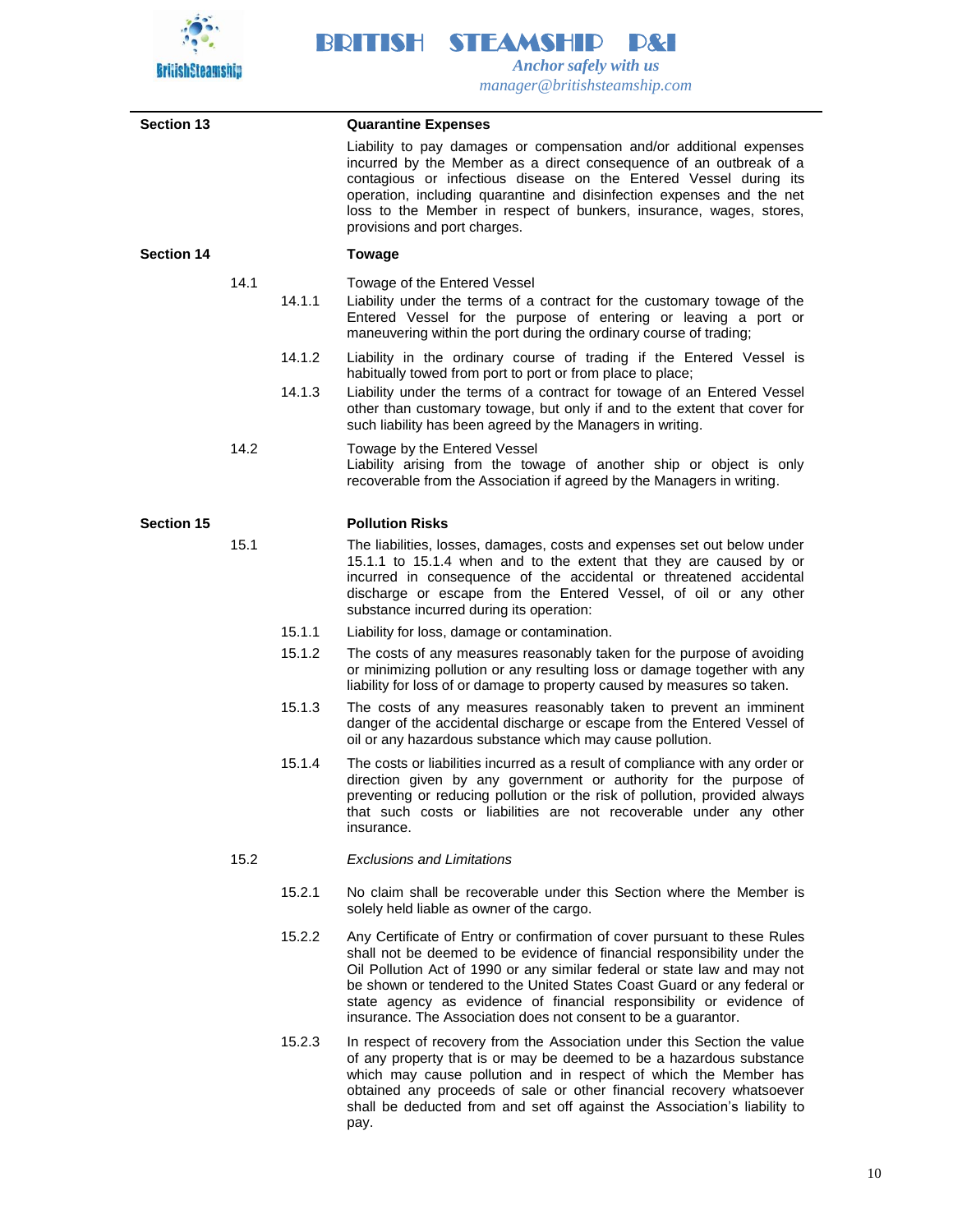

 $\overline{\phantom{a}}$ 

| <b>Section 16</b> |      |        | <b>Special Compensation for Salvors</b>                                                                                                                                                                                                                                                                                                                                                                                                                                                                                                                                                                                                                                                                                                      |
|-------------------|------|--------|----------------------------------------------------------------------------------------------------------------------------------------------------------------------------------------------------------------------------------------------------------------------------------------------------------------------------------------------------------------------------------------------------------------------------------------------------------------------------------------------------------------------------------------------------------------------------------------------------------------------------------------------------------------------------------------------------------------------------------------------|
|                   | 16.1 |        | Liability to pay special compensation to a salvor in respect of the Entered<br>Vessel under the provisions of Article 14 of the International Convention<br>on Salvage 1989, or under a Lloyd's Open Form of salvage agreement,<br>or any standard form of salvage agreement approved by the Managers in<br>writing, or under the Special Compensation P&I Club's (SCOPIC) clause.                                                                                                                                                                                                                                                                                                                                                           |
|                   | 16.2 |        | <b>Exclusions and Limitations</b>                                                                                                                                                                                                                                                                                                                                                                                                                                                                                                                                                                                                                                                                                                            |
|                   |      | 16.2.1 | No claim shall be recoverable under this Section insofar as such special<br>compensation is payable by any third party also interested in property<br>which is the subject of salvage services.                                                                                                                                                                                                                                                                                                                                                                                                                                                                                                                                              |
|                   |      | 16.2.2 | No claim shall be recoverable from the Association if the Managers have<br>not been notified of the salvage requiring Event by the Member within 24<br>hours from the time in which they gained knowledge or could have been<br>reasonably expected to gain knowledge.                                                                                                                                                                                                                                                                                                                                                                                                                                                                       |
|                   |      | 16.2.3 | In respect of a recovery from the Association under this Section the value<br>of the wreck or of any related appurtenances, equipment, cargo, bunkers<br>and apparel in respect of which the Member has obtained any proceeds<br>of sale or other financial recovery whatsoever shall be deducted from and<br>set-off against the Association's liability to pay.                                                                                                                                                                                                                                                                                                                                                                            |
| <b>Section 17</b> |      |        | <b>General Average</b>                                                                                                                                                                                                                                                                                                                                                                                                                                                                                                                                                                                                                                                                                                                       |
|                   | 17.1 |        | Unrecoverable general average contributions - cargo                                                                                                                                                                                                                                                                                                                                                                                                                                                                                                                                                                                                                                                                                          |
|                   |      |        | The proportion of general average expenditure (including salvage) and<br>special charges which the Member is entitled to claim from cargo<br>interests or from some other party to the maritime adventure, but which<br>are not legally recoverable solely by reason of a breach of the contract of<br>carriage.                                                                                                                                                                                                                                                                                                                                                                                                                             |
|                   | 17.2 |        | Ship's proportion of general average - hull                                                                                                                                                                                                                                                                                                                                                                                                                                                                                                                                                                                                                                                                                                  |
|                   |      |        | Ship's proportion of general average expenditure (including salvage) and<br>sue and labour expenses which are not recoverable under the Hull<br>Policies and Excess Liabilities by reason of the value of the Entered<br>Vessel being assessed for contribution to general average or salvage at a<br>sound value in excess of the insured value under such policies. If the<br>amount insured under the Hull Policies is less than the proper value, then<br>the proper value shall be determined by the Managers in their sole<br>discretion and the Member shall only be entitled to recover the excess of<br>the amount which would have been recoverable under the Hull Policies if<br>the vessel had been insured at the proper value. |
| <b>Section 18</b> |      |        | Sue & Labour and Legal Costs                                                                                                                                                                                                                                                                                                                                                                                                                                                                                                                                                                                                                                                                                                                 |
|                   | 18.1 |        | Costs, including legal costs, and expenses reasonably incurred by the<br>Member, on the occurrence of an event or matter liable to give rise to a<br>claim, in avoiding or seeking to avoid or minimise any liability or<br>expenditure or loss against which it is insured by the Association,<br>provided that no such costs or expenses shall be recoverable unless<br>either they have been incurred with the Managers' prior agreement or the<br>Association determines that such costs or expenses were reasonably<br>incurred.                                                                                                                                                                                                        |
|                   | 18.2 |        | Unless otherwise agreed the costs and expenses incurred under section<br>18.1 shall bear the same Deductible as the liability or expenditure so<br>avoided or reduced would have borne                                                                                                                                                                                                                                                                                                                                                                                                                                                                                                                                                       |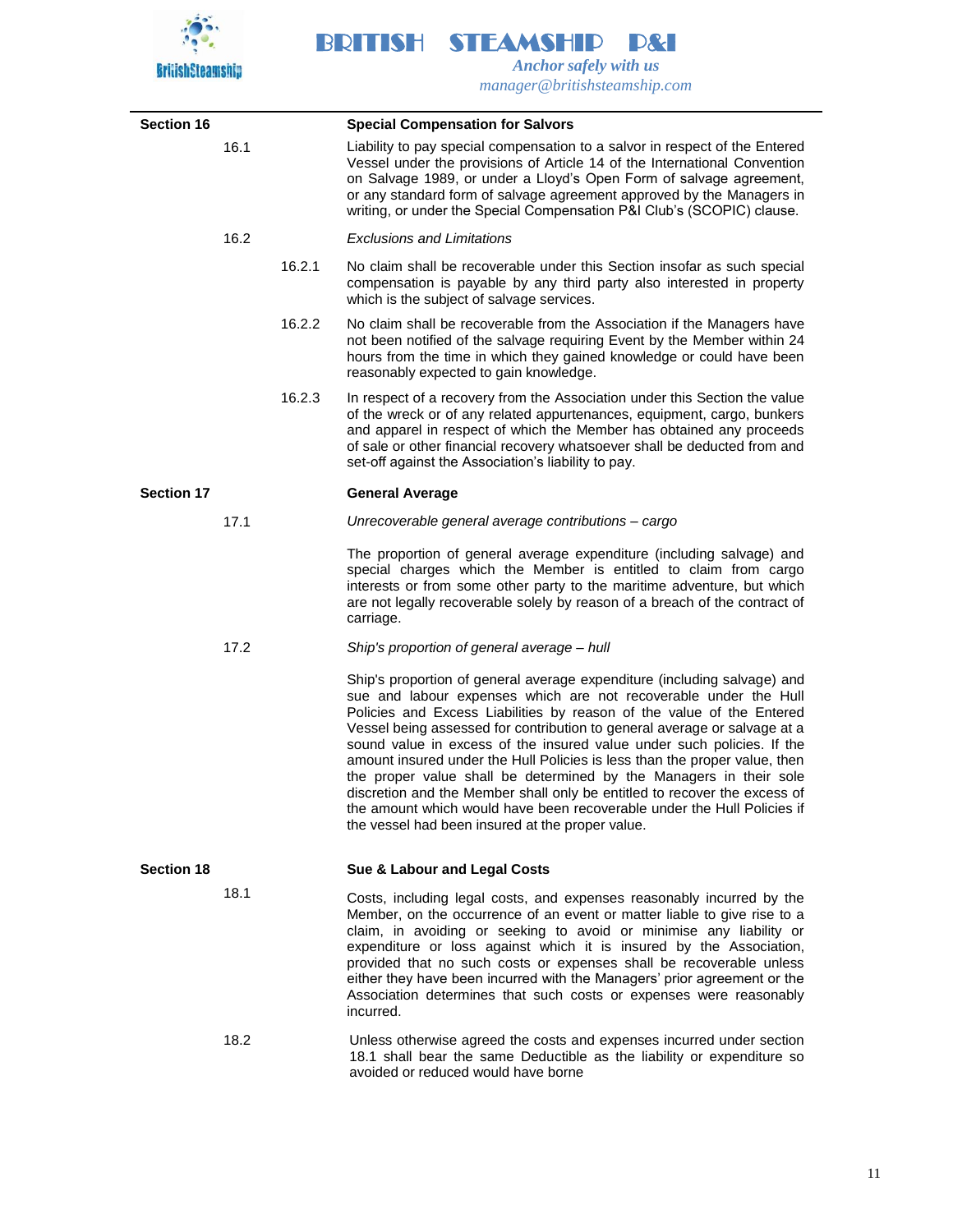

|                   | 18.3 |                  | <b>Exclusions and Limitations</b>                                                                                                                                                                                        |
|-------------------|------|------------------|--------------------------------------------------------------------------------------------------------------------------------------------------------------------------------------------------------------------------|
|                   |      | а.               | There shall be no recovery from the Company in respect of costs and<br>expenses:<br>which are claimable in General Average;                                                                                              |
|                   |      |                  |                                                                                                                                                                                                                          |
|                   |      | b.               | which result from the Insured Vessel being overloaded or improperly<br>stowed:                                                                                                                                           |
|                   |      | c.               | which are incurred in order to make the Entered Vessel seaworthy to<br>receive the Cargo;                                                                                                                                |
|                   |      | d.               | which form part of the daily running of the Entered Vessel;                                                                                                                                                              |
|                   |      | е.               | for work which could have been carried out by the Crew or by reasonable<br>use of the Entered Vessel and its equipment.                                                                                                  |
| <b>Section 19</b> |      |                  | <b>Fines</b>                                                                                                                                                                                                             |
|                   | 19.1 |                  | Liability for fines imposed by any court, tribunal, or Authority of competent<br>jurisdiction upon the Member or upon any person for whom the Member<br>is legally liable to reimburse, for any of the following:        |
|                   |      | 19.1.1           | Short or over delivery of cargo or for failing to comply with regulations<br>concerning declarations relating to goods or cargo or to the Entered<br>Vessel's documents:                                                 |
|                   |      | 19.1.2<br>19.1.3 | In respect of accidental pollution by oil or other substance;<br>Smuggling or any infringement of any customs law or regulation relating<br>to the cargo or the Entered Vessel;                                          |
|                   |      | 19.1.4<br>19.1.5 | Breach of immigration laws or regulations;<br>Any act, neglect or default, other than those specified above, of any<br>servant or agent of the Member in the course of their duties in respect of<br>the Entered Vessel. |
|                   | 19.2 |                  | <b>Exclusions and Limitations</b>                                                                                                                                                                                        |
|                   |      |                  | There shall be no recovery from the Association in respect of:                                                                                                                                                           |
|                   |      | 19.2.1<br>19.2.2 | overloading of the Entered Vessel;<br>the presence on board the Entered Vessel of a greater number of<br>passengers than is legally permitted;                                                                           |
|                   |      | 19.2.3<br>19.2.4 | contravention of any law, regulation or requirement in respect of fishing;<br>entry of the Entered Vessel into prohibited waters;                                                                                        |
|                   |      | 19.2.5<br>19.2.6 | disregarding of routing regulations;<br>criminal activity of which the Member had actual or constructive<br>knowledge, recklessly disregarded or failed to take reasonable steps to<br>prevent;                          |
|                   |      | 19.2.7           | failure to maintain the Entered Vessel's life saving and/or navigational<br>equipment and/or to keep prescribed certificates on board;                                                                                   |
|                   |      | 19.2.8           | Desertion or landing of a crewmember, stowaway or refugee without<br>permission of the necessary authorities;                                                                                                            |
|                   |      | 19.2.9           | inspection fees, including follow-up survey fees or fines of any sort<br>arising out of or relating to a Port State Control detention or other order;                                                                    |
|                   |      | 19.2.10          | infringement of MARPOL regulations where the ship's oily water<br>separator or similar pollution prevention device has been bypassed or<br>rendered inoperable.                                                          |
| <b>Section 20</b> |      |                  | <b>Enquiry Expenses</b>                                                                                                                                                                                                  |
|                   |      |                  | Expenses reasonably incurred at the discretion of the Managers by the<br>Member in defending itself and/or protecting its interests before a formal                                                                      |

enquiry into a casualty involving the Entered Vessel during its operation.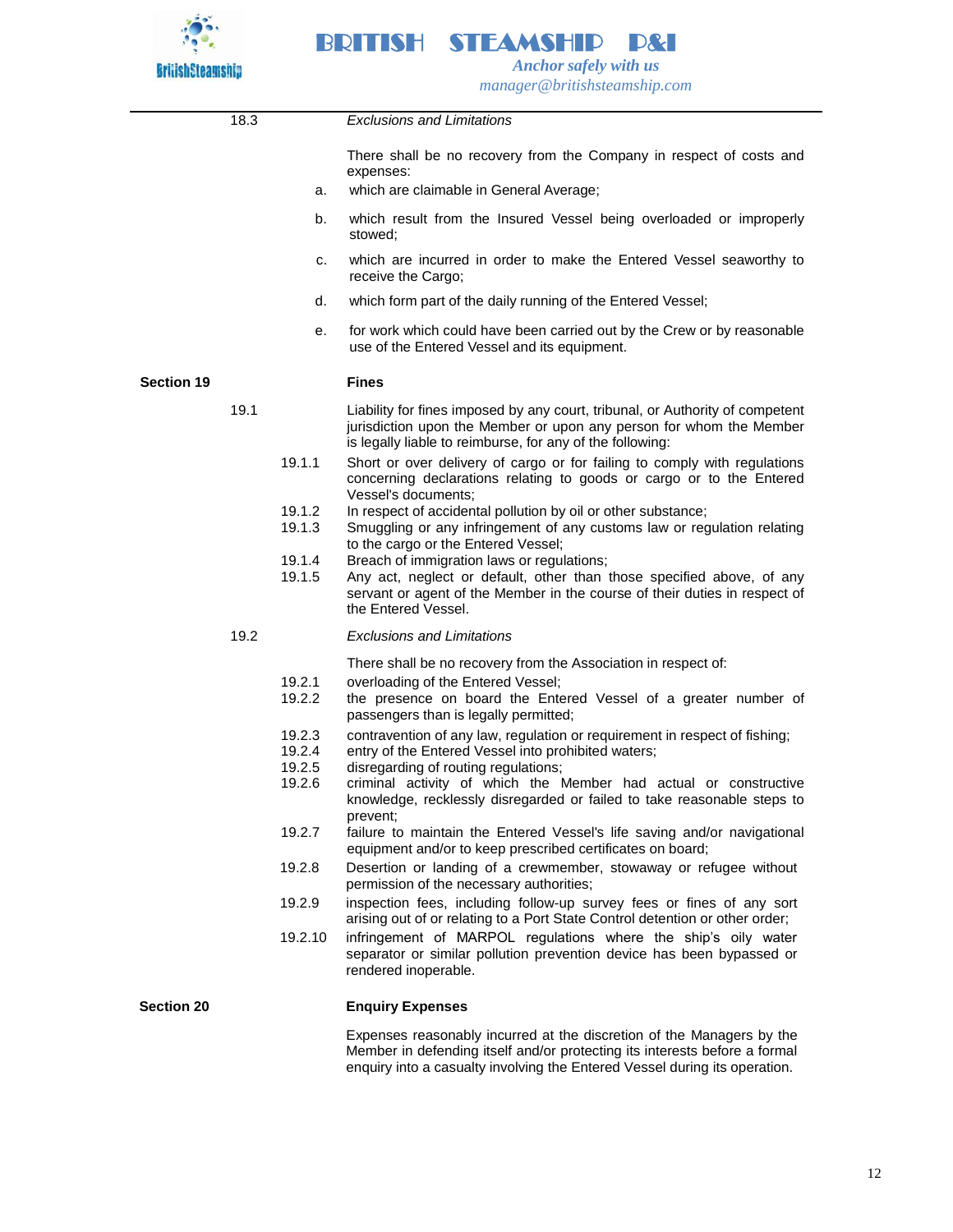

| <b>Section 21</b> | Life Salvage                                                                                                                                                                                                                                                                                                                                                        |
|-------------------|---------------------------------------------------------------------------------------------------------------------------------------------------------------------------------------------------------------------------------------------------------------------------------------------------------------------------------------------------------------------|
|                   | Sums which are legally payable to third parties by reason of their having<br>saved, or attempted to save, the life of any person on or from the<br>Entered Vessel, but only to the extent as such sums are not recoverable<br>under the Hull Policies of the Entered Vessel or from cargo owners or<br>their insurers.                                              |
| <b>Section 22</b> | <b>Risks Incidental to Shipowning</b>                                                                                                                                                                                                                                                                                                                               |
|                   | The Member may recover from the Association those liabilities, losses or<br>expenses to third parties, which are incidental to the business of<br>shipowning and which are not specified or expressly excluded in these<br>Rules, but only to such extent that the Association may decide on any<br>request under this Section in its sole and absolute discretion. |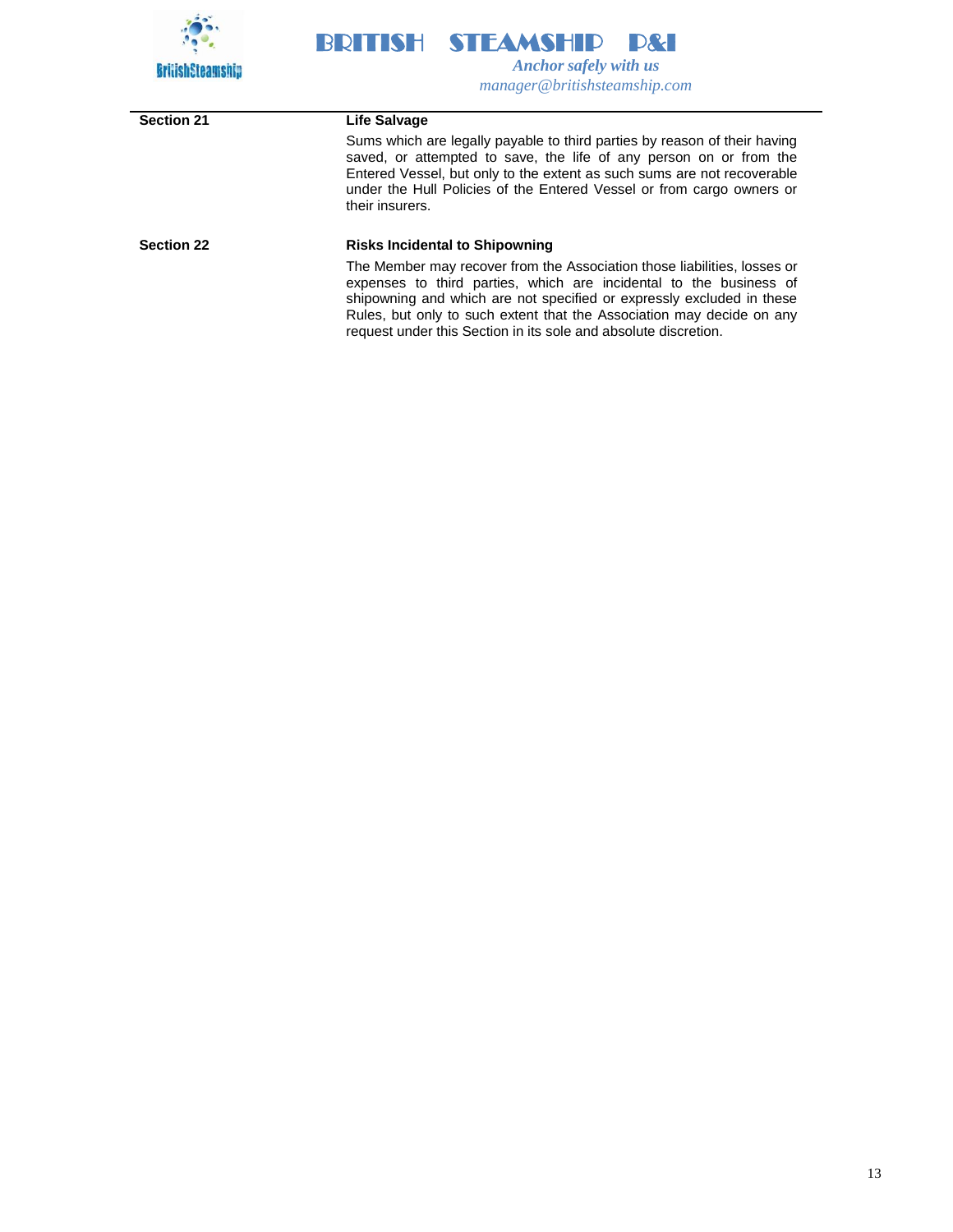



 *Anchor safely with us manager@britishsteamship.com* 

### **PART 2 DEFENCE COVER FOR LEGAL COSTS (CLASS 2) – RISKS COVERED**

### **Defence cover for legal costs**

The standard cover is set out in Section 23 below and is subject always to the terms and conditions of these Rules and the provisions of the General Terms & Conditions mentioned in Part 3 and the provisions of Section 24 below. The Association shall indemnify the Member against the reasonable and necessarily legal costs and expenses, which are incurred in relation to the operation of the Entered Vessel, arising from events occurring during the period of entry.

The Association has the liberty to exclude, limit, modify or otherwise alter the standard cover by special terms, which have been agreed between the Association and the Member and if so agreed any special terms will appear on the Certificate of Entry.

#### **Section 23 Risks Covered**

- 23.1 The reasonable and necessarily legal costs and expenses incurred in establishing or resisting claims and disputes, including any such costs and expenses which a Member may become liable to pay to any other party, arising in respect of:
	- 23.1.1 hire or off-hire, freight, deadfreight, laytime, demurrage, despatch or other claim or dispute relating to the Charter Party, Bill of Lading or other contract of carriage in respect of the Entered Vessel;
	- 23.1.2 supplies to the Entered Vessel;
	- 23.1.3 charges, disbursements and accounts received from agents, stevedores, customs, brokers, harbour authorities or other servants of the Member;
	- 23.1.4 loading, stowing, trimming, discharging, lightening of cargo on or from the Entered Vessel;
	- 23.1.5 loss of, damage to or detention of the Entered Vessel;
	- 23.1.6 general or particular average contributions or charges;
	- 23.1.7 salvage or towage services rendered to the Entered Vessel;
	- 23.1.8 representation of the Member at official investigations or other inquiries in relation to the Entered Vessel;
	- 23.1.9 actions by, or against passengers intended to be or being or having been carried on the Entered Vessel, provided the carriage of passengers was approved by the Managers;
	- 23.1.10 actions by or against crew members, or their personal representatives, dependants or stowaways;
	- 23.1.11 actions by or on behalf of a State or any public body against the Member or the Entered Vessel, but not taxes or dues payable in countries where the Entered Vessel is registered or where the Member is resident or where the Member has a permanent place of business;
	- 23.1.12 amounts due from or to insurers, other than the Association;
	- 23.1.13 sale and purchase of the Entered Vessel;
	- 23.1.14 actions by or against builders and/or repairers of the Entered Vessel;
	- 23.1.15 any other issue or matter in connection with the Entered Vessel.
- 23.2 Any claim under this Section must have arisen from occurrences or circumstances, which have taken place after the Attachment Date and must be notified to the Association within the period of entry.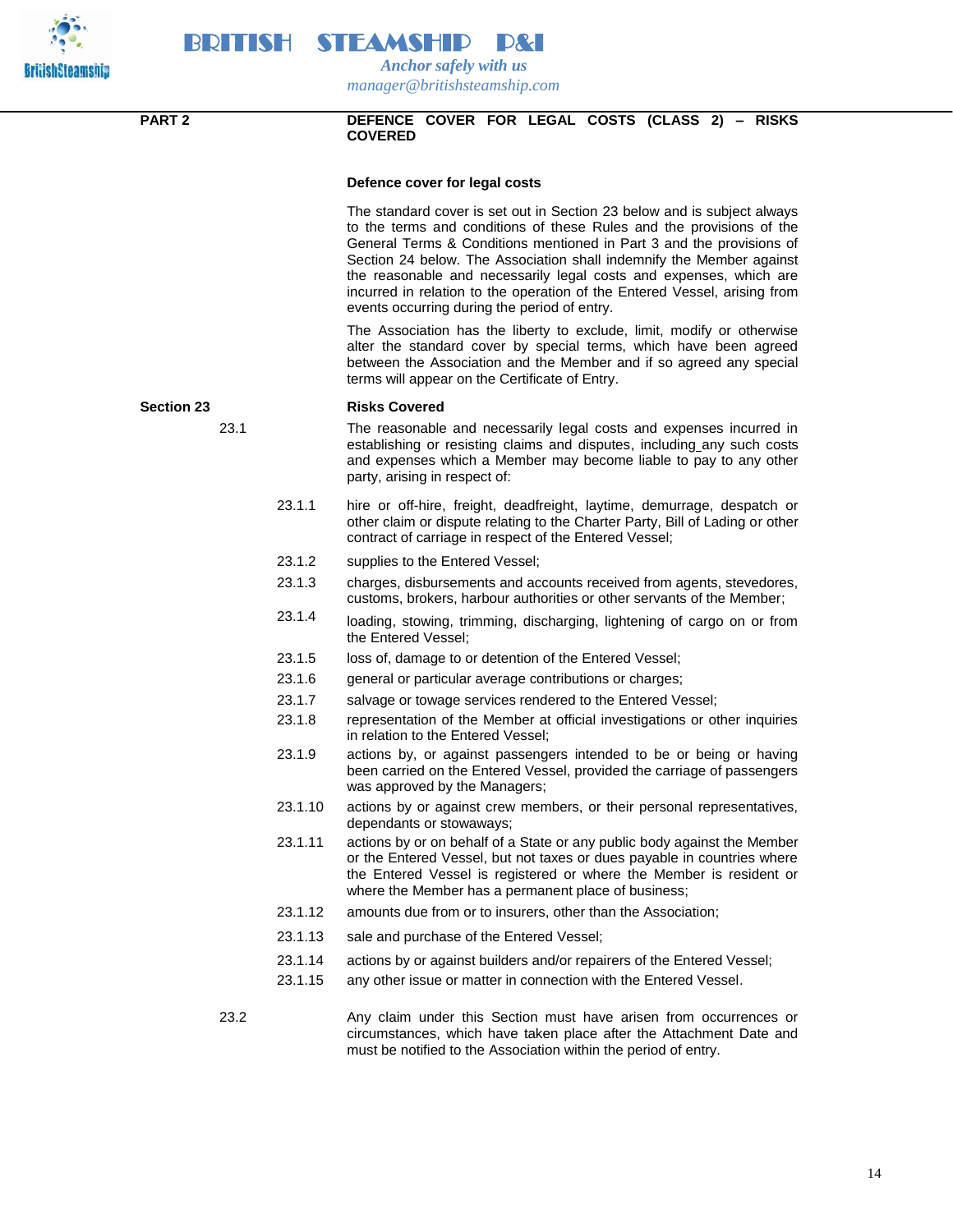

BRITISH STEAMSHIP P&I  *Anchor safely with us*

*manager@britishsteamship.com* 

| <b>Section 24</b> |      |        | <b>Exclusions and Limitations</b>                                                                                                                                                                                                                                                                                                                                                                                                                                                                                                                                                                                                                                                          |
|-------------------|------|--------|--------------------------------------------------------------------------------------------------------------------------------------------------------------------------------------------------------------------------------------------------------------------------------------------------------------------------------------------------------------------------------------------------------------------------------------------------------------------------------------------------------------------------------------------------------------------------------------------------------------------------------------------------------------------------------------------|
|                   | 24.1 |        | There will be no recovery under Class 2 if:                                                                                                                                                                                                                                                                                                                                                                                                                                                                                                                                                                                                                                                |
|                   |      | 24.1.1 | The claim, liability or dispute would have been covered if the Entered<br>Vessel were fully covered by the Association's Protection & Indemnity<br>cover.                                                                                                                                                                                                                                                                                                                                                                                                                                                                                                                                  |
|                   |      | 24.1.2 | There is no reasonable relationship between the amount in dispute or the<br>prospects of successfully obtaining payment (due to financial position of<br>the other party or otherwise) and the costs which are likely to be incurred.                                                                                                                                                                                                                                                                                                                                                                                                                                                      |
|                   |      | 24.1.3 | The claim or position adopted by the Member is tainted with illegality or<br>serious impropriety, or is based on conduct or matters which give rise to<br>an exclusion of cover under either this or any other policy of insurance<br>concluded between the Member and the Association, including the<br>Association's General Terms and Conditions incorporated therein.                                                                                                                                                                                                                                                                                                                  |
|                   | 24.2 |        | Any recovery under Class 2 shall be subject always to the following:                                                                                                                                                                                                                                                                                                                                                                                                                                                                                                                                                                                                                       |
|                   |      | 24.2.1 | The Association shall be entitled in its absolute discretion to support the<br>Member in connection with any claim or dispute referred to in preceding<br>Section 23 to such stage or extent and in such manner and on such<br>terms as the Association may think fit, including but not limited to a term<br>that the amount that the Member will be reimbursed by the Association<br>shall be capped at a particular amount or alternatively that the Member<br>shall not be reimbursed in respect of any specified amount or proportion<br>of the costs and expenses incurred or to be incurred.                                                                                        |
|                   |      | 24.2.2 | The Association shall be entitled at any time in its absolute discretion to<br>discontinue its support or to refuse further support in connection with any<br>claim or dispute referred to in preceding Section 23, notwithstanding any<br>previous decision by the Association to support the same.                                                                                                                                                                                                                                                                                                                                                                                       |
|                   |      | 24.2.3 | Notwithstanding Section 45.8 (Claims) of Part 3 in these Rules, the<br>Association shall have an absolute discretion as to the conduct of any<br>claim or dispute referred to in preceding Section 23 and may at any time<br>direct a Member and its appointed lawyers, surveyors or other persons to<br>take whatever course in connection therewith as the Association may at<br>its sole discretion require and upon such terms as the Association may<br>deem appropriate and to continue or discontinue any legal proceedings.                                                                                                                                                        |
|                   |      | 24.2.4 | In the event of a failure by the Member to act as directed by the<br>Association whether under this sub-Section 24.2. or howsoever, the<br>Member shall not be entitled to be reimbursed by the Association in<br>respect of any legal costs and expenses so incurred unless and insofar<br>as the Association shall, in its absolute discretion, otherwise determine.                                                                                                                                                                                                                                                                                                                     |
|                   | 24.3 |        | The Association shall be entitled either directly on its own behalf or with<br>the full cooperation of the Member to take all such steps as it deems<br>appropriate to satisfy itself that the legal costs and expenses incurred in<br>respect of this Part 2 are reasonable. The Association shall have full<br>authority and right to make enquiry of any appointed lawyers and to<br>negotiate with them, to require a full schedule of costs and disbursements<br>and to tax or assess the same as the Association in its sole discretion<br>shall consider appropriate whether formally or otherwise and the Member<br>shall provide all consents as may be necessary in this regard. |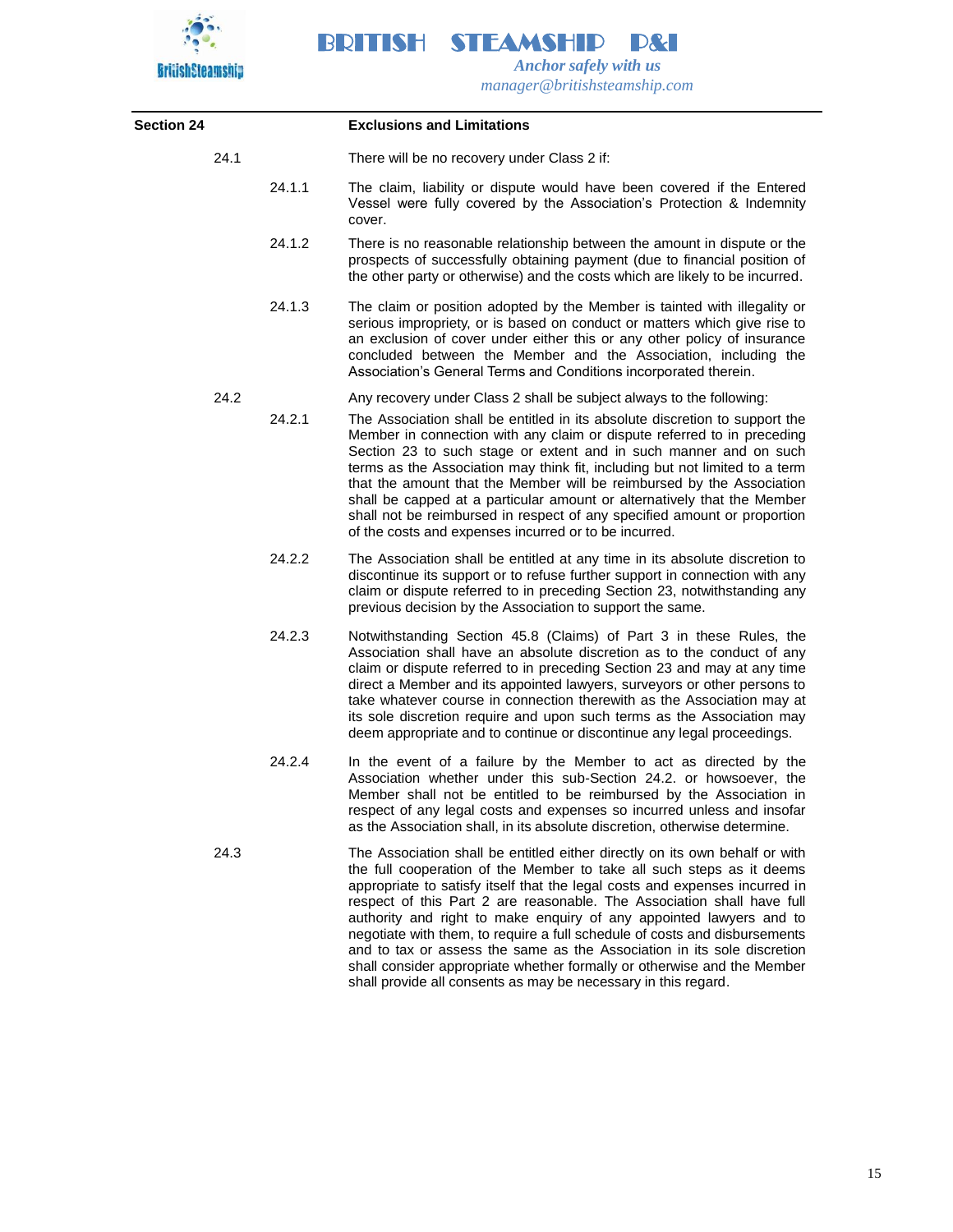

24.4 Where a dispute falls within these Rules, a Member shall not settle or compromise the dispute or make any admissions without the prior approval of the Managers, failing which the Managers may in their absolute discretion decline cover and/or require reimbursement from a Member forthwith of any legal costs and/or expenses that it has already incurred in respect of the dispute. If a claim by a Member has been compromised or settled on terms that either are inclusive of legal costs or make no provision as to costs, the Managers shall in their absolute discretion be entitled to determine what part of any sum thus received by the Member shall be deemed attributable to legal costs, and require that part to be paid forthwith to the Association to the extent that the Association has already incurred such costs.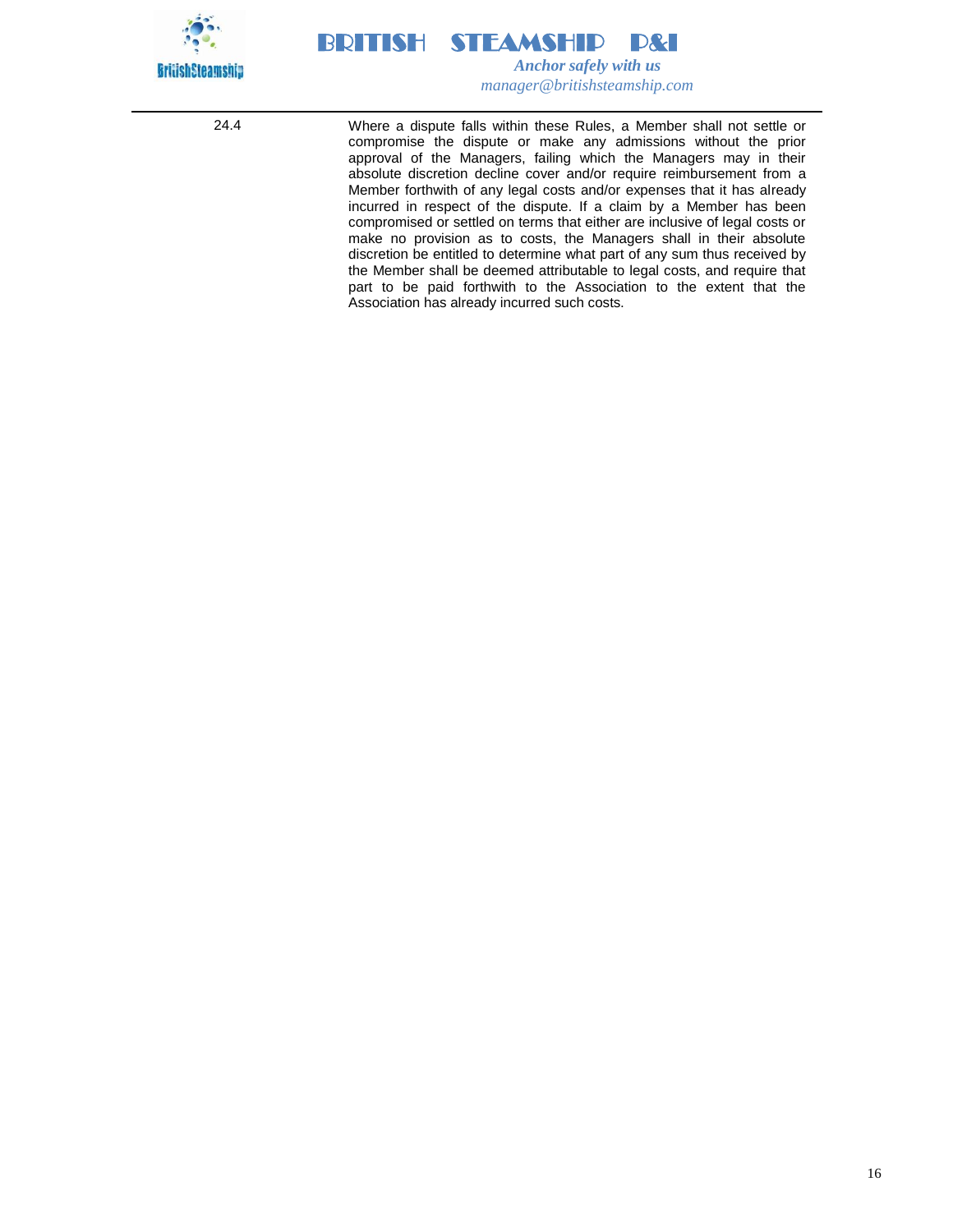

**Part 3 GENERAL TERMS AND CONDITIONS Section 25 Application of Terms** Any contract of insurance effected pursuant to the Rules of the Association shall incorporate the General Terms & Conditions and the terms and conditions of Class 1 and/or Class 2. The terms and conditions set out in each Class of insurance in these Rules shall prevail over the general terms and conditions in the event of a conflict between them, but any terms appearing in the Certificate of Entry shall prevail above all others. **Section 26 Application for Entry** Any application shall be in the form supplied by the Association from time to time. The information and particulars given in the course of applying for Entry shall be deemed to form the basis of the contract of insurance between the Association and the Member. The entry shall be on the basis of either an Owner's Entry or Charterer's Entry. **Section 27 Certificate of Entry** 27.1 On acceptance of the application for Entry by the Association, a Certificate of Entry will be issued by the Association evidencing the terms and conditions of the contract of insurance between the Association and the Member, which shall also state: 27.1.1 Name of Member on whose behalf the vessel is entered, the name of the ship manager of the Entered Vessel and name of any Co-Assureds; 27.1.2 The Class of insurance and any special terms and/or warranties; 27.1.3 The name and main details of the Entered Vessel(s); 27.1.4 The Attachment Date of the Entered Vessel(s) and the period of entry; 27.1.5 The maximum amount insured;<br>27.1.6 The applicable deductibles. The applicable deductibles. 27.2 If at any time during the period of entry the terms relating to any Entered Vessel vary the Association will issue an endorsement stating the terms and effective date of such variation. 27.3 Every Certificate of Entry and any endorsement thereto issued by the Association shall be conclusive evidence as to the terms of the contract of insurance or as to the variation of such terms as the case may be. **Section 28 Disclosure and Alteration of Risk** 28.1 The Member shall: 28.1.1 make full and correct disclosure to the Association, before the contract of insurance is concluded, of every circumstance, a.. which is known to the Member or any agent effecting the cover on his behalf, or which, in the ordinary course of business, ought to be known by the Member or agent, and b.. which would be of relevance to the Association in deciding whether and on what conditions to accept the entry, 28.1.2 make full, correct and prompt disclosure to the Association of every change in circumstance which is or ought to be known to the Member and which alters the risk covered by the Association, and 28.1.3 refrain from causing or agreeing, without the Managers' prior approval in writing, to any change in circumstance which alters the risk covered by the Association.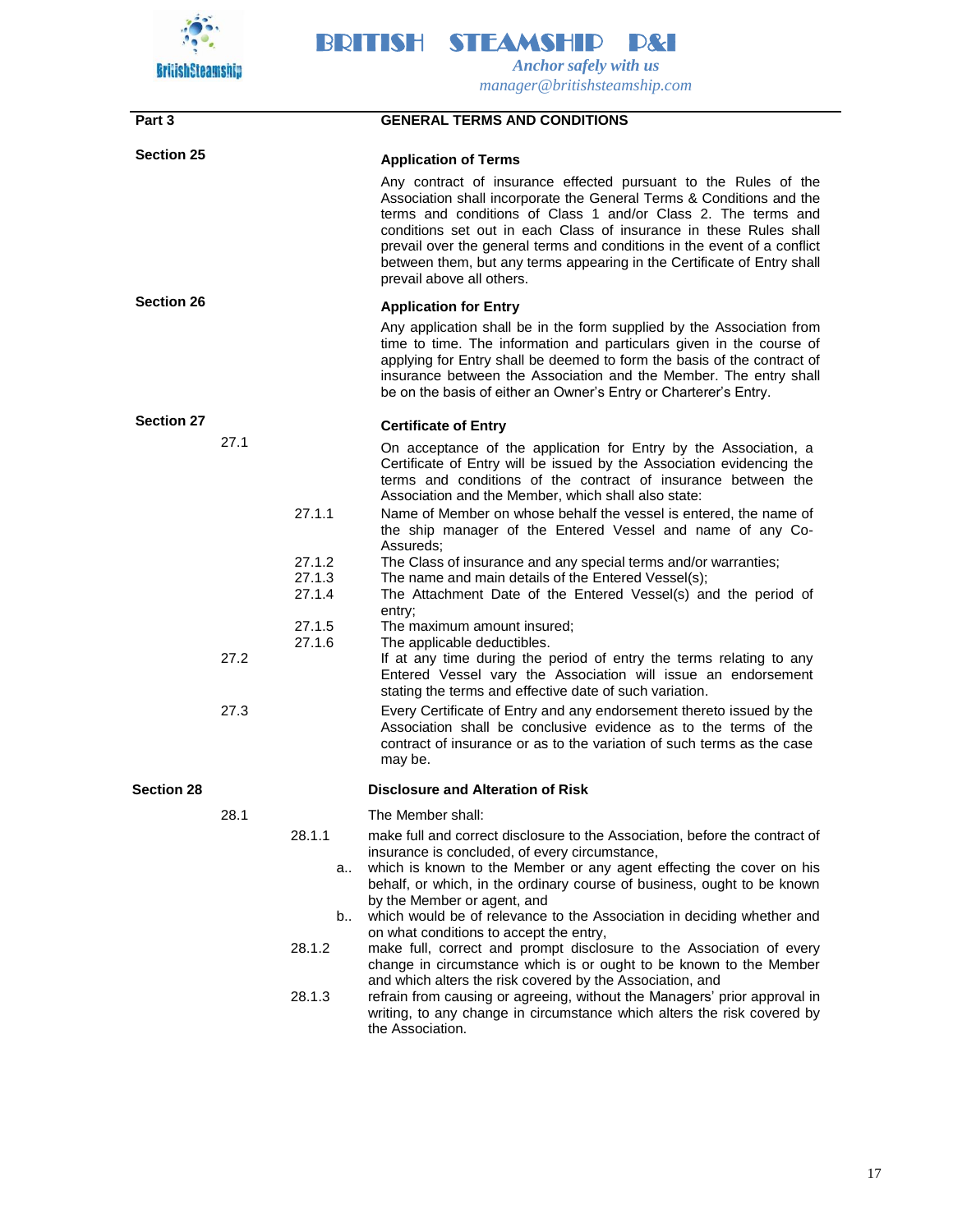

28.2 In the event of any failure to comply with any of the above requirements, the Association is free from liability in respect of any event occurring after the time of failure. Where there has only been a failure to comply with Sections 28.1.2 and 28.1.3 and the Association would have provided the cover at the same Premium Rating but on other conditions, the Association shall only be liable to the extent that it is proved that any liability, loss, cost or expense would have been covered under those conditions the Association would have accepted. **Section 29 Exclusions and Limitations** 29.1 The Member shall not be entitled to recover under any Part or Class of insurance, if: 29.1.1 the Member has failed to exercise reasonable care in the chartering, ownership, operation or management of the Entered Vessel; 29.1.2 the Member has failed to promptly provide the Association or its nominated representative with any information or documentation relating to any claim or dispute under these Rules; 29.1.3 the claim or dispute is between Joint Members or between associated persons; 29.1.4 the claim or dispute arose out of or consequent upon the Entered Vessel carrying illegal goods, contraband, blockade running or the Member recklessly or intentionally employed or caused the Entered Vessel to be employed in illegal fishing or an unlawful or unduly hazardous or improper trade or voyage or that the cargo carried and/or the method of its securing or unsecuring, carriage, loading or discharging was unduly hazardous, patently inappropriate or improper; 29.1.5 the liabilities, costs, losses or expenses are arising directly or indirectly out of or in consequence of: a. war (actual or threatened), act of war, war-like operations, civil war, revolution, rebellion, insurrection, martial law, state of emergency, civil strife arising therefrom, or any hostile act by or against a belligerent power or by any act of terrorism; b. occupation by armed or unarmed fighting forces whether of regular or irregular nature; c. capture, seizure, arrest, restraint or detention (barratry and piracy excepted) and the consequences thereof or any attempt thereat; d. strikers, locked-out workmen, or persons taking part in labour Disturbances, riots or civil commotions; e. Blockades or threatened blockades of whatsoever nature; f. confiscation or expropriation; g. any weapons of war, (save for those liabilities, losses or expenses which arise solely by reason of the transport of any such weapons whether on board the Entered Vessel or not) but provided always that this exclusion shall not apply to the use of such weapons, whether as a direct result of government order or with the agreement of the Association where the reason for such use is the mitigation of liabilities, losses or expenses which would otherwise fall within the cover given by the Association; h. any chemical, biological, bio-chemical or electromagnetic weapon; i. **nuclear risks:** j. ionising radiations from or contamination by radioactivity from or nuclear fuel or from any nuclear waste or from combustion of nuclear fuel; k. the radioactive, toxic, explosive or other hazardous or contaminating properties of any nuclear installation, reactor or other nuclear assembly or nuclear component thereof; l. any weapon of war or device employing atomic or nuclear fission and/or fusion or other like reaction or radioactive force or matter; m. the radioactive, toxic, explosive or other hazardous or contaminating properties of any radioactive matter; The exclusion in this sub-clause does not extend to radioactive isotopes, other than nuclear fuel, when such isotopes are being prepared, carried, stored, or used for commercial, agricultural, medical, scientific or other similar peaceful purposes; n. cargoes that are not carried in accordance with the specific international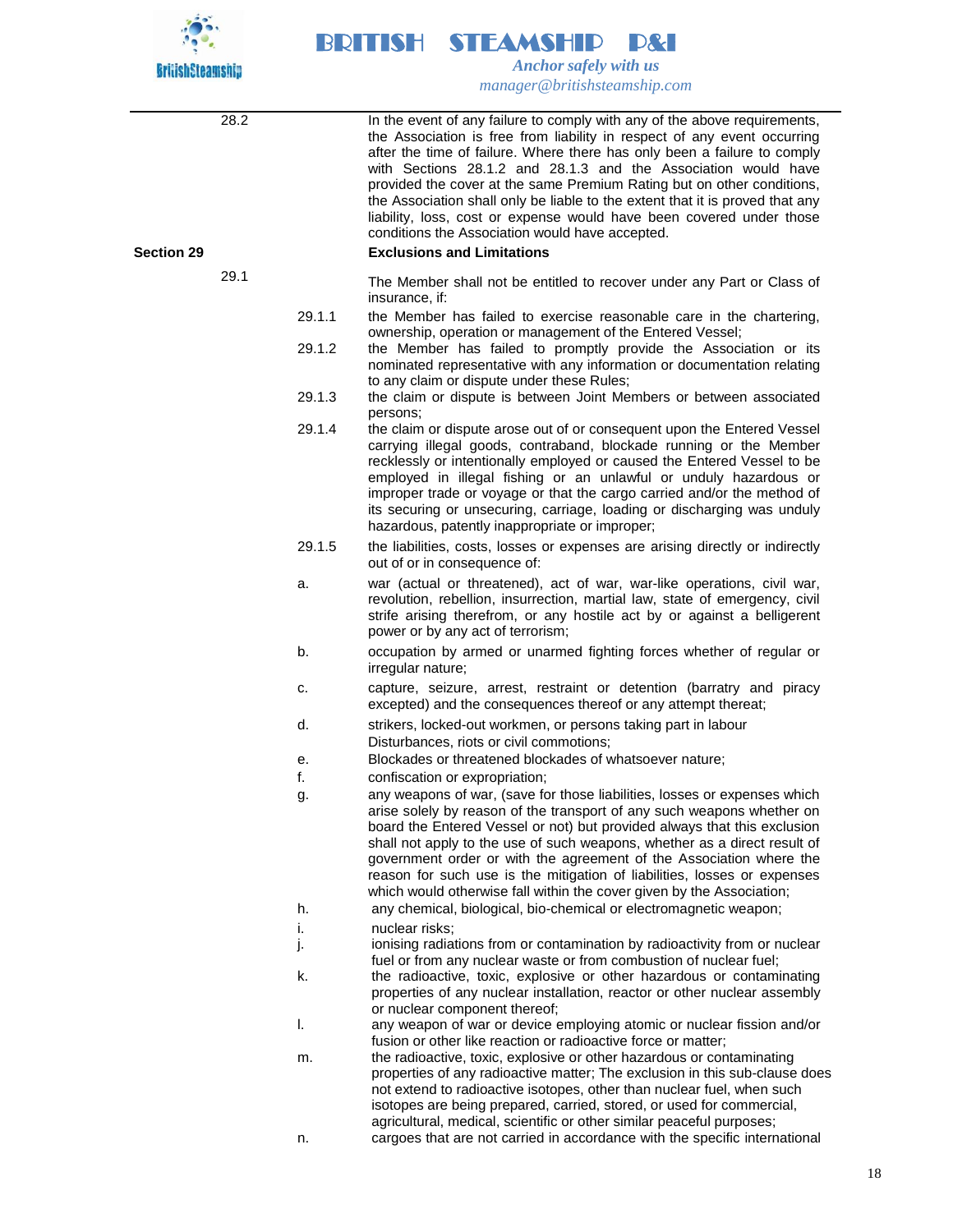

> guidelines applicable including, but not limited to, the IMDG, IBC, IMSBC or International Timber Code; or which are carried on vessels that do not comply with the requirements as set for the carriage of such Cargoes:

- o. willful misconduct on the part of the Member, such misconduct being an act intentionally done, or a deliberate omission by the Member, with knowledge that the performance of omission will probably result in injury, or an act done or omitted in such way as to allow inference of a reckless disregard of the probable consequences.
- 29.1.6 the Entered Vessel has been, or is intended to be, employed in trades or areas other than those agreed with the Managers;
- 29.1.7 any liability imposed on the Member as punitive or exemplary damages, howsoever described;
- 29.1.8 liabilities, losses, costs and expenses arise out of overdue or irrecoverable debts or out of insolvency of any party;
- 29.1.9 claims in respect of liability, losses, costs and expenses arising out of performing Specialists Operations unless agreed by the Managers in writing prior to attachment;
- 29.1.10 claims in respect of liability, losses, costs and expenses arising out of the carriage of passengers, unless agreed by the Managers in writing prior to attachment;
- 29.1.11 the liability arises under the terms of any contract or indemnity and would not have arisen but for those terms, unless those terms were previously approved by the Managers in writing.
- 29.2 29.2.1 Subject only to clause 29.2.2 below, in no case shall this insurance cover loss damage liability or expense directly or indirectly caused or contributed to by or arising from the use or operation, as a mean of inflicting harm of any computer, computer system, computer software programme, malicious code, computer virus or process or any other electronic system.
	- 29.2.2 where this clause is endorsed on Certificates of Entry covering risks of war, civil war, revolution, rebellion insurrection, or civil strife arising therefrom, or any hostile by or against a belligerent power, or terrorism or any person acting from a political motive, Clause 29.2.1 shall not operate to exclude losses (which would otherwise be covered) arising from the use of any computer, computer system or computer software program or any other electronic computer system in the launch and/or guidance and/or firing mechanism of any weapon or missile.
- 29.3 The exclusion in Section 29.1.5 a, b, c, d, e, f, g, h shall not apply to liabilities, costs and expenses of a Member insofar only as they are discharged by the Association on behalf of the Member pursuant to a demand made under:
	- 29.3.1 A certificate issued by the Association in compliance with Article VII of the International Conventions on Civil Liability for Oil Pollution Damage 1969 and 1992 or any amendments thereof,
	- 29.3.2 A certificate issued by the Association in compliance with Article 7 of the International Convention on Civil Liability for Bunker Oil Pollution Damage 2001 or any amendments thereof, to the extent that such liabilities costs and expenses are not recovered by the Member under any other policy of insurance or any extension to the cover provided by the Association.

### **Section 30 Other Insurance**

30.1 There shall be no recovery under any Part of the Rules in respect of any liabilities, losses, costs or expenses,

> 30.1.1 which are recoverable under the Hull Policies of the Entered Vessel or which, in the opinion of the Association, would have been covered by the Hull Policies had the Entered Vessel been properly insured for its uncommitted value on standard terms, without deductible or franchise, with the proper insured value to be determined by the Managers in their absolute discretion;

> > 19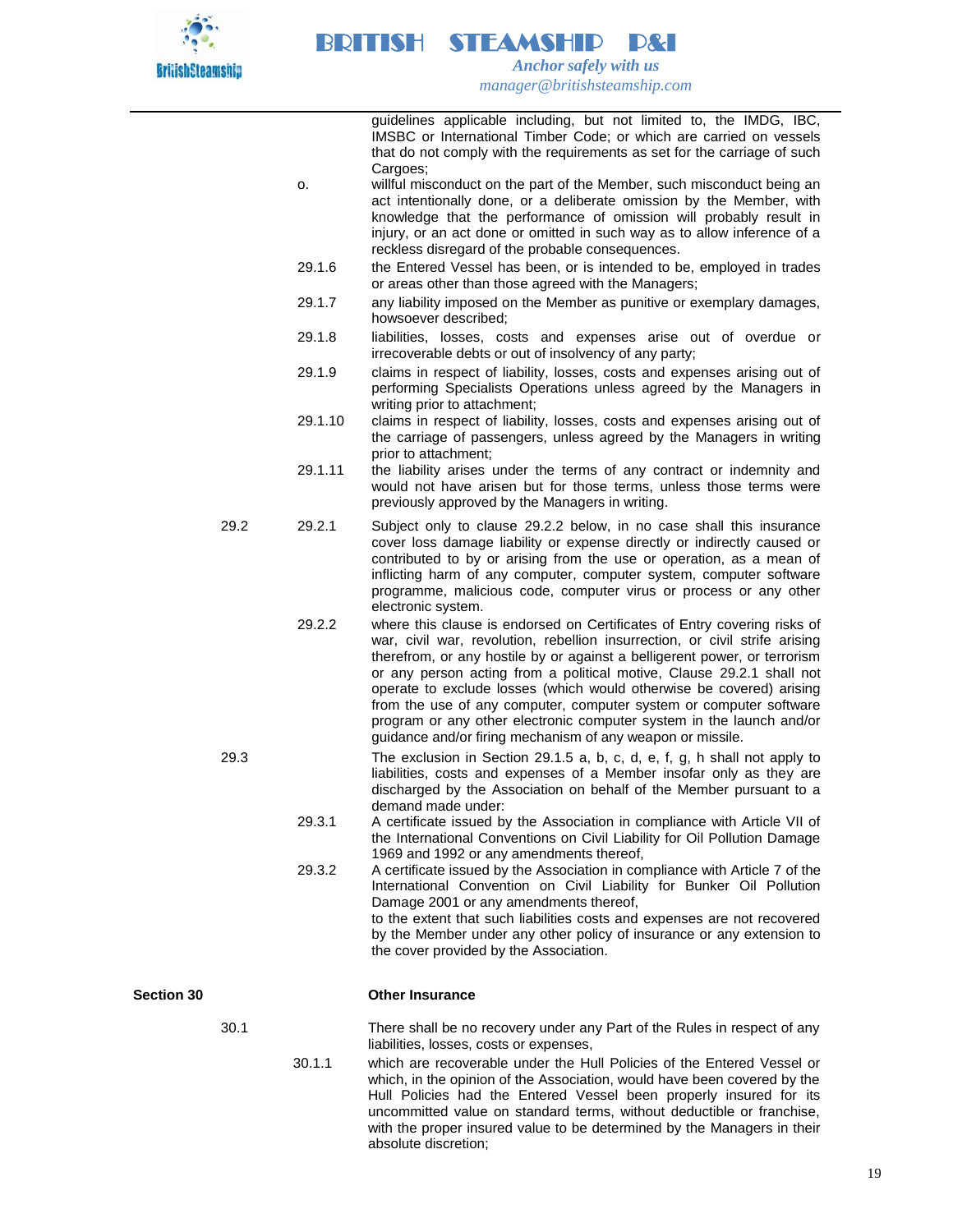

|                   |      | 30.1.2 | which are recoverable by the Member under another insurance policy, or<br>which would have been recoverable under another standard insurance<br>policy but for any term in such policy providing for deductibles or<br>excluding or limiting liability on the grounds of double insurance;                                                                                                                                                                                                                                                                                                                                                                                                                                                                                                       |
|-------------------|------|--------|--------------------------------------------------------------------------------------------------------------------------------------------------------------------------------------------------------------------------------------------------------------------------------------------------------------------------------------------------------------------------------------------------------------------------------------------------------------------------------------------------------------------------------------------------------------------------------------------------------------------------------------------------------------------------------------------------------------------------------------------------------------------------------------------------|
|                   |      | 30.1.3 | furthermore, the Association shall not provide pro-rated or allocated<br>cover, on the basis of double-insurance or otherwise, nor will the<br>Association's cover replace any other insurance where (for whatsoever<br>reason) that other insurance does not or is not able to respond to a claim<br>thereunder;                                                                                                                                                                                                                                                                                                                                                                                                                                                                                |
|                   |      | 30.1.4 | which relate to a person performing work in the service of the Entered<br>Vessel covered by a social insurance or by public or private insurance<br>required by the legislation or a collective wages agreement governing<br>the contract of employment, or which would have been covered had<br>such insurance been effected.                                                                                                                                                                                                                                                                                                                                                                                                                                                                   |
|                   | 30.2 |        | The Association shall not cover under a Defence Entry costs which are or<br>can be covered under a Protection & Indemnity Entry.                                                                                                                                                                                                                                                                                                                                                                                                                                                                                                                                                                                                                                                                 |
|                   | 30.3 |        | The Association shall not be liable for any franchise, deductible or<br>deduction of a similar nature borne by the Member under any other<br>insurance.                                                                                                                                                                                                                                                                                                                                                                                                                                                                                                                                                                                                                                          |
| <b>Section 31</b> | 31.1 |        | <b>Sanctions</b><br>The Association shall not indemnify a Member against any liabilities,<br>costs or expenses where the provision of cover, the payment of any claim<br>or the provision of any benefit in respect of those liabilities, costs or<br>expenses may expose the Association to any sanction, prohibition,<br>restriction or adverse action by any competent authority or government.                                                                                                                                                                                                                                                                                                                                                                                               |
|                   | 31.2 |        | The Member shall in no circumstances be entitled to recover from the<br>Association that part of any liabilities, costs or expenses which is not<br>recovered by the Association under any reinsurance(s) arranged by the<br>Association because of a shortfall in recovery from such reinsurers by<br>reason of any sanction, prohibition or adverse action against them by a<br>competent authority or government or the risk thereof if payment were to<br>be made by such reinsurers. For the purposes of this Section, "shortfall"<br>includes, but is not limited to, any failure or delay in recovery by the<br>Association by reason of the said reinsurers making payment into a<br>designated account in compliance with the requirements of any<br>competent authority or government. |
| <b>Section 32</b> |      |        | <b>Premiums and Calls</b>                                                                                                                                                                                                                                                                                                                                                                                                                                                                                                                                                                                                                                                                                                                                                                        |
|                   | 32.1 |        | Before an application for the entry of a vessel is accepted, the Premium<br>Rating of the vessel concerned shall be set taking into account all<br>matters, including, but not limited to, the Member's loss record, which the<br>Managers may consider relevant in assessing the degree of risk involved.<br>All Entered Vessels under the same management may at the absolute<br>discretion of the Managers be deemed, for the purpose of determining the<br>loss record or otherwise for the determination of the Premium Rating, to<br>be owned by one Member.                                                                                                                                                                                                                               |
|                   | 32.2 |        | The Premium Rating of the Entered Vessel for each Policy Year shall be<br>collected by way of Advance Call in the Policy Year to which it relates.                                                                                                                                                                                                                                                                                                                                                                                                                                                                                                                                                                                                                                               |
|                   | 32.3 |        | The Managers may agree fixed premiums for special categories of<br>Members. Where fixed premiums have been agreed, the provisions of<br>Sections 33 (Supplementary Calls) and 34 (Release Calls) of this Part of<br>the Rules shall not apply to such entries.                                                                                                                                                                                                                                                                                                                                                                                                                                                                                                                                   |
|                   | 32.4 |        | Before the start of each Policy Year, the Managers may determine that<br>for the next ensuing Policy Year the Premium Rating for the Entered<br>Vessels shall generally be varied by a fixed percentage, before any<br>further adjustment is made in order to take account of the Member's loss<br>record, alteration in the extent of the risk or any other fact the Managers<br>may deem relevant.                                                                                                                                                                                                                                                                                                                                                                                             |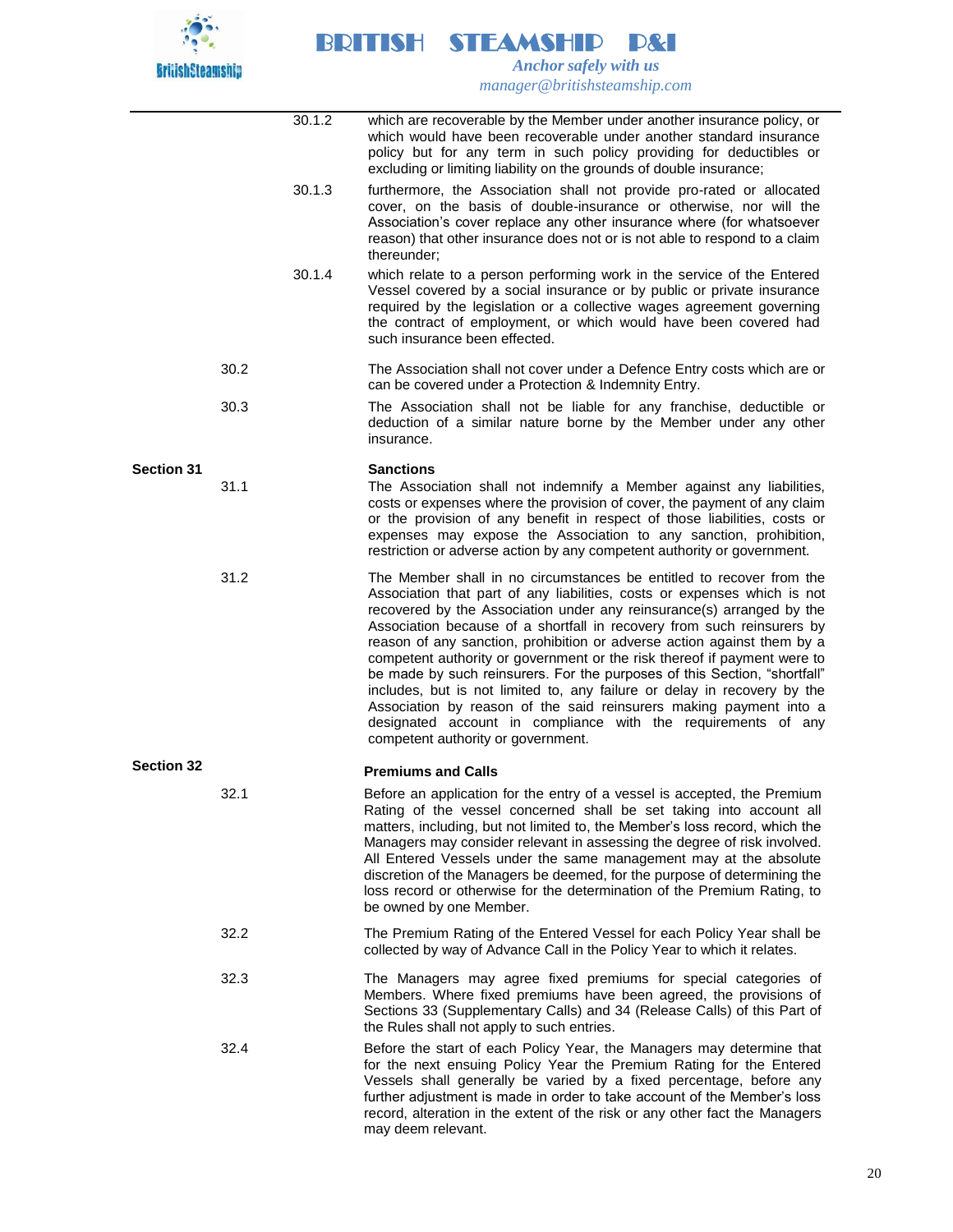

| <b>Section 33</b> | <b>Supplementary Calls</b>                                                                                                                                                                                                                                                                                                                                                                                                                                                                                                                                                                                                                                                                      |
|-------------------|-------------------------------------------------------------------------------------------------------------------------------------------------------------------------------------------------------------------------------------------------------------------------------------------------------------------------------------------------------------------------------------------------------------------------------------------------------------------------------------------------------------------------------------------------------------------------------------------------------------------------------------------------------------------------------------------------|
| <b>Section 34</b> | The Managers may at any time during or after the end of each Policy<br>Year direct that in respect of any specified class and Policy Year a<br>Supplementary Call shall be levied on each Member in respect of Entered<br>Vessel in such class in the relevant Policy Year of such amount as the<br>Association in its discretion may determine. Unless the Managers in their<br>discretion otherwise decides, all Supplementary Calls so made shall be<br>calculated pro rata to the Advance Call levied on the Member concerned<br>in respect of the class and Policy Year concerned, unless the entry has<br>been accepted on special terms which otherwise provide.<br><b>Release Calls</b> |
|                   | Upon or any time after the cesser or termination of the entry of the<br>Entered Vessel for any reason, the Managers may, on their own initiative<br>or at the request of the Member, release the Member from liability for<br>further contribution to mutual premium in respect of such vessel upon<br>such terms (including the payment of a Release Call) as the Managers in<br>their discretion may consider to be appropriate in all the circumstances. A<br>Release Call in respect of such a vessel and the amount of such<br>assessment shall be payable in full by the Member on demand without<br>any set-off by the Member.                                                           |
| <b>Section 35</b> | <b>Payment to the Association</b>                                                                                                                                                                                                                                                                                                                                                                                                                                                                                                                                                                                                                                                               |
| 35.1              | The Member shall pay all calls, premiums and other sums due to the<br>Association as they fall due.                                                                                                                                                                                                                                                                                                                                                                                                                                                                                                                                                                                             |
| 35.2              | Advance Calls, Supplementary Calls, Release Calls and fixed premiums<br>shall be payable in such instalments and on such dates as the<br>Managers shall specify.                                                                                                                                                                                                                                                                                                                                                                                                                                                                                                                                |
| 35.3              | Reimbursement of deductibles, interest, costs or expenses and any<br>other claims which the Association may have against the Member, are<br>due on demand.                                                                                                                                                                                                                                                                                                                                                                                                                                                                                                                                      |
| 35.4              | The Member shall pay the Association on demand the amount of any tax<br>or duty relating to premiums or other sums paid or payable by the<br>Member and for which the Association is or may become liable.                                                                                                                                                                                                                                                                                                                                                                                                                                                                                      |
| 35.5              | If any sums due to the Association from the Member are not paid on or<br>before the due date, the Association shall be entitled to interest on<br>overdue payments at such rates as the Managers may from time to time<br>determine.                                                                                                                                                                                                                                                                                                                                                                                                                                                            |
| 35.6              | If any contribution or other payment due from a Member to the<br>Association is not paid and if the Managers consider that payment<br>cannot economically be recovered, the sum required to make good any<br>resulting shortfall or deficiency in the funds of the Association shall be<br>deemed to be an expense of the Association.                                                                                                                                                                                                                                                                                                                                                          |
| Section 36        | <b>Premium Payment Warranty</b>                                                                                                                                                                                                                                                                                                                                                                                                                                                                                                                                                                                                                                                                 |
| 36.1              | Warranted all calls, annual premiums and/or other sums due to the<br>Association are payable as per a Debit Note to be attached.                                                                                                                                                                                                                                                                                                                                                                                                                                                                                                                                                                |
| 36.2              | If, prior to completion of payment of a call or an annual premium, a<br>payment of a claim is to be made, a Member shall, before receipt of<br>payment of the claim, pay in a lump sum the total of unpaid instalment<br>premiums (the balance of the call or annual premium after deducting the<br>total instalment premiums already paid; hereinafter to be so interpreted).                                                                                                                                                                                                                                                                                                                  |
| 36.3              | In case of an Actual Total Loss and/or Constructive Total Loss of the<br>Entered Vessel a Member is to effect immediate payment of full call or<br>annual premium for the whole period of cover.                                                                                                                                                                                                                                                                                                                                                                                                                                                                                                |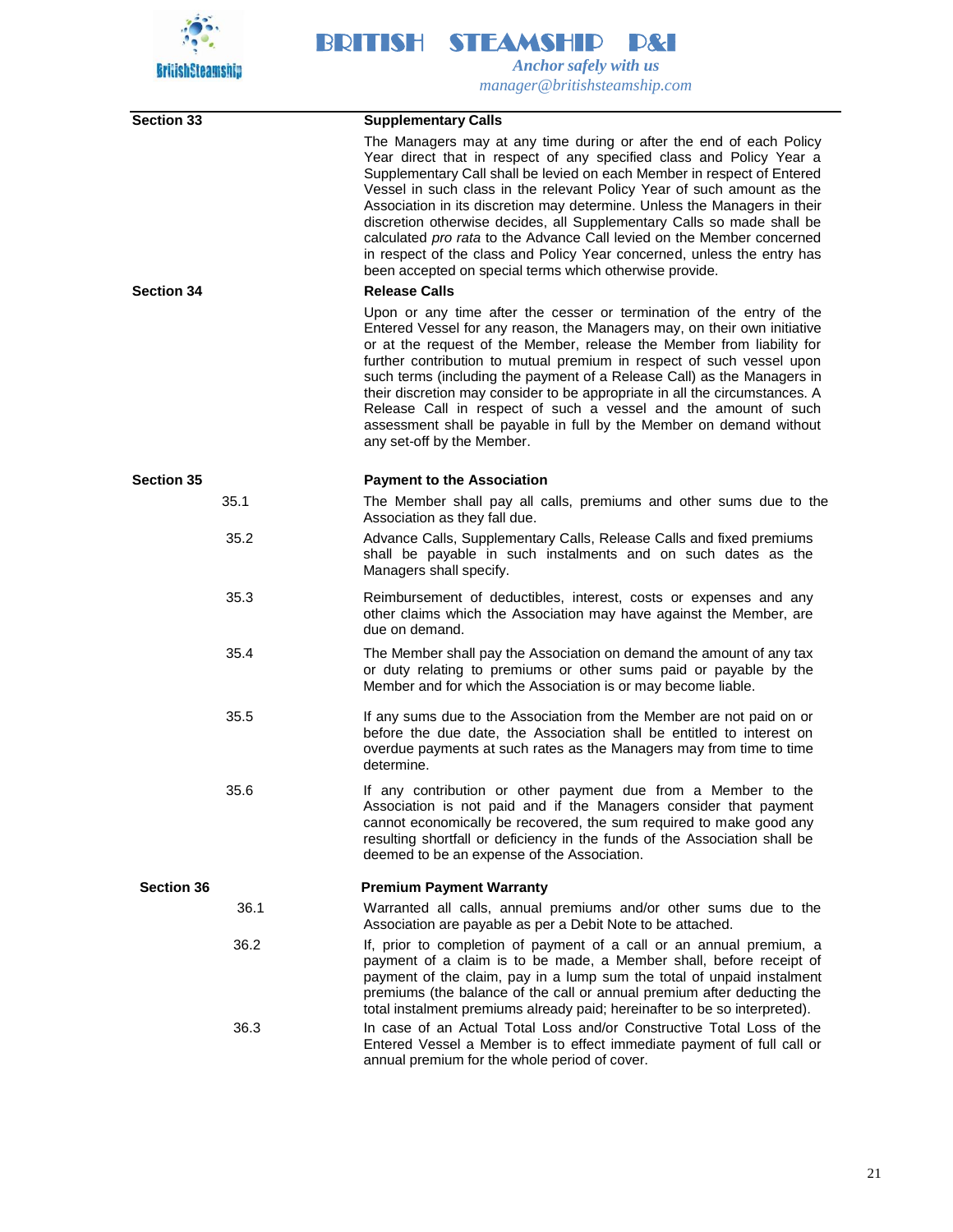

|                   | 36.4 | Where a Member has failed to pay, either in whole or in part, any call or<br>premium by a due date notwithstanding that, in relation to instalment<br>payments, the Member may have paid any prior amount(s) by the due<br>date(s), the Association shall have the right to serve a notice upon the<br>Member requiring him to pay the premium by any date specified in such<br>notice, not being less than seven (7) days from the date on which the<br>notice is given. If the Member fails to make such payment in full on or<br>before the date so specified, the Member's cover shall be cancelled<br>forthwith without further notice or any other formality. |
|-------------------|------|---------------------------------------------------------------------------------------------------------------------------------------------------------------------------------------------------------------------------------------------------------------------------------------------------------------------------------------------------------------------------------------------------------------------------------------------------------------------------------------------------------------------------------------------------------------------------------------------------------------------------------------------------------------------|
|                   | 36.5 | Breach of the Premium payment Warranty may lead to rejection of all<br>claims whether arising before or after the breach: Part 3, Section 43<br>below.                                                                                                                                                                                                                                                                                                                                                                                                                                                                                                              |
|                   | 36.6 | Premium excluding local taxes if applicable.                                                                                                                                                                                                                                                                                                                                                                                                                                                                                                                                                                                                                        |
| <b>Section 37</b> |      | <b>Payment by the Association</b>                                                                                                                                                                                                                                                                                                                                                                                                                                                                                                                                                                                                                                   |
|                   | 37.1 | The cover afforded to a Member is indemnity only and not liability.                                                                                                                                                                                                                                                                                                                                                                                                                                                                                                                                                                                                 |
|                   | 37.2 | Unless the Managers in their discretion otherwise determine it shall be a<br>condition precedent of a Member's right to recover from the funds of the<br>Association in respect of any loss, damage, liabilities, costs or expenses<br>that he shall first have discharged or paid the same.                                                                                                                                                                                                                                                                                                                                                                        |
|                   | 37.3 | Without prejudice to anything elsewhere contained in these Rules it shall<br>be a condition precedent of a Member's right to recover from the funds of<br>the Association in respect of any loss, damage, liabilities, costs or<br>expenses that all such calls and other amounts whatsoever as shall have<br>become due from the Member to the Association shall have been paid in<br>full without any set-off or discount.                                                                                                                                                                                                                                        |
|                   | 37.4 | A Member shall have no right of recovery of interest on any claim he may<br>have against the Association.                                                                                                                                                                                                                                                                                                                                                                                                                                                                                                                                                           |
|                   | 37.5 | A Member shall have no right to recover any losses suffered as a<br>consequence of delay or failure on the part of the Association to<br>reimburse the Member.                                                                                                                                                                                                                                                                                                                                                                                                                                                                                                      |
| <b>Section 38</b> |      | <b>Security</b>                                                                                                                                                                                                                                                                                                                                                                                                                                                                                                                                                                                                                                                     |
|                   |      | The Managers may at any time require, as a condition of entry or<br>continued entry of a vessel, that a Member shall provide to the<br>Association by such date as the Managers may determine a guarantee or<br>other security in respect of the Member's liability to pay calls or any other<br>amount due to the Association, such guarantee or other security to be in<br>such form and amount and upon such terms as the Managers in their sole<br>discretion may deem to be appropriate in the circumstances.                                                                                                                                                  |
| <b>Section 39</b> |      | <b>Liens</b>                                                                                                                                                                                                                                                                                                                                                                                                                                                                                                                                                                                                                                                        |
|                   |      | The Association shall be entitled to a lien on the Entered Vessel or, in the<br>case of a fleet entry, any other vessel in the fleet for payments owed to<br>the Association. The lien hereby granted may be enforced by the<br>Association by way of arrest or detention of the vessel in any jurisdiction<br>in which the Entered Vessel may call. The Member hereby irrevocably<br>confers jurisdiction and the power to order the arrest or detention of the<br>Entered Vessel on the court adjudicating upon the Association's<br>application and will not challenge the jurisdiction of the court to order the<br>arrest or detention.                        |
| <b>Section 40</b> |      | <b>Closing of Policy Years</b>                                                                                                                                                                                                                                                                                                                                                                                                                                                                                                                                                                                                                                      |
|                   | 40.1 | For the purposes of adjusting mutual premium in relation to any surpluses<br>or deficiencies to the Association's funding, the business of the<br>Association shall be divided into Policy Years which shall have the<br>meaning ascribed to them in Part 6 (Definitions) below.                                                                                                                                                                                                                                                                                                                                                                                    |
|                   | 40.2 | The Managers may declare that the Policy Year shall be closed at such<br>time as it deems expedient.                                                                                                                                                                                                                                                                                                                                                                                                                                                                                                                                                                |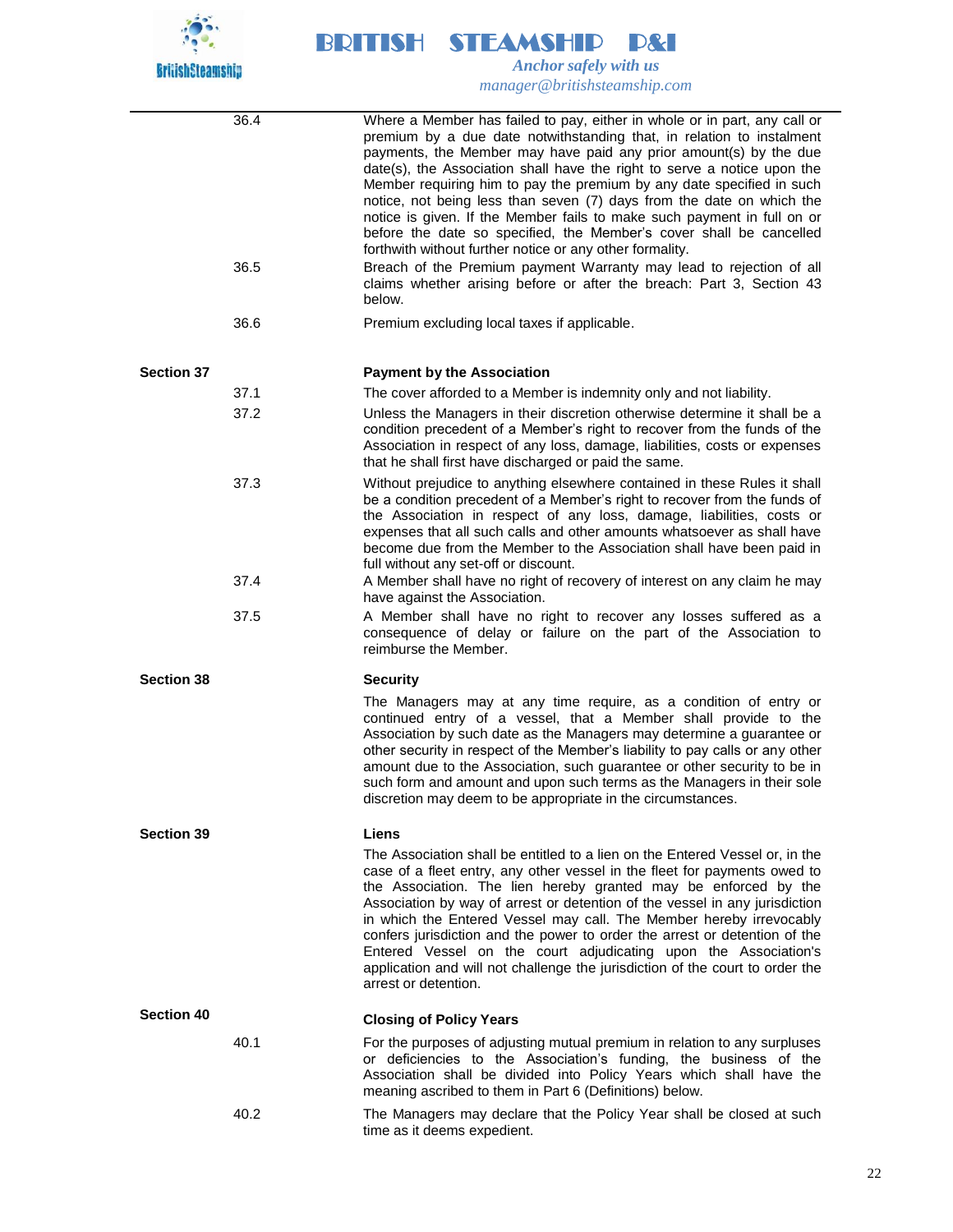

40.3 If at any time after the Policy Year has been closed it shall appear to the Managers that the funds required in respect of such Policy Year are considered insufficient to cover the claims on, or costs, expenses and outgoings of the Association in respect of such Policy Year, the Managers may in their absolute discretion decide to provide for such deficiency by levying an Advance or Supplementary Calls on an open Policy Year for the class concerned for the purpose of meeting the whole or a part of such deficiency. **Section 41 Termination and Cesser of Entry**  41.1 A Member shall immediately cease to be covered by the Association in respect of any and all vessels entered by him or on his behalf upon happening any of the following events: 41.1.1 Where the Member is an individual: a. upon his death; b. if a receiving order is made against him; c. if a petition in bankruptcy is presented in respect of him or any analogous proceedings are commenced against him in any jurisdiction outside the United Kingdom, or he makes any compromise, scheme or arrangement with his creditors generally in order to avoid or prevent the presentation of such a petition or such analogous proceedings; d. if he shall become bankrupt or make any composition or arrangement with his creditors; e. if he shall become incapable by reason of mental disorder of managing and administering his property and affairs; f. or if an event having a similar effect under any system of law shall occur in relation to that individual; 41.1.2 Where the Member is a corporation: a. upon the passing of any resolution for voluntary winding up; b. upon its commencing proceedings under any bankruptcy or insolvency laws to seek protection from its creditors or to reorganise its affairs; c. upon its making any compromise, scheme or voluntary arrangement with its creditors or upon its commencing proceedings under any bankruptcy or insolvency laws to seek protection from its creditors or to reconstruct or readjust its debts or to reorganise its affairs; d. upon a receiver, administrator or manager of all or part of the corporation's business or undertaking being appointed; e. upon possession being taken of any of its property by or on behalf of a party who has taken full or partial security on the said property; f. upon an order being made for appointment of an Administrator, Receiver or Liquidator or for compulsory winding up; g. upon dissolution; h. or if an event having a similar effect under any system of law shall occur in relation to that corporation; 41.1.3 Where the insurance cover is cancelled under Section 43 (Cancelation for Non-payment). 41.2 Unless otherwise agreed in writing by the Managers, the Member shall cease forthwith to be covered by the Association in respect of a vessel entered by him or on his behalf upon the happening of any of the following events in relation to such vessel: a. if the Entered Vessel is transferred to a new owner by sale or otherwise;

- b. if new ship managers of the Entered Vessel are appointed or there is a change of the flag of the Entered Vessel;
- c. if the ship is mortgaged or otherwise hypothecated without an undertaking or guarantee approved by the Managers being given to pay all contributions due to or become due in respect of the Entered Vessel, unless the Managers exercise their discretion in any particular case to dispense with such an undertaking or guarantee;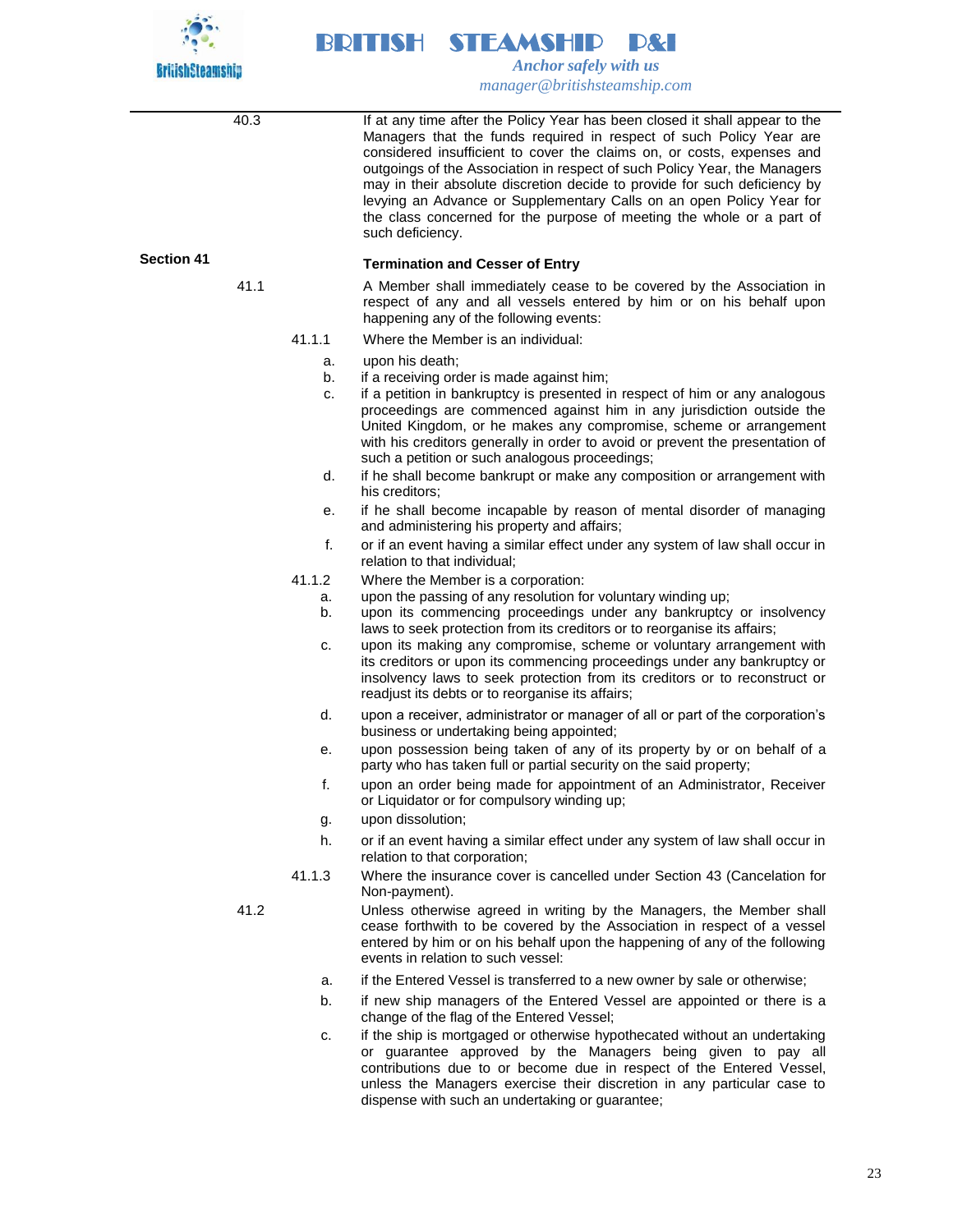

 *Anchor safely with us manager@britishsteamship.com* 

- d. if any person having given an undertaking or guarantee under the preceding paragraph fails to discharge his liability thereunder upon demand by the Managers;
- e. if any mortgagee or other secured party enters into possession of the Entered Vessel;
- f. if the Entered Vessel is requisitioned;

BRITISH STEAMSHIP P&I

- g. if the entry of the Entered Vessel is terminated in accordance with any Section;
- h. if the Member fails to provide a bank guarantee or other security to be furnished under Section 38 (Security) within the time permitted by the Managers.
- 41.3 Unless otherwise agreed in writing by the Managers and subject to Section 42 (Effect of Cesser and Termination other than under Section 43), a Member shall cease forthwith to be covered by the Association in respect of a vessel entered by him or on his behalf upon the happening of whichever shall be the earliest of the following events:
	- a. if the vessel shall be missing for ten days from the date it was last heard of or from it being posted at Lloyd's as missing;
		- b. if the Entered Vessel shall become an actual or total loss or shall be agreed by the Hull Underwriters (whether of marine or war risks) as constituting a constructive total loss or a compromised total loss or shall become a commercial total loss;
		- c. if the Hull Underwriters (whether of marine or war risks) make a payment without commitment to a Member in respect of an unrepaired damage claim which exceeds the market value of the Entered Vessel immediately prior to the casualty which gave rise to such claim;
		- d. if the Entered Vessel is, in the determination of the Managers, abandoned by the Member on account of its total loss appearing to be unavoidable;
		- e. if the Managers in their absolute discretion conclude that the Entered Vessel is to be considered or deemed to be an actual or constructive total loss or otherwise commercially lost.
- 41.4 Notwithstanding and without prejudice to any other provisions contained in Sections 41.1, 41.2 and 41.3, a Member shall forthwith cease to be covered by the Association in respect of any and all Vessel(s) entered by him if any vessel is employed by the Member in a carriage, trade or on a voyage which will thereby in any way howsoever expose the Association to the risk of being or becoming subject to any sanction, prohibition or adverse action in any form whatsoever by any state where the Association has its registered office or permanent place of business or by any State being a Major Power or by the United Nations or the European Union. For the purpose of this Section "Major Power" means any of the following states: United Kingdom, United States of America, France, the Russian Federation and the People's Republic of China.
- 41.5 The Managers may terminate the entry of any or all of the vessels entered by the Member or on behalf of more than one Member on 30 days' notice without giving any reason.
- 41.6 Where cover ceases or the entry is terminated, the Managers may in their absolute discretion, reinstate the entry and cover with effect from such time as it considers appropriate.

## **Section 42 Effect of Cesser and Termination other than under Section 43**

- 42.1 Where the cover ceases or is terminated otherwise than in accordance with Section 43 (Cancellation for non-payment), the Member shall remain liable for all Advance Calls, Supplementary Calls and other premiums in respect of the then current Policy Year *pro rata* for the period up to the date of cesser or termination, and for all Supplementary Calls and premiums in respect of prior Policy Years. 42.2 The Association shall be under no liability whatsoever by reason of
	- anything occurring after cessation or termination.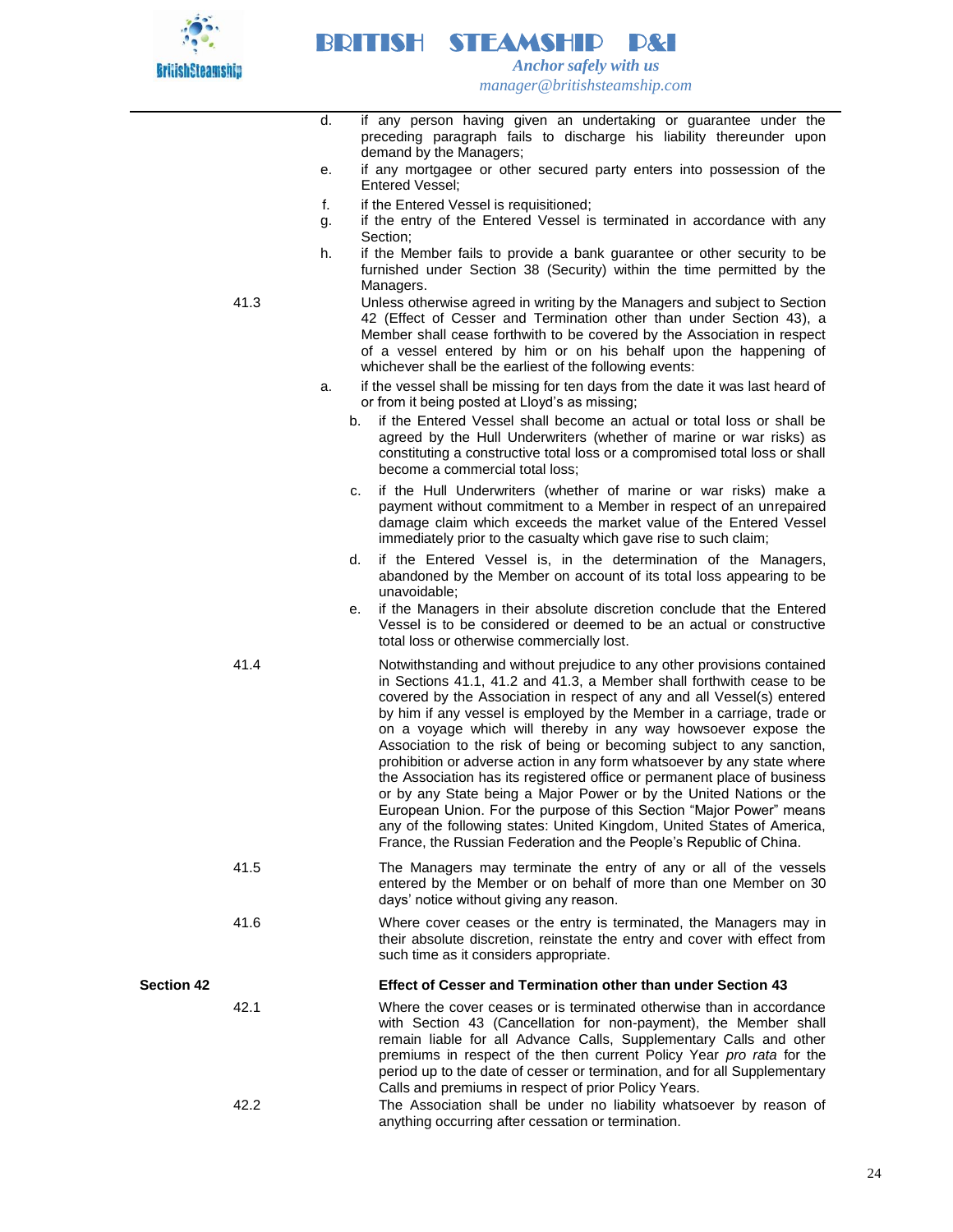

| <b>Section 43</b> |      |        |    | <b>Cancellation for Non-payment</b>                                                                                                                                                                                                                                                                                                                                                                                                                                                            |
|-------------------|------|--------|----|------------------------------------------------------------------------------------------------------------------------------------------------------------------------------------------------------------------------------------------------------------------------------------------------------------------------------------------------------------------------------------------------------------------------------------------------------------------------------------------------|
|                   | 43.1 |        |    | Where a Member is in breach of his obligation under Section 35<br>(Payment to the Association) and/or Section 36 (Premium Payment<br>Warranty), the Member's cover shall be cancelled, irrespective of<br>whether the insurance is current at the date of cancellation or has by<br>then ceased, been terminated or cancelled in accordance with any other<br>Section of these Rules, and the remainder of this Section shall apply.                                                           |
|                   |      | 43.1.1 |    | With effect from the date of cancellation the Association shall cease to<br>be liable for any claim of whatsoever kind under these Rules in respect<br>of the Entered Vessel:                                                                                                                                                                                                                                                                                                                  |
|                   |      |        | a. | irrespective of whether such claim has occurred or arisen or may arise<br>by reason of any event which has occurred at any time prior to the date<br>of cancellation, including during previous Policy Years,                                                                                                                                                                                                                                                                                  |
|                   |      |        | b. | irrespective of whether such claim arises by reason of any event<br>occurring after the date of cancellation,                                                                                                                                                                                                                                                                                                                                                                                  |
|                   |      |        | c. | irrespective of whether the Association may prior to such event have<br>made payment of or accepted liability, either expressly or by conduct or<br>implication for such claim or appointed lawyers, surveyors or any other<br>person to deal with such claim,                                                                                                                                                                                                                                 |
|                   |      | 43.1.2 | d. | irrespective of whether the Managers at the date of or prior to the date<br>of cancellation knew that such claim might or would arise,<br>and as from the date of cancelation of any liability of the Association for<br>such claim shall terminate retrospectively and the Association shall be<br>under no liability whatsoever in respect of the cover.                                                                                                                                     |
|                   | 43.2 |        |    | When the Member's cover has been cancelled in accordance with this<br>Section                                                                                                                                                                                                                                                                                                                                                                                                                  |
|                   |      |        | a. | in relation to the policy period to which the cancellation refers all calls,<br>contributions, premiums and other sums payable in respect of such<br>policy period shall be payable pro rata only for the period up to the date<br>of cancellation;                                                                                                                                                                                                                                            |
|                   |      |        | b. | in relation to any policy period preceding that to which the cancelation<br>refers, all calls, contributions, premiums and other sums of whatsoever<br>kind shall be payable in full and non-returnable.                                                                                                                                                                                                                                                                                       |
| <b>Section 44</b> |      |        |    | <b>Fleet Entry</b>                                                                                                                                                                                                                                                                                                                                                                                                                                                                             |
|                   |      |        |    | If it is agreed between the Members and the Managers that the Entered<br>Vessels are subject to Fleet Entry then the debts of any one Member in<br>respect of any such Entered Vessel shall be treated as a debt to the<br>Association of all other Members whose vessels are or were entered as<br>part of the same fleet and the Managers shall be entitled to act as if all<br>the vessels forming part of the fleet were entered by the same Member.                                       |
| <b>Section 45</b> |      |        |    | <b>Claims</b>                                                                                                                                                                                                                                                                                                                                                                                                                                                                                  |
|                   | 45.1 |        |    | Upon the occurrence of any casualty, event or matter liable to give rise to<br>a claim by the Member against the Association, it should be the duty of<br>the Member and his agents to take and continue to take all such steps as<br>may be reasonable for the purpose of averting or minimising any<br>expense or liability in respect of which he may be insured by the<br>Association. If the Member commits any breach of this obligation the<br>Association may reject any claim by him. |
|                   | 45.2 |        |    | It is a condition precedent to the Association 's liability hereunder that the<br>Member shall give prompt notice in writing to the Managers of any claim,<br>dispute, matter or event which has arisen or has occurred and which is<br>liable to give rise to a claim under these Rules, and shall provide the<br>Managers with all relevant facts of which the Member has knowledge at<br>the time of any notification.                                                                      |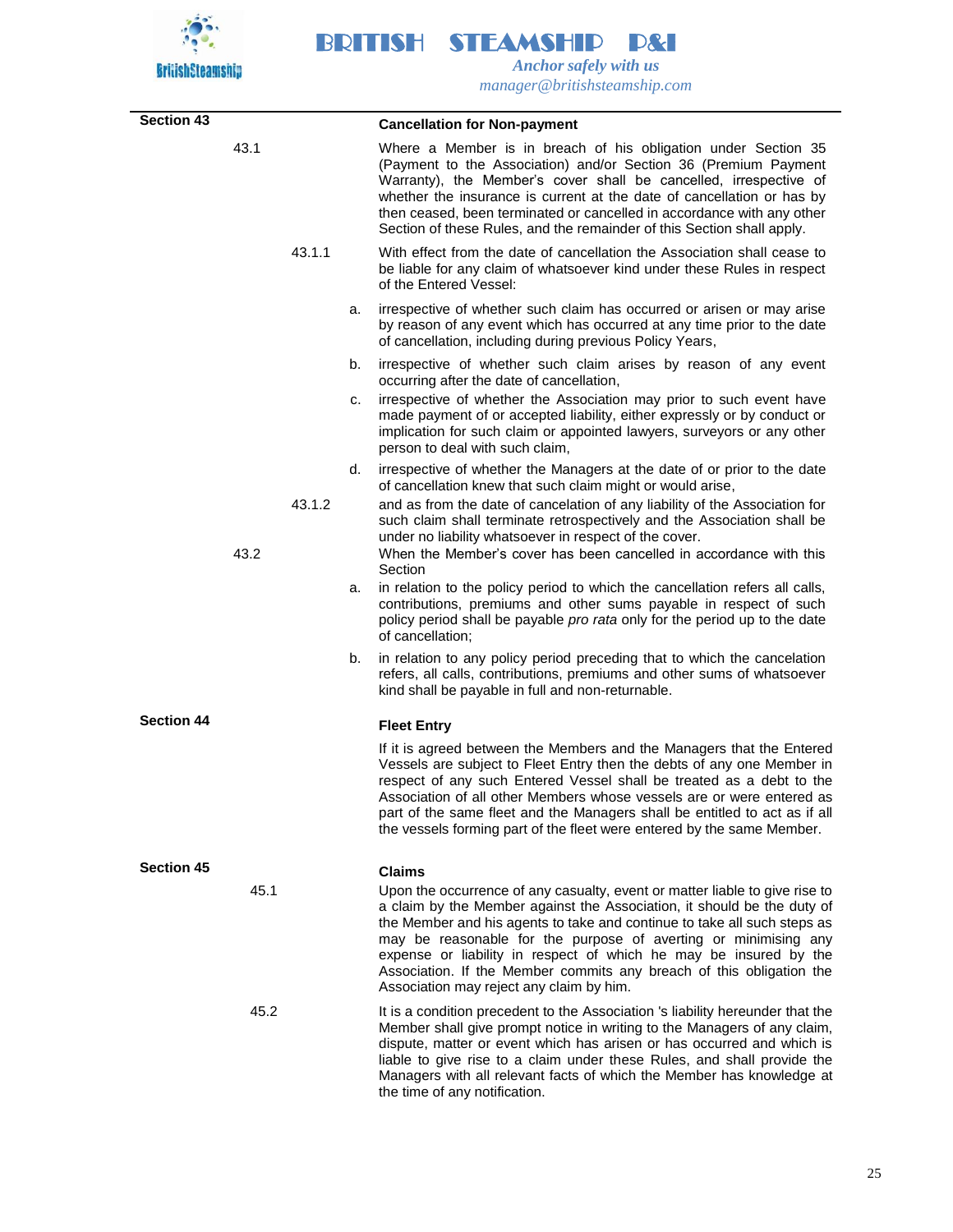

| 45.3   | If the Member makes any request for payment under the entry, knowing<br>such request to be fraudulent or false in any respect (or in circumstances<br>where it ought reasonably to be known to be so) or where the Member<br>colludes with a third party with a view to making a fraudulent claim<br>hereunder then the contract of insurance shall be rendered automatically<br>void and the Member will forfeit all benefit under it and it shall be of no<br>further effect. The Association shall be entitled to retain all and any sums<br>already paid and to obtain a full indemnity from the Member in respect of<br>any costs and disbursements incurred by the Association in relation to<br>the claim and in relation to the investigation of the Member's conduct.                                                                          |
|--------|---------------------------------------------------------------------------------------------------------------------------------------------------------------------------------------------------------------------------------------------------------------------------------------------------------------------------------------------------------------------------------------------------------------------------------------------------------------------------------------------------------------------------------------------------------------------------------------------------------------------------------------------------------------------------------------------------------------------------------------------------------------------------------------------------------------------------------------------------------|
| 45.4   | If the Member becomes insolvent during the course of any claim to which<br>the Association has given support, the Association shall thereupon<br>reserve the right to withdraw that support forthwith.                                                                                                                                                                                                                                                                                                                                                                                                                                                                                                                                                                                                                                                  |
| 45.5   | The Member must at all times promptly provide the Managers of any<br>documents, reports, evidence or other information relevant to any<br>claim, dispute, matter or event which has led or which is liable to lead<br>to a claim under these Rules, and which are in the possession or<br>power of the Member or his agents or otherwise within his knowledge.                                                                                                                                                                                                                                                                                                                                                                                                                                                                                          |
| 45.6   | When so requested by the Managers, the Member shall promptly<br>produce, or cause his agents promptly to produce, all such documents<br>or information of whatsoever nature which are or may be relevant to<br>the Member's claim or intended claim.                                                                                                                                                                                                                                                                                                                                                                                                                                                                                                                                                                                                    |
| 45.7   | The Member shall permit the Managers or his appointed agent or<br>servant to interview any servant or agent or other person who may<br>have been working for the Member at the material time or at any time<br>thereafter or whom the Managers consider likely to have any direct or<br>indirect knowledge of the matter giving rise to a claim under these<br>Rules.                                                                                                                                                                                                                                                                                                                                                                                                                                                                                   |
| 45.8   | Any lawyer, surveyor or other expert or adviser shall be selected by<br>the Managers. The Managers may, in their sole discretion, approve or<br>decline any suggestions of the Member in this regard. A lawyer,<br>surveyor, expert or other adviser so selected shall be appointed and<br>employed solely on the basis:                                                                                                                                                                                                                                                                                                                                                                                                                                                                                                                                |
| 45.8.1 | That they are employed by the Member who shall be deemed their<br>principal;                                                                                                                                                                                                                                                                                                                                                                                                                                                                                                                                                                                                                                                                                                                                                                            |
| 45.8.2 | That they have standing instructions from the Member at all times to<br>give advice and report to the Managers directly without prior reference<br>to the Member and shall produce to the Managers any and all relevant<br>documents or information obtained by them whether from the Member<br>or howsoever and whether or not such advice, reports, documents or<br>information would otherwise be the subject of legal or any form of<br>privilege as if they had been appointed to act at all times and had at all<br>times been acting on behalf of the Association and the Managers may<br>at any time whatsoever rely upon such advice, reports and<br>documentation or information as the Managers in their absolute<br>discretion deem fit, including but not limited to, the provision of further<br>support and on coverage under the Rules; |
| 45.8.3 | That notwithstanding 45.8.2 above, any reports or advices given<br>pursuant to this Section shall not bind the Association to any course of<br>action;                                                                                                                                                                                                                                                                                                                                                                                                                                                                                                                                                                                                                                                                                                  |
| 45.8.4 | That they shall provide costs and disbursement estimates to the<br>Association at the Managers' request. If so advised by the Association<br>in writing, no legal costs and expenses shall be incurred by them<br>without the Association's express prior approval.                                                                                                                                                                                                                                                                                                                                                                                                                                                                                                                                                                                     |
| 45.9   | The Association is under no obligation to provide bail or other security<br>on behalf of the Member, but from time to time the Managers may in<br>their sole discretion decide to provide bail or other security on such<br>terms and in such form as the Managers in their sole discretion may<br>consider appropriate.                                                                                                                                                                                                                                                                                                                                                                                                                                                                                                                                |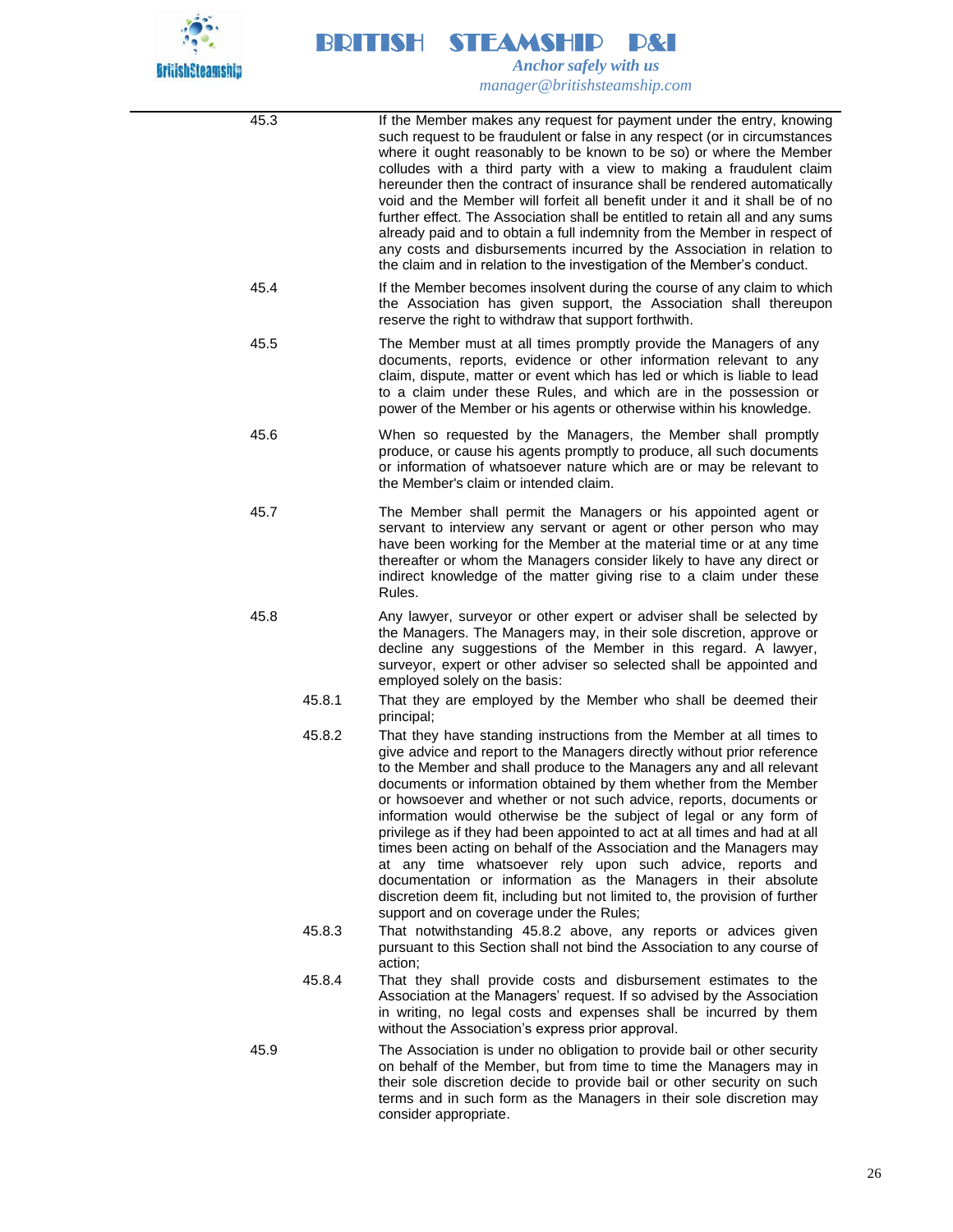

|                   | 45.10 | Where legal steps or other proceedings are undertaken by lawyers or<br>other parties appointed by the Member or its agents, the Managers<br>have the discretion to decline to pay for such legal services. The<br>Managers furthermore have the right to control or direct the conduct of<br>handling of any case or legal and other proceedings relating to any<br>matter in respect whereof legal and other costs are covered and to<br>require the Member to settle, compromise or otherwise dispose of the<br>case or legal and other proceedings in such manner and upon such<br>terms as the Managers deem necessary. The Association shall be<br>under no liability to reimburse a Member for costs incurred before the<br>Association has been notified of a claim under the cover. |
|-------------------|-------|---------------------------------------------------------------------------------------------------------------------------------------------------------------------------------------------------------------------------------------------------------------------------------------------------------------------------------------------------------------------------------------------------------------------------------------------------------------------------------------------------------------------------------------------------------------------------------------------------------------------------------------------------------------------------------------------------------------------------------------------------------------------------------------------|
|                   | 45.11 | The provision by the Association of bail or other security, or otherwise<br>acting on behalf of the Member, shall not constitute an admission of<br>liability by the Association for the claim in respect of which the bail or<br>other security is given.                                                                                                                                                                                                                                                                                                                                                                                                                                                                                                                                  |
|                   | 45.12 | The provision by the Association of bail or other security is always<br>subject to payment to the Association of the applicable deductible(s)<br>and all outstanding premiums.                                                                                                                                                                                                                                                                                                                                                                                                                                                                                                                                                                                                              |
|                   | 45.13 | It is a condition precedent to the Member's right of recovery under<br>these Rules with regard to any claim by the Member in respect of any<br>loss, expense or liability, that the Member shall first have discharged<br>any loss, expense or liability.                                                                                                                                                                                                                                                                                                                                                                                                                                                                                                                                   |
|                   | 45.14 | Where the Association has indemnified the Member for any claim<br>under these Rules, the Association shall be entitled to any recovery<br>from a third party in respect of that claim and the Member shall, upon<br>first request of the Association, provide all documents to enable the<br>Association to exercise the Member's rights of recovery.                                                                                                                                                                                                                                                                                                                                                                                                                                       |
| <b>Section 46</b> |       | <b>Burden of proof</b>                                                                                                                                                                                                                                                                                                                                                                                                                                                                                                                                                                                                                                                                                                                                                                      |
|                   | 46.1  | A Member shall have the burden of proving that any claim against the<br>Association results from a risk covered under the contract of insurance<br>he has entered with the Association.                                                                                                                                                                                                                                                                                                                                                                                                                                                                                                                                                                                                     |
|                   | 46.2  | Where the claim results from a combination of a cause in respect of<br>which liabilities, losses, expenses or costs are covered and a cause in<br>respect of which liabilities, losses, expenses or costs are excluded, the<br>Member shall have the burden proving that the cause covered by the<br>insurance is the dominant cause, failing which the entire claim shall be<br>excluded.                                                                                                                                                                                                                                                                                                                                                                                                  |
| <b>Section 47</b> |       | <b>Maximum Amount Insured</b>                                                                                                                                                                                                                                                                                                                                                                                                                                                                                                                                                                                                                                                                                                                                                               |
|                   |       | The maximum liability of the Association in respect of each accident or<br>occurrence relating to the Entered Vessel and falling within the period<br>of entry shall be limited to the amount(s) specified in the Certificate of<br>Entry.                                                                                                                                                                                                                                                                                                                                                                                                                                                                                                                                                  |
| <b>Section 48</b> |       | <b>Deductibles</b>                                                                                                                                                                                                                                                                                                                                                                                                                                                                                                                                                                                                                                                                                                                                                                          |
|                   | 48.1  | Any claim recoverable under these Rules shall be limited to the excess<br>of the Deductibles specified in the Certificate of Entry.                                                                                                                                                                                                                                                                                                                                                                                                                                                                                                                                                                                                                                                         |
|                   | 48.2  | A Member shall pay the Deductible on or before the date specified by<br>the Managers                                                                                                                                                                                                                                                                                                                                                                                                                                                                                                                                                                                                                                                                                                        |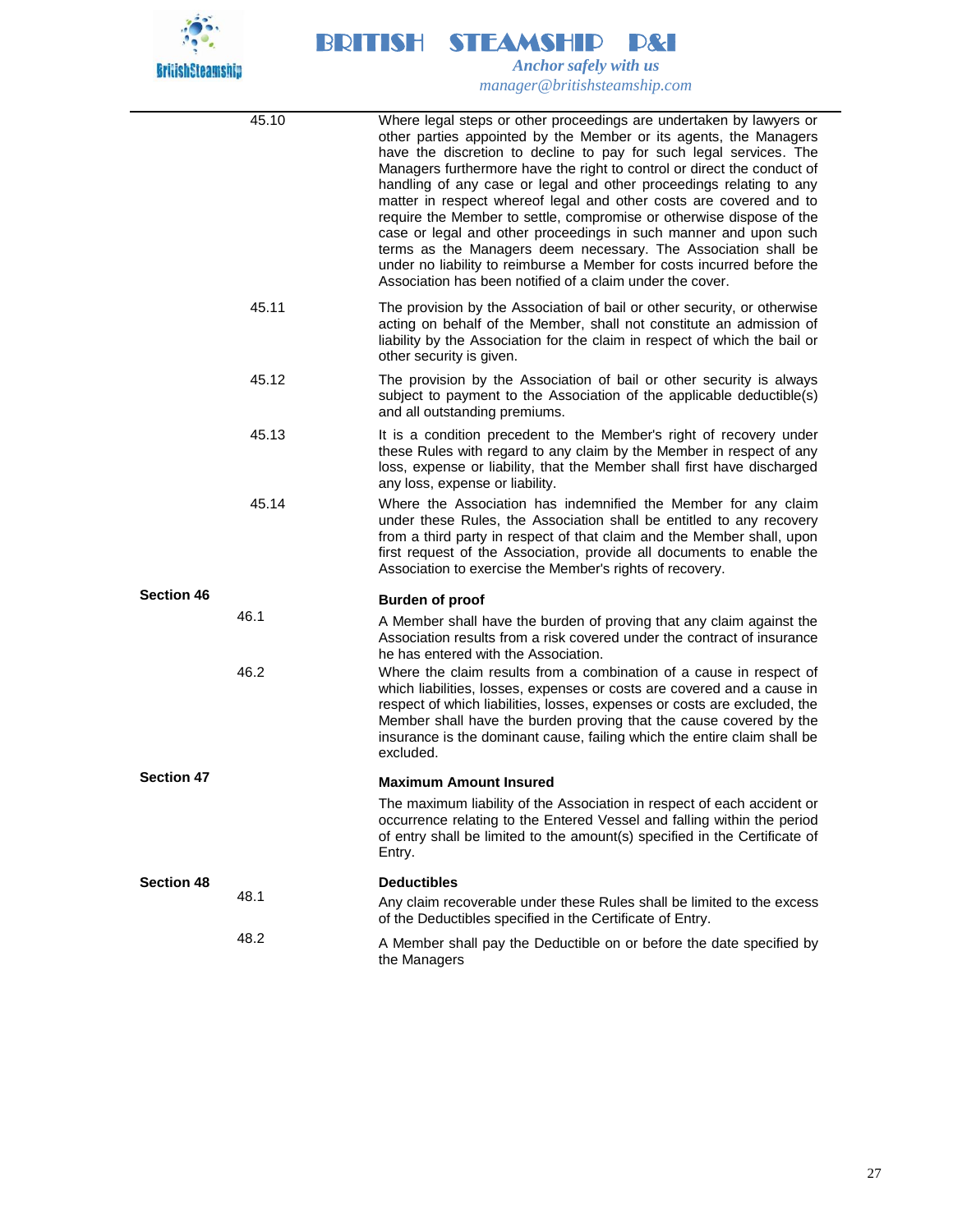

48.3 Where a Member has failed to pay, either in whole or in part, any amount due from the Member to the Association, the Managers shall have the right to serve a notice upon the Member requiring him to pay such amount by any date specified in such notice, not being less than seven (7) days from the date on which notice is given. If the Member fails to make such payment in full on or before the date so specified, the cover of the Member shall be cancelled forthwith without further notice or formality. Notwithstanding that the cover has been cancelled by virtue of this clause, the Member shall be liable for all or any amounts which have fallen due under these Rules and Certificate of Entry prior to such cancellation. 48.4 The Association shall be entitled, once Deductibles have become due and payable, to commence an action against a Member or any other person liable, to recover any unpaid Deductible. **Section 49 Joint Members and Co-Assureds** 49.1 The Association may accept an entry of a vessel on owned by more than one party or managed by another party than the Member, in which case each such party shall become a Joint Member. 49.1.1 Joint Members shall be jointly and severally liable to pay all amounts due to the Association. 49.1.2 If an application is made by two or more vessels forming part of a fleet through a ship manager with a view to obtaining terms which would not have been available had the vessels been offered for entry separately, such entries may be accepted on the basis that the ship manager shall sign the appropriate Application Form and be treated as a Joint Member and shall together with the Member be jointly liable as a Member. 49.1.3 Any payment by the Association to a Member or any Joint Member, shall be deemed to be a complete payment to the Member and to all Joint Members jointly and shall fully discharge the obligations of the Association in respect of that payment. 49.1.4 The contents of any communication between the Managers and a Member, or any Joint Member or any Co-Assured, shall be deemed to be within the knowledge of the Member and all the Joint Members and Co-Assureds. 49.1.5 Any failure by a Member, or any Joint Member, or any Co-Assured to comply with any of the obligations under these Rules, shall be deemed to be a failure of the Member and all the Joint Members and Co-Assureds. 49.1.6 Any conduct or omission (including misrepresentation or nondisclosure) by a Member, or any Joint Member or any Co-Assured, which would have entitled the Association to reject or reduce any claims shall be deemed to have been the failure of the Member and all the Joint Members and Co-Assureds. 49.1.7 The Association shall not cover any liability, loss, expense or costs in respect of any dispute between a Member and any Joint Member or any Co-Assured, or between Joint Members, or between Co-Assureds, or between Joint Members and Co-Assured. 49.1.8 The total liability of the Association in respect of any one event, to a Member, and to any Joint Member or Co-Assured shall not exceed such sum as would have been recoverable from the Association only by the Member. 49.1.9 In the event that the total liability of the Association is less than the total sum claimed by a Member and by any Joint Member or Co-Assured, the Association shall be entitled to apportion payment in proportion to the respective amounts claimed. 49.2 The Association may agree to extend the contract of insurance to a Co-Assured named in the Certificate of Entry.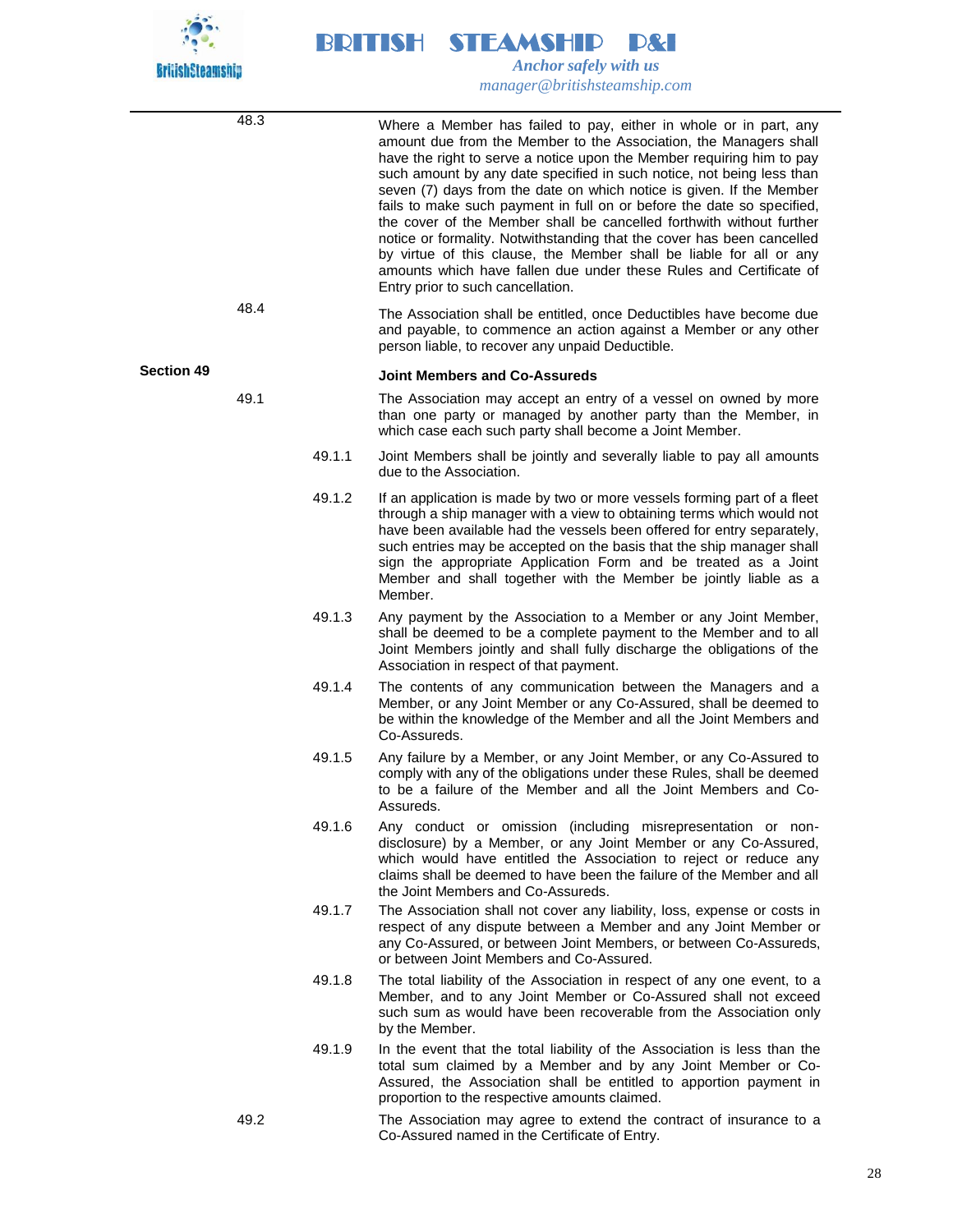

BRITISH STEAMSHIP P&I  *Anchor safely with us*

*manager@britishsteamship.com* 

- 49.2.1 In respect of a Co-Assured the Association shall only be liable to the Co-Assured to the extent that it would have been liable to the Member had the claim in question been brought and enforced against the Member;
- 49.2.2 A Co-Assured shall not be liable for amounts due to the Association by the Member.

## **Section 50 Disputes between Members**

In the event of a dispute between Members entered with the Association, they may insist that the dispute in question shall be submitted to the Association and/or to a legal, technical or other expert appointed by the Association, for an opinion prior to the commencement of court proceedings or arbitration. Any such opinion may not be referred to in any subsequent proceedings, but may be taken into account by the Association in determining to what extent the Association shall cover the costs of either Member.

## **Section 51 Interest and Set off**

### 51.1 In no case whatsoever shall interest be paid on any amount due from the Association;

- 51.2 The Association shall be entitled to set off any amount due from the Member against any amount due to the Member.
- 51.3 A Member shall not set off against any amount due from it to the Association the amount of any claim it or its Co-Assureds or Joint Members may have against the Association, nor shall any such claim entitle the Member to withhold or delay payment to the Association at any time.

## **Section 52 Documentation**

It is warranted that the Entered Vessel, its crew and its cargo shall, at all times, be properly documented, unless otherwise agreed in writing between the Member and the Association. Should the Entered Vessel at any time to the knowledge of the Member or any of its Officers or crew, or should any of them be reckless in relation thereto, carry false papers relating to the operation of the vessel, the qualifications, number or competence of the crew, or as to the nature or condition of the cargo then the contract of insurance shall be rendered automatically void and the Member will forfeit all benefit under it and it shall be of no further effect.

## **Section 53 Flag State & Statutory Regulations** 53.1 **It is warranted that the Entered Vessel is registered in a particular** country and sails under a particular flag and/or management and shall remain so during the entire period of entry; 53.2 It is warranted that the Member shall comply with all statutory regulations, laws, and directions relating to the construction, adaptation, condition, fitment and equipment of the Entered Vessel throughout the entire period of entry; 53.3 It is warranted that the Member shall maintain, if applicable, the validity

of all statutory or other certificates as are issued by or on behalf of the Entered Vessel's flag state in relation to the International Safety Management (ISM) Code and the International Ship and Port Facility Security (ISPS) Code throughout the entire period of entry;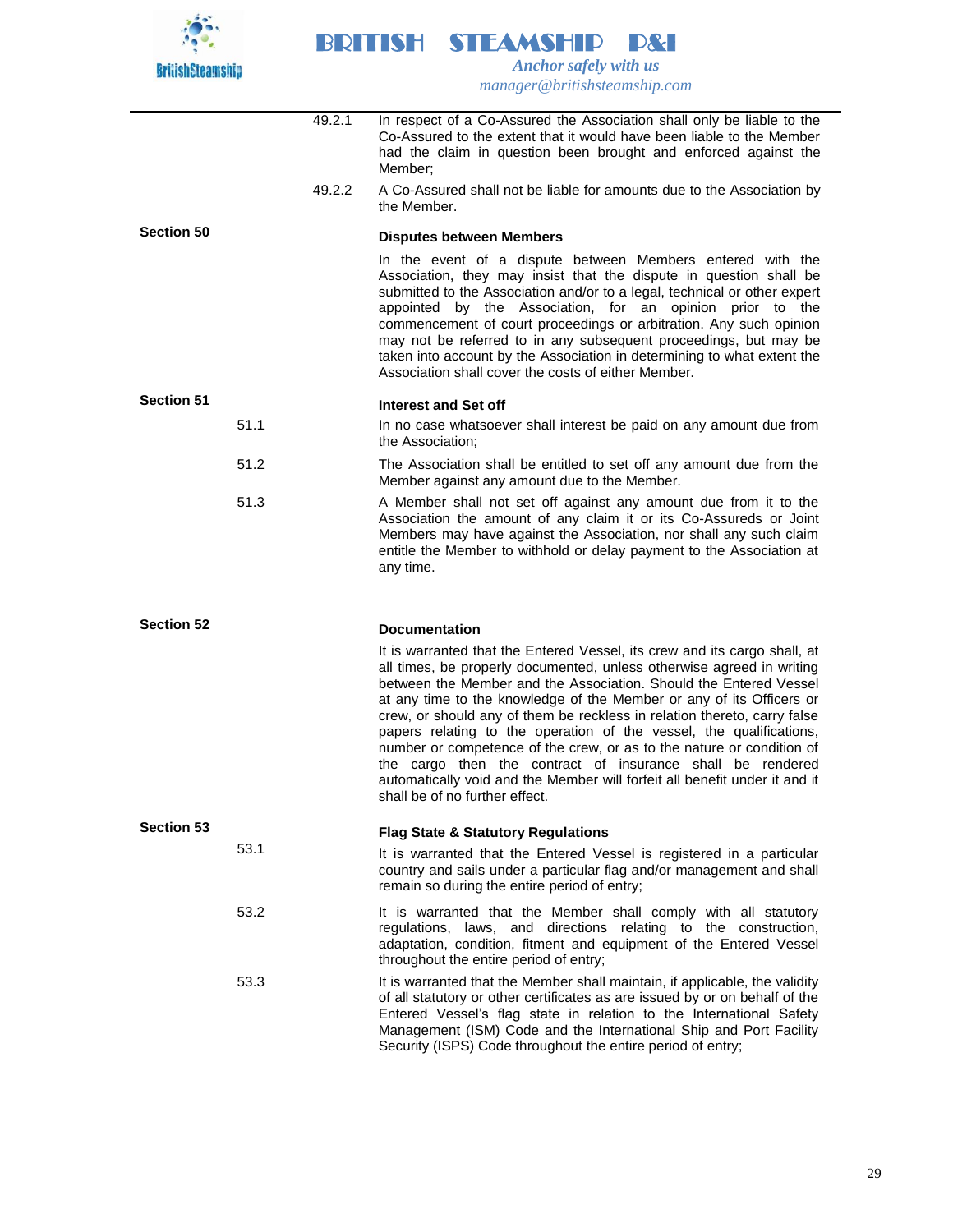

53.4 The Entered Vessel is to be crewed and manned in accordance with the statutory regulations, laws and directions applying to the Entered Vessel by virtue of its registry or flag and shall comply with the statutory regulations, laws or decrees relating to crewing and manning in each port which the Entered Vessel visits, whether or not in the course of its employment. **Section 54 Classification** Unless otherwise agreed in writing between the Member and the Managers the following shall apply to every entry of every vessel: 54.1 **It is warranted that the Entered Vessel is and shall remain throughout** the period of entry fully classed with a Classification Society approved by the Managers, and that any change of Classification Society shall forthwith be notified to the Association in writing. The Member shall fully and timeously comply with all rules, recommendations and requirements of the Classification Society and will promptly report to the Classification Society and the Association any incident or condition in connection with the Entered Vessel. 54.2 The Member irrevocably authorises the Managers to inspect and copy information relating to the maintenance of Class either in the Member's possession or in the possession of the Classification Society and the Member will at the request of the Managers confirm in writing that the Managers are entitled to inspect and copy such records of the Classification Society for whatever purpose the Managers may deem necessary. 54.3 **It is warranted that during the period of entry the Entered Vessel shall** be classed and maintained in class without any extensions or postponements from the Classification Society of their survey dates. It is further warranted that any recommendations by the Classification Society in relation to the Entered Vessel will be complied with immediately. **Section 55 Condition, other Surveys and Inspections** The provisions of this Section shall not derogate from the warranties of the Member in relation to those matters set out in Sections 52, 53 and 54. This Section contains the entitlement of the Managers to review the condition of the Entered Vessel prior to inception and throughout the period of entry and in appropriate circumstances to amend the cover provided. 55.1 The Member shall strictly comply with any survey warranty set out in the Certificate of Entry relating to the Entered Vessel. The Managers may, as a condition precedent to the inception of the entry or on a held covered basis or on such other terms as it in their sole discretion may decide, require the Entered Vessel to be surveyed by a surveyor appointed by the Association but at the Member's expense on a date and at a place satisfactory to the Managers and unless and until any repairs or other action have been carried out to the satisfaction of the Managers within the time prescribed by its appointed surveyor. The Certificate of Entry shall not be in full force and effect, or shall be restricted to such special terms as the Managers may, in their discretion, agree.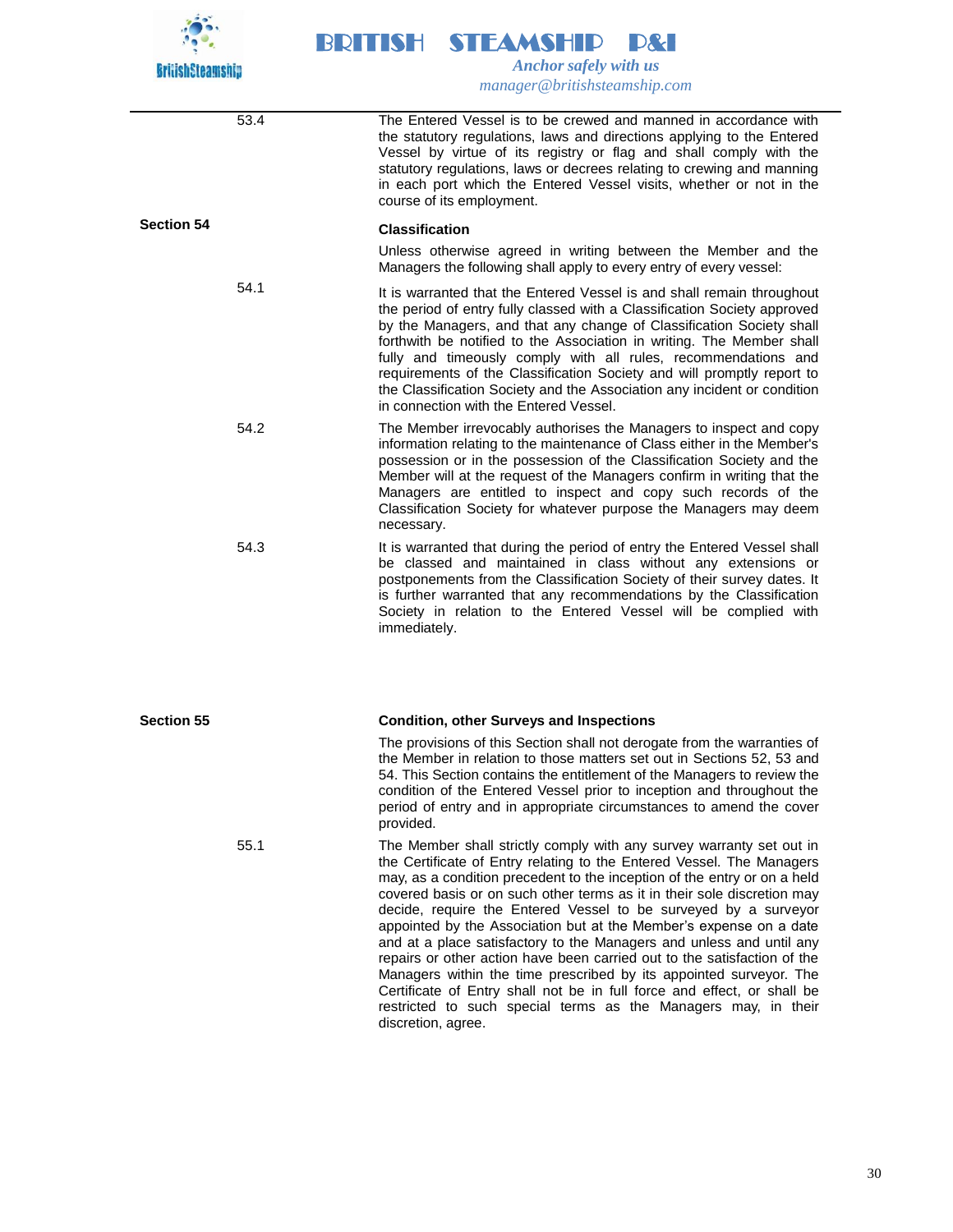

55.2 The Member shall provide the Managers with all information documents and photographic or other evidence as to the condition, maintenance and operation of the Entered Vessel, including its whereabouts, throughout the entire period of entry as the Association or its appointed Surveyor(s) may reasonably request. It is a continuing obligation upon the Member promptly to notify and to provide the Managers with all relevant documentation concerning any incident or matter that may affect the Entered Vessel's condition during the period of entry including, but not limited to, intervention by Port State Control, a casualty, a direction or other order by a state or port regulatory authority that requires repairs, improvement or some remedial step to the Entered Vessel. 55.3 The Member shall permit the Managers, at any time, to carry out a survey of the Entered Vessel by a surveyor or other expert appointed by the Managers but at the Member's expense on a date and at a place satisfactory to the Association. In the light of the surveyor's recommendations following such survey the Managers shall be entitled: 55.3.1 to terminate the entry immediately on provision to the Member of the surveyor's findings, when the Member shall cease to be covered. The Managers shall, tender an appropriate *pro rata* per day return as soon as reasonably practicable. 55.3.2 to impose conditions and restrictions or otherwise vary the Certificate of Entry as the Managers may, in their sole discretion, deem appropriate including, without limitation, the exclusion of all or part of the risks covered under Class 1 on provision to the Member of the surveyor's findings. Any condition, restriction, variation or exclusion shall remain in full force and effect unless and until the Member has complied with the recommendations of the survey as to repairs or other action to be taken within such time as may be specified by the Managers to the satisfaction of the Association and its surveyor. 53.3.3 Should the Member decline to accept any condition, restriction, variation or exclusion imposed by the Managers pursuant to 55.3.2 above ("the amended terms") then it shall have the option of terminating the entry within 7 days of its receipt of the amended terms when the Association shall tender an appropriate *pro rata* per day return as soon as reasonably practicable. 55.4 The Association's Condition Survey Guidelines, as from time to time amended, and the Association's P&I Risk Assessment Reports insofar as they relate to the Entered Vessel, shall be patent to the Member as the basis of the Association's assessments pursuant to 55.3.1 and 55.3.2. **Section 56 Subrogation** The Association shall be subrogated to all the rights which the Member may have against any other person or entity, in respect of any payment or promise of payment made in accordance with this policy, to the extent of such payment or that promise of payment, and the Member shall, upon the request of the Managers, execute all documents necessary to secure to the Association such rights. The Association shall have the right to sue in the name of the Member, and the Member shall execute all papers and documents in connection therewith, as requested by the Managers, and shall lend all assistance to the prosecution of any suit. The balance of any

amount recovered after full reimbursement of the Association for its loss and all expenses incurred shall be paid to the Member. Compliance with this requirement may, in the Managers' discretion, be made a condition of the payment of a loss.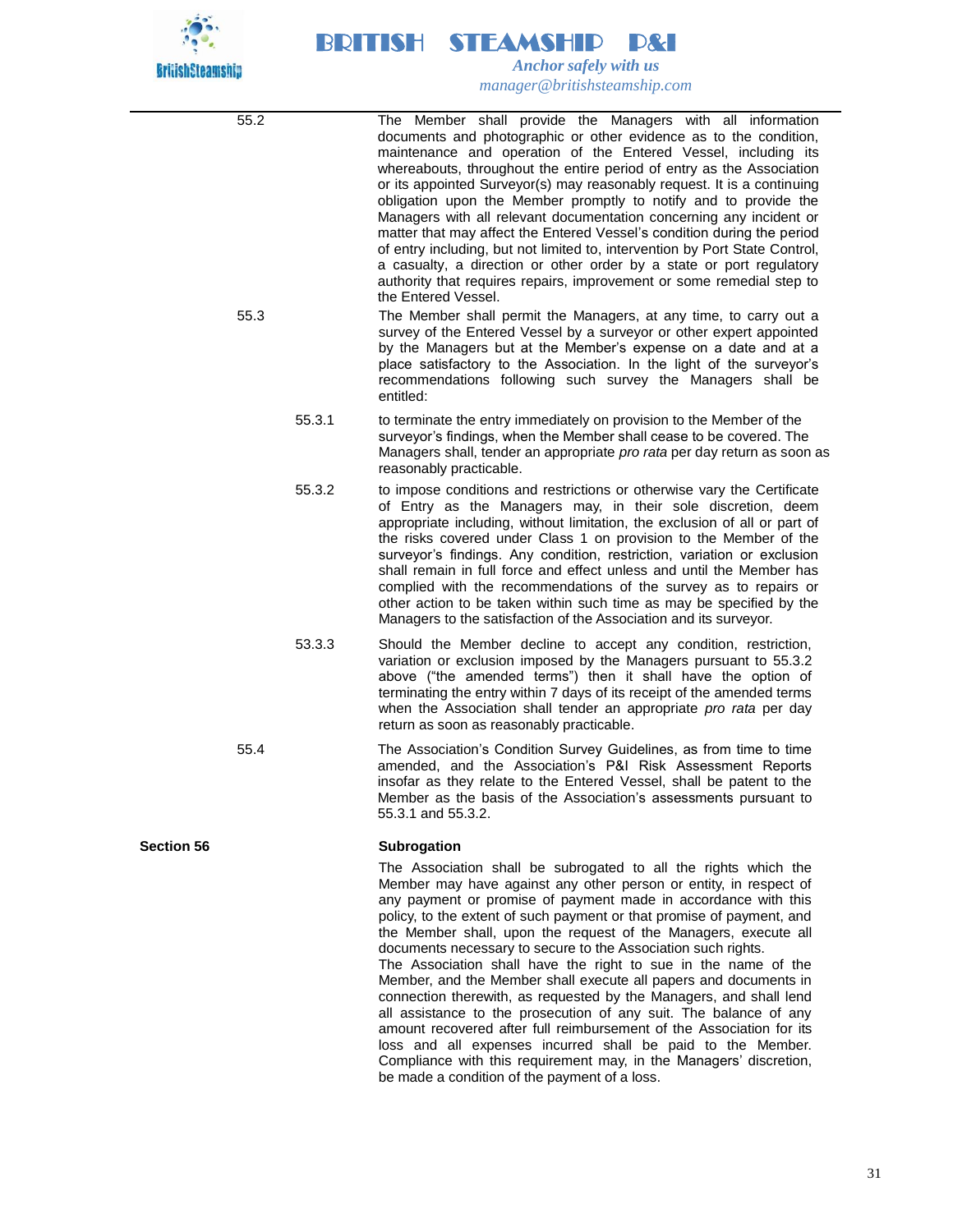

| <b>Section 57</b> | <b>Assignment</b>                                                                                                                                                                                                                                                                                                                                                                                                                                                                                                                                                                                                                                                                                                                                               |
|-------------------|-----------------------------------------------------------------------------------------------------------------------------------------------------------------------------------------------------------------------------------------------------------------------------------------------------------------------------------------------------------------------------------------------------------------------------------------------------------------------------------------------------------------------------------------------------------------------------------------------------------------------------------------------------------------------------------------------------------------------------------------------------------------|
|                   | No cover provided by the Association and no interest in any contract<br>between the Association and the Member may be assigned without<br>the written consent of the Association, who shall have the right in its<br>sole discretion to give or refuse such consent without stating any<br>reason or to give consent upon any such terms or conditions as the<br>Association may think fit. The Association shall be entitled, before<br>paying any claim to an assignee of the Member, to deduct or retain<br>such amount as the Association may then estimate to be sufficient to<br>discharge any liabilities of the Member to the Association, whether<br>existing at the time of the assignment or having accrued or being<br>likely to accrue thereafter. |
| <b>Section 58</b> | <b>Forbearance and Waiver</b>                                                                                                                                                                                                                                                                                                                                                                                                                                                                                                                                                                                                                                                                                                                                   |
|                   | No act, omission, course of dealing, forbearance, delay, inaction or<br>conduct of any kind by the Association, whether by its Managers,<br>officers, servants, agents or otherwise, including the provision of any<br>security, payment of any sum or the handling of any claim or the<br>survey of any vessel, shall be treated as a waiver of any of the<br>Association's rights or an acceptance that the Association covers<br>any particular claim.                                                                                                                                                                                                                                                                                                       |
| <b>Section 59</b> | <b>Admission and Settlement</b>                                                                                                                                                                                                                                                                                                                                                                                                                                                                                                                                                                                                                                                                                                                                 |
|                   | The Member shall make no admission of liability nor settle any claim<br>or dispute or proceedings instituted by or against it without prior<br>approval of the Managers. If the Member admits liability or settles<br>the claim or dispute without such prior approval or refuses to settle<br>the claim, notwithstanding that the Association shall have required it<br>to do so, the Association shall not be liable to indemnify the Member<br>and the Member will be liable to refund the Association all or part of<br>any costs paid by the Association either to the Member or to<br>lawyers, surveyors or other persons.                                                                                                                                |
| Section 60        | <b>Notification and Time Limit</b><br>Without prejudice to the duty of prompt notification contained in<br>Section 45.2(Claims) if a Member:                                                                                                                                                                                                                                                                                                                                                                                                                                                                                                                                                                                                                    |
| 60.1              | fails to notify the Association of any casualty, event or claim referred<br>to in Section 45.2 within one year after he has knowledge thereof or<br>ought to have had knowledge thereof, or                                                                                                                                                                                                                                                                                                                                                                                                                                                                                                                                                                     |
| 60.2              | fails to submit a claim to the Association for reimbursement of any<br>liabilities, costs or expenses within one year after discharging the<br>same, the Member's claim against the Association shall be<br>extinguished and the Association shall be under no further liability in<br>respect thereof.                                                                                                                                                                                                                                                                                                                                                                                                                                                         |
| Section 61        | <b>Currency of Payment</b>                                                                                                                                                                                                                                                                                                                                                                                                                                                                                                                                                                                                                                                                                                                                      |
| 61.1              | Unless otherwise agreed by the Managers in writing, all payments to<br>the Association shall be made in in U.S. Dollars (the "premium<br>currency").                                                                                                                                                                                                                                                                                                                                                                                                                                                                                                                                                                                                            |
| 61.2              | Where a Member has made a payment in respect of any liability,<br>loss, cost or expense which is covered by the Association, on a<br>currency other than the premium currency, that payment shall be<br>converted into the premium currency at the rate of exchange ruling<br>on the day such payment was made by the Member.                                                                                                                                                                                                                                                                                                                                                                                                                                   |
| 61.3              | Where a payment in respect of a liability, loss, cost or expense is<br>due to a fixed time and the Member without valid reason neglects to<br>make payment when due, the Member shall not be entitled to<br>compensation at higher rate of exchange than that ruling on the<br>day on which payment was due.                                                                                                                                                                                                                                                                                                                                                                                                                                                    |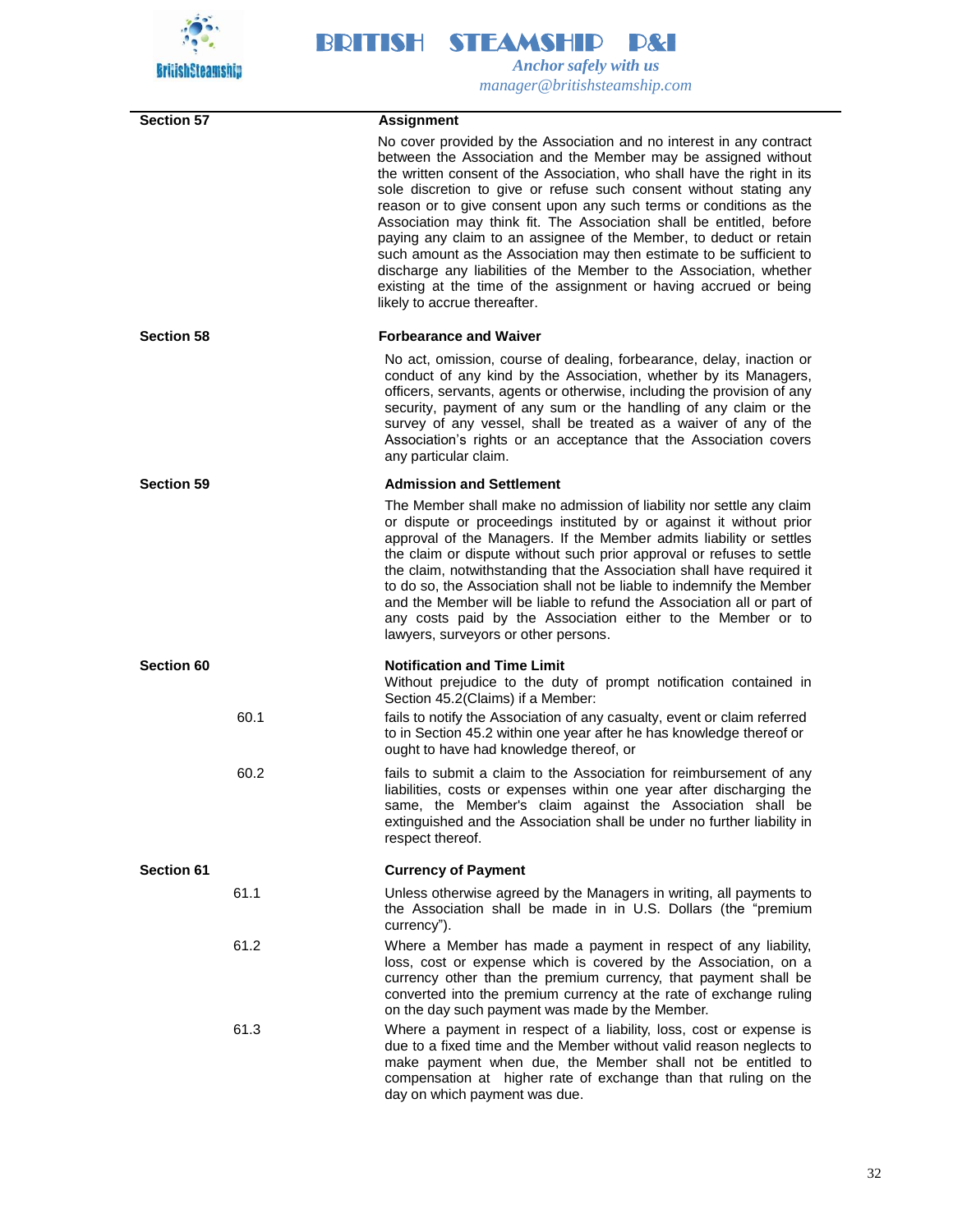

61.4 All rates of exchange for the purposes of this Section shall be as conclusively certified by the Managers. **Section 62 Total Asbestos Exclusion** There shall be no recovery from the Association in respect of any liabilities, costs and expenses directly or indirectly arising out of, resulting from or in consequence of, or in any way involving asbestos, or any materials containing asbestos in whatever form or quantity. **Section 63 Amendment of the Rules** Notwithstanding and without prejudice to any other provisions of these Rules or the Association's Memorandum and Bye-Laws or a Member's Certificate of Entry relating to the amendment of these Rules, these Rules may, on such notice as the Managers may in their absolute discretion decide, be amended at any time (including with effect from any time during the course of any current or future Policy Year) in such fashion and to such extent as the Managers may in their absolute discretion determine if necessary as a result of the implementation of, or potential or proposed implementation of, any applicable change in legislation, regulation, prohibition, restriction, or requirement to obtain any license, consent, or authorization; or potential or actual imposition of economic or other sanctions against the Association by any State, government, official body, regulatory or competent authority, international organization, or the like. **Section 64 Law and Jurisdiction** 64.1 These Rules shall be governed by, and construed in accordance with, English Law. 64.2 The High Court in London shall have exclusive jurisdiction to hear and determine any claim or dispute under these Rules. 64.3 The cover provided by the Association shall not nor is intended to confer any right or benefit on any third party under the Contracts (Rights of Third Parties) Act 1999 or any similar provision, enactment or principle of law contained in the laws of any State which purports to do so. **Section 65 Marine Insurance Act** 65.1 These Rules and all contracts of insurance made by the Association shall be subject to and incorporate the provisions of the Marine Insurance Act, 1906 of England and Wales and any statutory modifications thereof except insofar as such Act or modifications may have been excluded by these Rules or by any terms of such contracts. 65.2 Without prejudice to the generality of the foregoing: 65.2.1 The sections of the said Act relating to disclosure and representations (Sections 17 to 20) and those relating to warranties (Sections 33 to 41) shall apply to every contract of insurance between a Member and the Association. 65.2.2 The Association shall not be liable for any loss, damage, liabilities, costs or expenses caused by willful misconduct of the Member or his manager.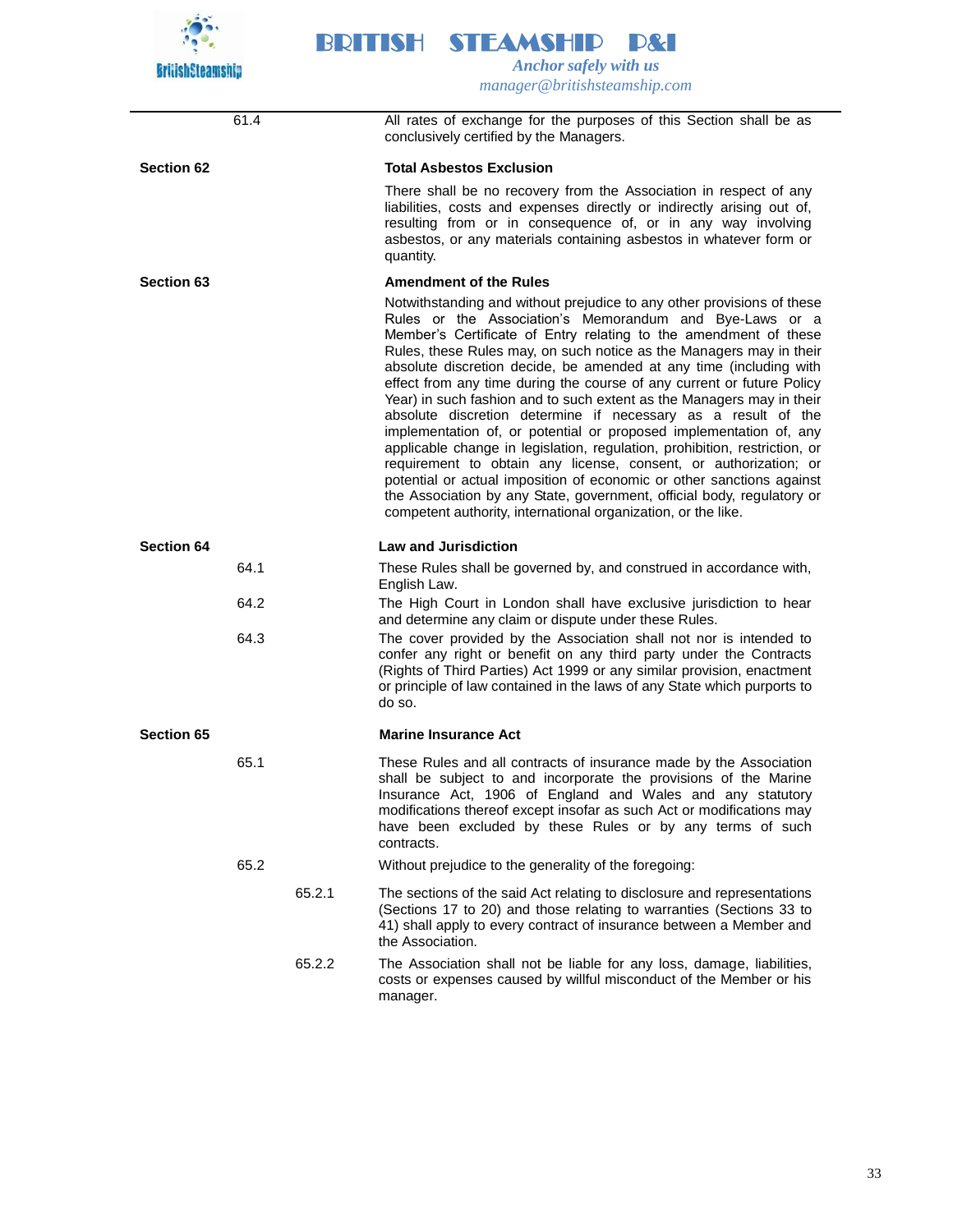

## **PART 4 EXTENSIONS OF COVER**

In addition to the risks covered under Part 1 of these Rules, the Protection & Indemnity cover can be extended with the following optional clauses at terms and conditions to be approved and confirmed by the Association in writing prior to commencement of such risk:

| <b>Specialist Operations</b><br><b>Clause</b><br>(Part 4, Clause 1) |               | The coverage is hereby extended to include those liabilities, costs<br>and expenses, including those assumed by reason of contract, to the<br>extent they may be incurred by the Member during the course of<br>performing special operations.                                                                                                                                                                                                                             |
|---------------------------------------------------------------------|---------------|----------------------------------------------------------------------------------------------------------------------------------------------------------------------------------------------------------------------------------------------------------------------------------------------------------------------------------------------------------------------------------------------------------------------------------------------------------------------------|
|                                                                     |               | PROVIDED ALWAYS THAT                                                                                                                                                                                                                                                                                                                                                                                                                                                       |
|                                                                     | 1.            | The terms of such contract or indemnity can be shown to be<br>customary in a particular trade/contracting operation at the particular<br>port or place.                                                                                                                                                                                                                                                                                                                    |
|                                                                     | 2.            | The below mentioned exclusions shall prevail, notwithstanding any<br>provisions in this clause inconsistent therewith.                                                                                                                                                                                                                                                                                                                                                     |
|                                                                     | a.            | Claims brought forward by any party for whose benefit the work has<br>been performed, or by any third party (whether connected with any<br>party for whose benefit the work has been performed or not), in<br>respect of the specialist nature of the operations.                                                                                                                                                                                                          |
|                                                                     | b.            | Fines, punitive, exemplary or aggravated damages.                                                                                                                                                                                                                                                                                                                                                                                                                          |
|                                                                     | c.            | Penalties and liquidated damages for which the Member is solely<br>liable under the contract terms.                                                                                                                                                                                                                                                                                                                                                                        |
|                                                                     | d.            | Liabilities, costs and expenses arising from drilling in connection with<br>oil or gas production, core sampling.                                                                                                                                                                                                                                                                                                                                                          |
|                                                                     | е.            | Any liabilities, losses, costs or expenses in relation to damage or loss<br>of the contract works or failure to perform the contract works or the<br>fitness for purpose and quality of the Members work, products or<br>services.<br>Abovementioned exclusions shall not apply to liabilities, losses, costs                                                                                                                                                              |
|                                                                     |               | and expenses incurred by the Member in respect of:                                                                                                                                                                                                                                                                                                                                                                                                                         |
|                                                                     | (i)           | loss of life, injury or illness of crew and other personnel on board the<br>vessel.                                                                                                                                                                                                                                                                                                                                                                                        |
|                                                                     | (ii)<br>(iii) | the wreck removal of the vessel.<br>oil pollution from the vessel                                                                                                                                                                                                                                                                                                                                                                                                          |
|                                                                     |               | But only to the extent that such liabilities, costs and expenses are<br>covered by the Association in accordance with the Certificate of Entry<br>wording.                                                                                                                                                                                                                                                                                                                 |
| <b>Salvors Clause</b><br>(Part 4, Clause 2)                         |               | The cover is extended to include liabilities and expenses arising out of<br>salvage operations in accordance with the terms and conditions as<br>set out below:                                                                                                                                                                                                                                                                                                            |
|                                                                     | 1.            | Liabilities and expenses arising in respect of risks covered under<br>Rules of Association 1/2013.                                                                                                                                                                                                                                                                                                                                                                         |
|                                                                     | 2.            | Liabilities and expenses caused by oil pollution during salvage<br>operations whether or not they arise in respect of the Members<br>interest in the Entered Vessel.                                                                                                                                                                                                                                                                                                       |
| <b>Towage Liability</b><br><b>Clause</b><br>(Part 4. Clause 3)      | 1.            | The coverage is hereby extended to include those liabilities, costs<br>and expenses, including those assumed by reason of contract, to the<br>extent they may be incurred by the Member during the course of<br>performing towage.                                                                                                                                                                                                                                         |
|                                                                     | 2.            | The Member is fully aware as to the extent to which this cover<br>responds in respect of towage liability claims in accordance with The<br>Rules and in accordance with this clause. It is noted and agreed that<br>the Member always endeavours to tow in accordance with approved<br>towage conditions and utilize towage conditions when berthing/un-<br>berthing but this may not always be possible and in these limited<br>cases the following coverage is afforded: |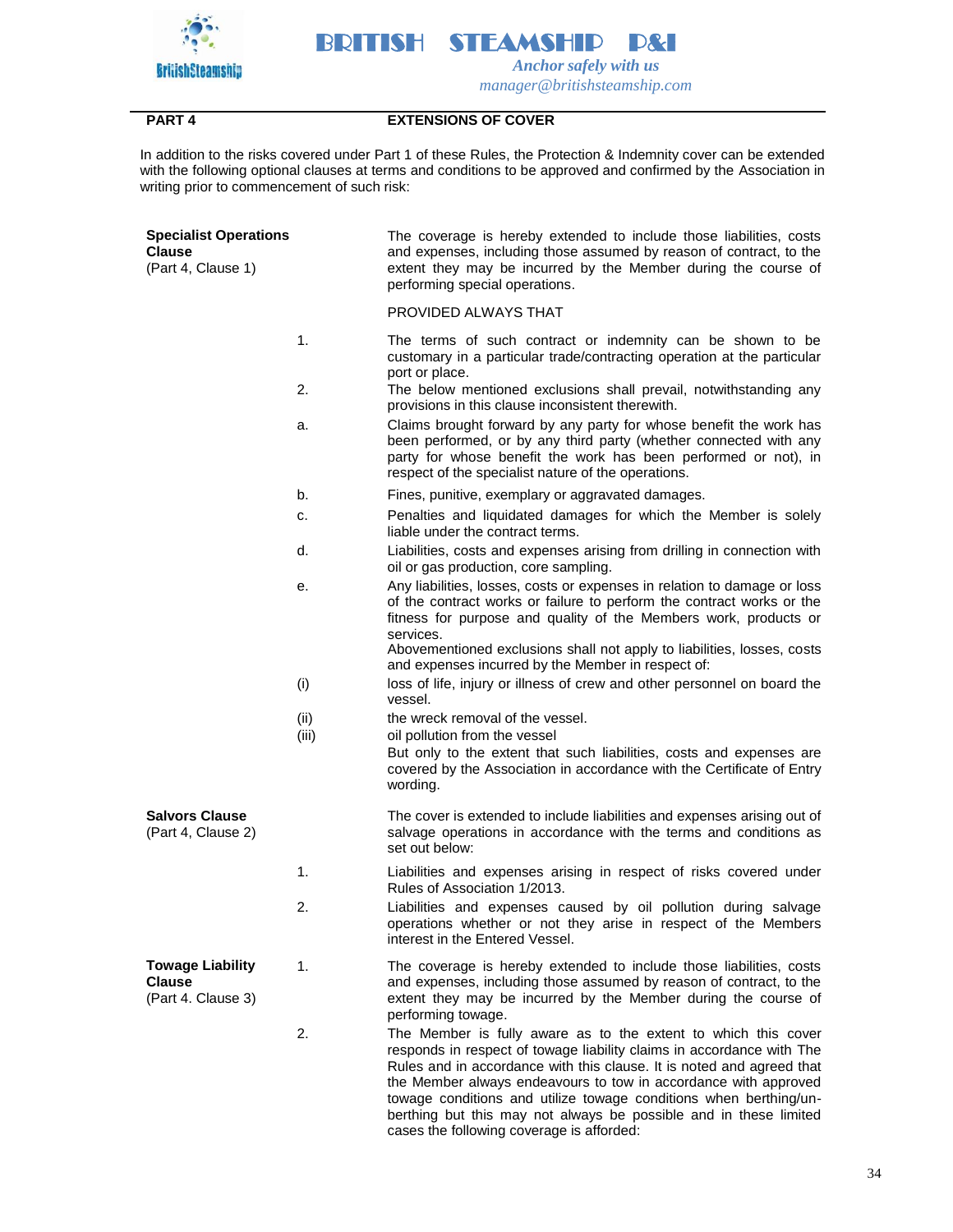

|                                                                   | 3. |       | Unless otherwise specifically agreed in writing by the Association<br>there is neither liberty to tow rigs or platforms nor to tow under<br>contract governed by American law.                                                                                                                                                                                                                                                                                                                                                                                                                 |
|-------------------------------------------------------------------|----|-------|------------------------------------------------------------------------------------------------------------------------------------------------------------------------------------------------------------------------------------------------------------------------------------------------------------------------------------------------------------------------------------------------------------------------------------------------------------------------------------------------------------------------------------------------------------------------------------------------|
|                                                                   | 4. |       | The contracts set out under sections a. and b. of this clause (below)<br>are approved provided that they are not amended so as to increase<br>the liability of the Entered Vessel. In countries where the terms of<br>those contracts would not be enforceable at law the Association may<br>approve, on a case by case basis, contracts in which the Member<br>contracts on the basis most likely to be effective in upholding the right<br>to limit liability provide always that the towage contract should not<br>impose upon the tug any liability for the negligence of any other party: |
|                                                                   | a. |       | WHERE THERE IS A CONTRACT WITH THE OWNER OF THE<br><b>TOW</b>                                                                                                                                                                                                                                                                                                                                                                                                                                                                                                                                  |
|                                                                   |    | (i)   | The United Kingdom, Netherlands, Scandinavian or German standard<br>towage conditions;                                                                                                                                                                                                                                                                                                                                                                                                                                                                                                         |
|                                                                   |    | (ii)  | The international Ocean Towage Agreement's "Towhire" or "Towcon"<br>conditions;                                                                                                                                                                                                                                                                                                                                                                                                                                                                                                                |
|                                                                   |    | (iii) | Lloyd's Standard Form of Salvage Agreement 1980 (LOF 1980), or<br>Lloyd's Standard Form of Salvage Agreement 1990 (LOF 1990), or<br>Lloyd's Standard Form of Salvage Agreement 1995 (LOF 1995), or<br>Lloyd's Standard Form of Salvage Agreement 2000 (LOF 2000);                                                                                                                                                                                                                                                                                                                              |
|                                                                   |    | (iv)  | Terms as between the owner of the Entered Vessel on the one part,<br>and the owner of the tow and the owners of any cargo or property on<br>board the tow on the other part, that each shall be responsible for any<br>loss or damage to his own vessel, cargo or other property on his own<br>vessel and for the loss of life or personal injury of his own employees<br>or contractors, without any recourse whatsoever against the other,<br>that is "knock for knock" terms.                                                                                                               |
|                                                                   | b. |       | WHERE THERE IS NO DIRECT CONTRACTUAL RELATIONSHIP<br>WITH THE OWNER OF THE TOW                                                                                                                                                                                                                                                                                                                                                                                                                                                                                                                 |
|                                                                   |    |       | A charter, which contains:                                                                                                                                                                                                                                                                                                                                                                                                                                                                                                                                                                     |
|                                                                   |    | (i)   | "Knock for knock" terms, as in sub-section iv. above, covering the<br>property of co-ventures or other contractors of the charterers as well<br>as the property of the charterer themselves.                                                                                                                                                                                                                                                                                                                                                                                                   |
|                                                                   |    | (ii)  | A separate clause within the charter requiring that all towage be<br>carried out on terms no less favourable than "knock for knock" terms.                                                                                                                                                                                                                                                                                                                                                                                                                                                     |
| <b>Bollard Pull Clause</b><br>(Part 4, Clause 4)                  |    |       | The cover is extended to continue during "Bollard Pull" tests, carried<br>out by Port Authorities from time to time, subject to tugs registered<br>Bollard Pull not exceeded. There is no cover for damage to the<br>equipment used in the test                                                                                                                                                                                                                                                                                                                                                |
| <b>Passenger Liability</b><br><b>Clause</b><br>(Part 4, Clause 5) |    |       | The cover is extended to include liability, costs and expenses arising<br>out of the carriage of passengers in accordance with the terms and<br>conditions as set out below:                                                                                                                                                                                                                                                                                                                                                                                                                   |
|                                                                   | 1. |       | Liability to pay damages or compensation:                                                                                                                                                                                                                                                                                                                                                                                                                                                                                                                                                      |
|                                                                   | a. |       | for personal injury, illness or death of a passenger including hospital,<br>medical or funeral expenses incurred in relation to such injury, illness<br>or death including the costs of forwarding the injured or ill passengers<br>to destination or return port of embarkation and maintenance of such<br>passengers ashore. In this paragraph funeral expenses shall include<br>the repatriation of dead bodies;                                                                                                                                                                            |
|                                                                   | b. |       | to passengers on board the Entered Vessel arising as a consequence<br>of a casualty to that vessel, including the cost of forwarding<br>passengers to destination or return to the port of embarkation and of<br>maintenance of such passengers ashore;                                                                                                                                                                                                                                                                                                                                        |

35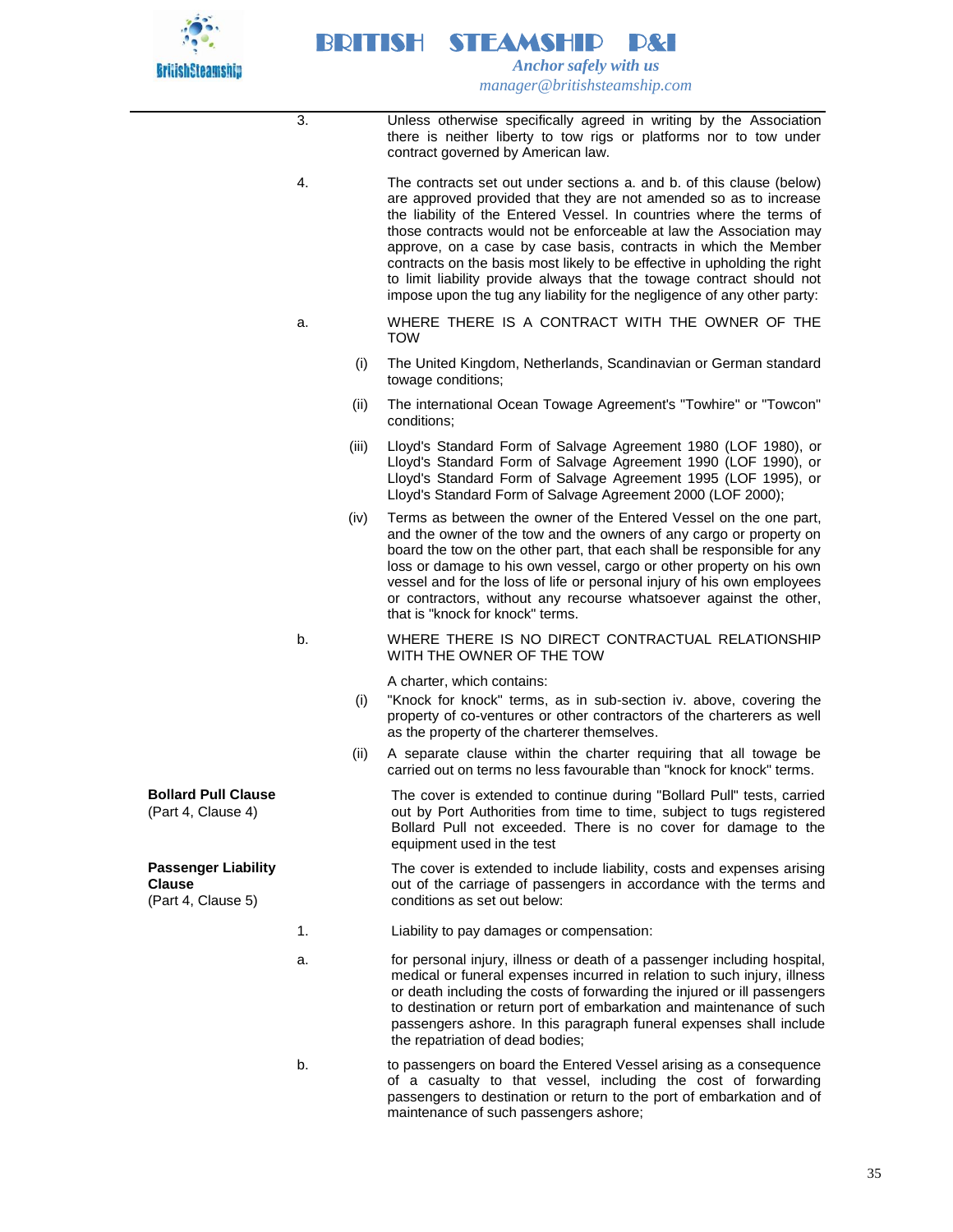

c. for loss of or damage to the baggage or personal effects of a passenger;

- d. for loss of or shortage or damage to accompanying property, including but not limited to cars, motorbikes or other vehicles carried under the contract, belonging to or carried under the direction or order of one or more passengers.
- 2. The net cost to the Member (over and above the expenses that would have been incurred but for the diversion or delay) of fuel, insurance, wages, stores, provisions and port charges during a diversion of the Entered Vessel reasonably undertaken for the purpose of securing the necessary treatment ashore of ill or injured passengers on board the Entered Vessel
- 3. The net cost to the Member (over and above the expenses that would have been incurred but for the outbreak of the infectious disease) of fuel, insurance, wages, stores and provisions and port charges, reasonably incurred as a direct consequence of an outbreak of infectious disease amongst passengers or in relation to passengers, including quarantine and disinfection expenses.
- 4. Liability which the Member may incur, under the terms of an indemnity or contract relating to facilities or services provided in relation to the maintenance or entertainment of passengers.
- 5. Fines imposed in respect of the Entered Vessel by any Court, Tribunal or Authority in accordance with Part 1, Section 19 (Fines) notwithstanding the exclusions and limitations thereof

## PROVIDED THAT

- (i) There shall be no right of recovery under any paragraph of this clause unless and only to the extent that the Association has agreed to provide cover under this clause or under specified paragraphs thereof upon such terms and conditions as they think fit and the Certificate of Entry has been endorsed accordingly.
- (ii) There shall be no right of recovery from the Association in respect of claims relating to cash, cheques, credit cards, negotiable instruments, precious or rare metals or stones, valuables or objects of a rare or precious nature, unless and only to the extent that the Association have agreed to provide cover upon such terms and conditions as they think fit and the Certificate of Entry has been endorsed accordingly.
- (iii) In the case of loss or of damage to the baggage or personal effects of a passenger, there shall be no right of recovery from the Association in respect of any article, which in the opinion of the Association is not an essential or normal requirement of a passenger.
- (iv) The Association may reject or reduce a claim under preceding subsection (iv) of this clause if it considers that having regard to all the circumstances of the case it was unreasonable or imprudent for the Entered Vessel to have entered or remained at any port or place where such vessel was likely to be subject to disinfection or quarantine.
- (v) There shall be no right of recovery from the Association under this clause in respect of the contractual liability of a Member for death or injury to a passenger whilst on an excursion, or proceeding to or from the Entered Vessel in the circumstances where a separate contract has been entered into by the passenger for the excursion or passage, whether or not with the Member, or whether or not the Member has waived any or all rights of recourse against any subcontractor or other third party.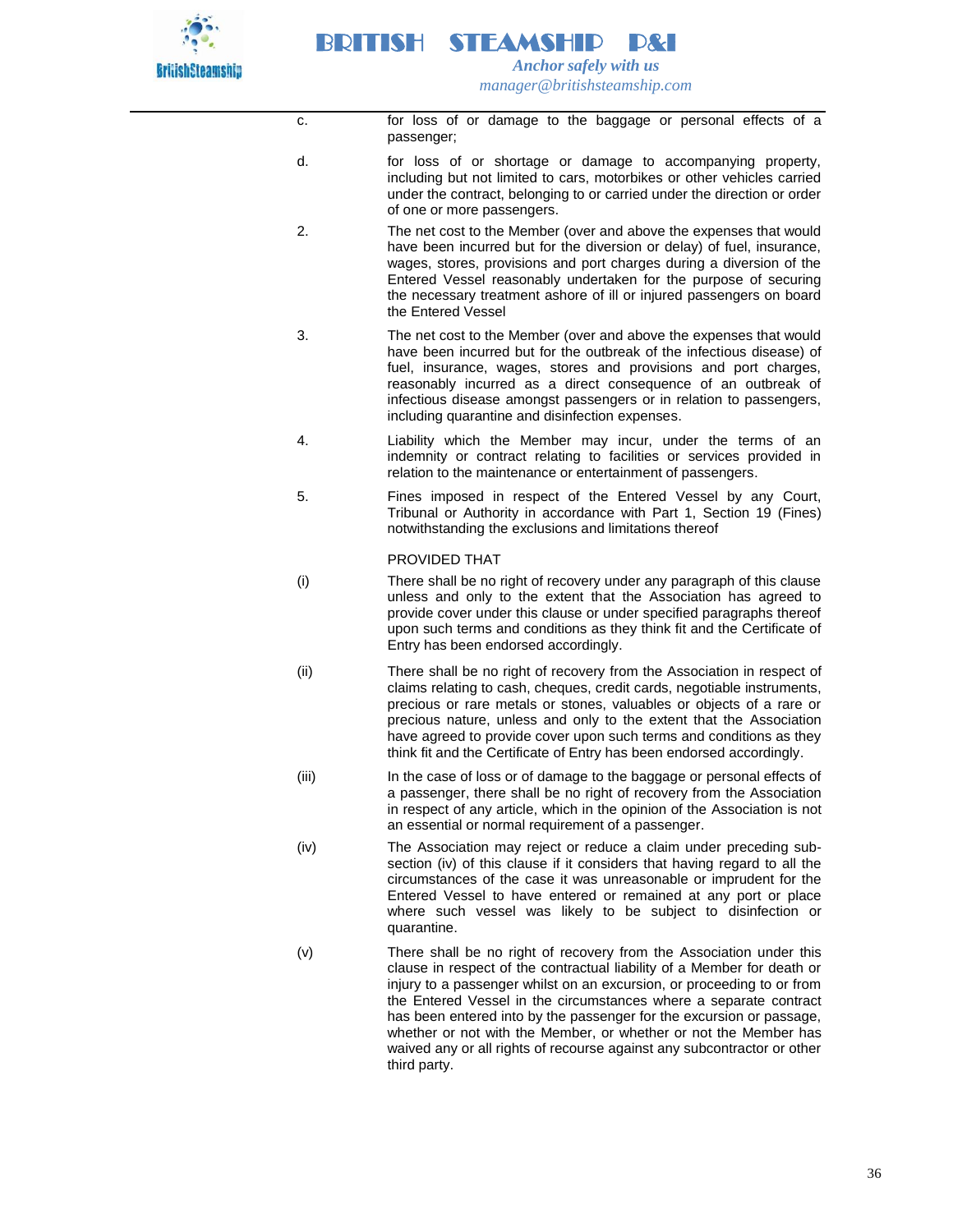



(vi) There shall be no right of recovery from the Association under this clause in respect of liabilities for personal injury, illness or death, or loss or damage to property, delay or any other consequential loss sustained by any passenger, by reason of carriage by air, except where such liability occurs during repatriation by air of injured or ill passengers, or of passengers following a casualty to the Entered Vessel.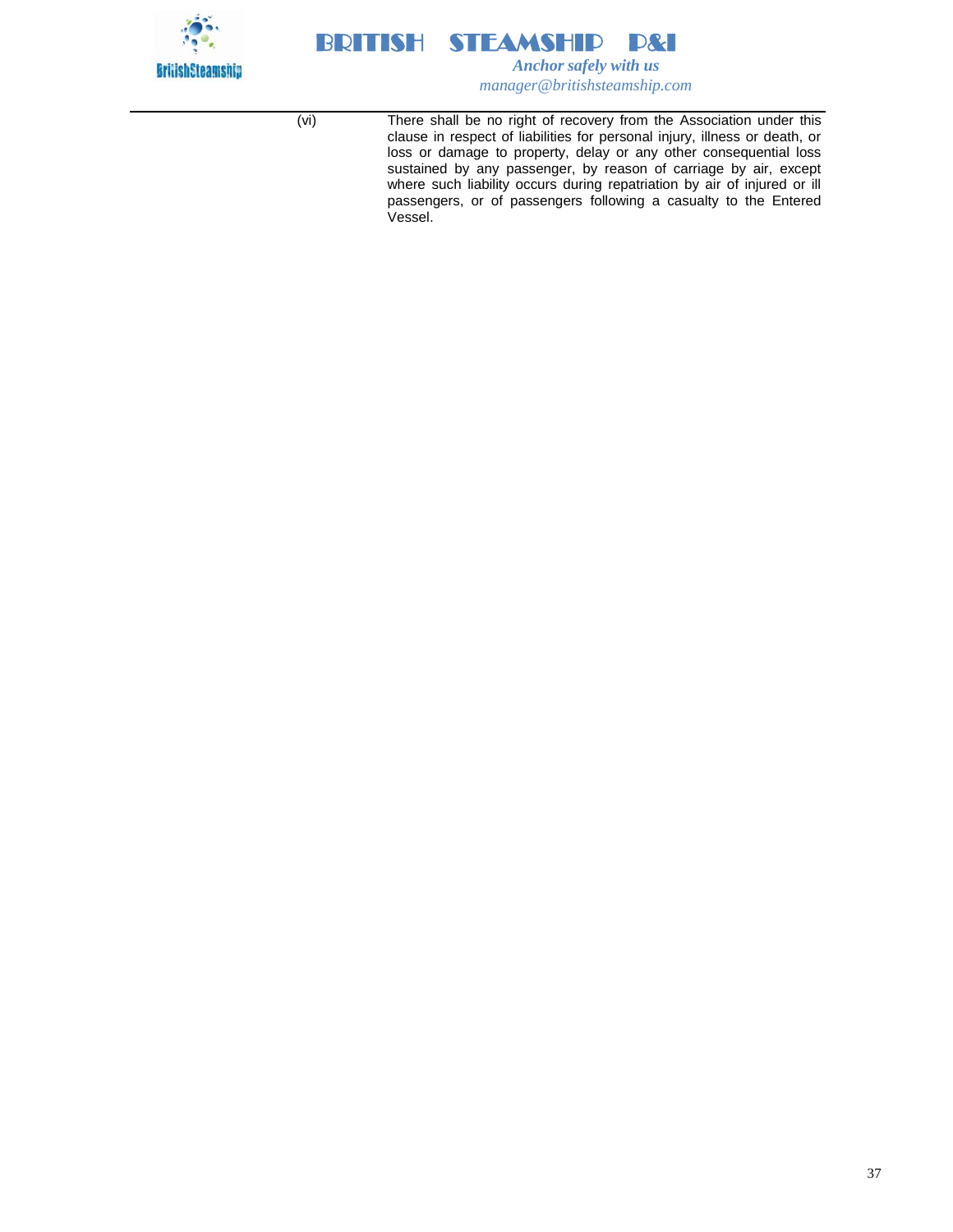



## **PART 5 MEMORANDUM AND ARTICLES OF ASSOCIATION**

These Rules are subject to the Memorandum and Bye-Laws of The British Steamship Protection and Indemnity Association (Bermuda) Limited, a company registered in Bermuda. Copies of the Memorandum and Bye-Laws are available on request from the Managers.

| <b>PART 6</b>               | <b>DEFINITIONS</b>                                                                                                                                                                                                                                                                          |
|-----------------------------|---------------------------------------------------------------------------------------------------------------------------------------------------------------------------------------------------------------------------------------------------------------------------------------------|
| <b>Application Form</b>     | An application for Entry required from every prospective Member in<br>the standard format stipulated by the Managers, providing information<br>material to the risk to be covered and which shall be deemed to be<br>attached to and form part of the Certificate of Entry.                 |
| <b>Association</b>          | British Steamship Protection& Indemnity Association (Bermuda) Ltd                                                                                                                                                                                                                           |
| <b>Attachment Date</b>      | The first day on which the Certificate of Entry commences.                                                                                                                                                                                                                                  |
| Cargo                       | Goods which are the subject of a contract of carriage and are to be,<br>are, or were carried on the Entered Vessel, other than containers<br>leased and/or owned by the Member.                                                                                                             |
| <b>Certificate of Entry</b> | A contract of Protection of Indemnity between the Association and the<br>Member as issued by the Association and any endorsements<br>attached thereto.                                                                                                                                      |
| <b>Charter Party</b>        | A time charter party, a voyage charter party, including contracts of<br>affreightment and booking notes or a space charter party.                                                                                                                                                           |
| <b>Charterer</b>            | For the purpose of these Rules, any reference to a charterer shall be<br>deemed to be a reference to a bareboat or demise charterer.                                                                                                                                                        |
| <b>Class of Entry</b>       | Any Class of Entry which is referred to in the Certificate of Entry.                                                                                                                                                                                                                        |
| <b>Co-Assured</b>           | Any person or company named in the Certificate of Entry, who is<br>covered on the basis of 'misdirected arrow' only.                                                                                                                                                                        |
| <b>Directors</b>            | A quorum of the board of Directors for the time being of the<br>Association.                                                                                                                                                                                                                |
| Crew                        | Any person (including the Master) employed or engaged to serve on<br>board the Entered Vessel under Articles of Agreement or other crew<br>agreement or contract of service of or employment, including a<br>substitute for such person.                                                    |
| <b>Deductible</b>           | The proportion, percentage or the limited sum of money to be borne<br>by the Member in respect of any claim.                                                                                                                                                                                |
| <b>Entered Vessel</b>       | A ship, boat, hovercraft or other description of vessel or structure<br>(whether under construction or otherwise), the name of which<br>appears in the Certificate of Entry.                                                                                                                |
| Event                       | Any event, including any occurrence or occurrences arising out of any<br>such event unless the Association decides to treat each occurrence<br>as a separate event. An event shall be deemed to have taken place at<br>the time of the first occurrence which results in a claim or claims. |
| <b>Fleet Entry</b>          | Coverage of two or more vessels by one or more Members on the<br>basis that the Entered Vessels will be treated as a fleet of vessels,<br>which will be subject to a combined loss record.                                                                                                  |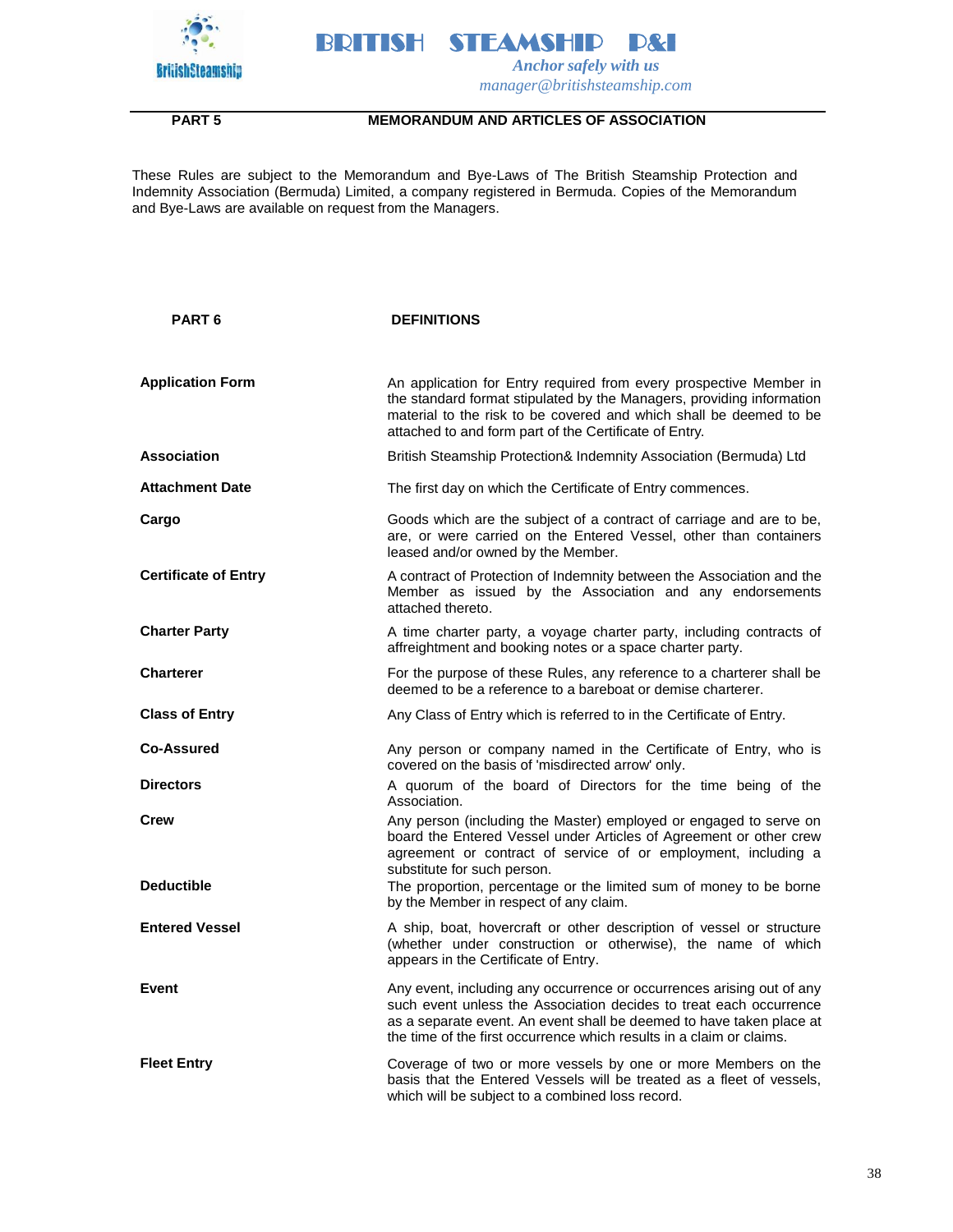

| <b>Hague Visby Rules</b>     | The International Convention for the Unification of Certain Rules<br>Relating to Bills of Lading signed in Brussels on 25th August 1924, as<br>amended by the Protocol to that Convention signed in Brussels on<br>23 <sup>rd</sup> February 1968.                                                                                                                                                                                                                                                                                                                                                                                                                                                                                                                                                                                                                                                                  |
|------------------------------|---------------------------------------------------------------------------------------------------------------------------------------------------------------------------------------------------------------------------------------------------------------------------------------------------------------------------------------------------------------------------------------------------------------------------------------------------------------------------------------------------------------------------------------------------------------------------------------------------------------------------------------------------------------------------------------------------------------------------------------------------------------------------------------------------------------------------------------------------------------------------------------------------------------------|
| <b>Hamburg Rules</b>         | The United Nations Convention on the Carriage of Goods by Sea,<br>1978.                                                                                                                                                                                                                                                                                                                                                                                                                                                                                                                                                                                                                                                                                                                                                                                                                                             |
| <b>Hull Policies</b>         | The insurance policy or policies effected on the hull and machinery of<br>the Entered Vessel, including any interest, increased value, excess<br>liability, war & strikes risks and other total loss policies.                                                                                                                                                                                                                                                                                                                                                                                                                                                                                                                                                                                                                                                                                                      |
| <b>Joint Members</b>         | Where the Certificate of Entry names more than one person as the<br>Member, any of those so named.                                                                                                                                                                                                                                                                                                                                                                                                                                                                                                                                                                                                                                                                                                                                                                                                                  |
| <b>Marine Insurance Act</b>  | The Marine Insurance Act of 1906 of England and Wales.                                                                                                                                                                                                                                                                                                                                                                                                                                                                                                                                                                                                                                                                                                                                                                                                                                                              |
| <b>The Managers</b>          | British Steamship Management Ltd                                                                                                                                                                                                                                                                                                                                                                                                                                                                                                                                                                                                                                                                                                                                                                                                                                                                                    |
| <b>Member</b>                | An owner or part owner or any person or entity who effects an entry<br>for cover in the Association.                                                                                                                                                                                                                                                                                                                                                                                                                                                                                                                                                                                                                                                                                                                                                                                                                |
| <b>Operation</b>             | All functions performed by the Entered Vessel whilst trading or in<br>ballast including repairs at sea, at an anchorage or on a berth but<br>always excluding time spent and any functions performed when the<br>vessel is in dry dock including its manoeuvring into and exit from such<br>dry dock.                                                                                                                                                                                                                                                                                                                                                                                                                                                                                                                                                                                                               |
| <b>Passenger</b>             | A person carried on board the Entered Vessel pursuant to a contract<br>of carriage.                                                                                                                                                                                                                                                                                                                                                                                                                                                                                                                                                                                                                                                                                                                                                                                                                                 |
| Person                       | A natural person, an incorporated or unincorporated body or a<br>combination of both.                                                                                                                                                                                                                                                                                                                                                                                                                                                                                                                                                                                                                                                                                                                                                                                                                               |
| <b>Personal effects</b>      | Personal property including clothes, documents, navigation and other<br>technical instruments and tools but excluding valuables and any other<br>articles which, in the opinion of the Association, are not reasonably<br>required by a crew member.                                                                                                                                                                                                                                                                                                                                                                                                                                                                                                                                                                                                                                                                |
| <b>Policy Year</b>           | The period from noon Greenwich Mean Time on any 20 February to<br>noon Greenwich Mean Time on 20 February next ensuing.                                                                                                                                                                                                                                                                                                                                                                                                                                                                                                                                                                                                                                                                                                                                                                                             |
| <b>Premium Rating</b>        | The agreed rating for the provision of cover payable by the Member to<br>the Association according to the terms set out in a debit note.                                                                                                                                                                                                                                                                                                                                                                                                                                                                                                                                                                                                                                                                                                                                                                            |
| Ship manager                 | A person who has assumed the responsibility for operation of the<br>Entered Vessel and who carries out management services in respect<br>the Entered Vessels as agents for and on behalf of the owner of such<br>Vessel.                                                                                                                                                                                                                                                                                                                                                                                                                                                                                                                                                                                                                                                                                            |
| <b>Specialist Operations</b> | Specialist operations are considered to be salvage, fire fighting,<br>exploration, surveying, drilling, production, and associated services in<br>respect of oil, gas or minerals, oil storage, underwater operations by a<br>submarine or other submersible, commercial diving and underwater<br>surveying, construction, including pile driving, blasting, and the<br>transport and construction of offshore installations, dredging and the<br>removal and discharge of dredging or other spoil, cable or pipeline<br>laying or recovery, including preparatory surveying, laying or recovery<br>operations, maintenance, waste incineration or disposal, pollution<br>control, professional oil spill response and tank cleaning (otherwise<br>than on the Entered Vessel), search and rescue at sea, research at<br>sea, leisure, accommodation and catering services on board a<br>permanently moored vessel. |